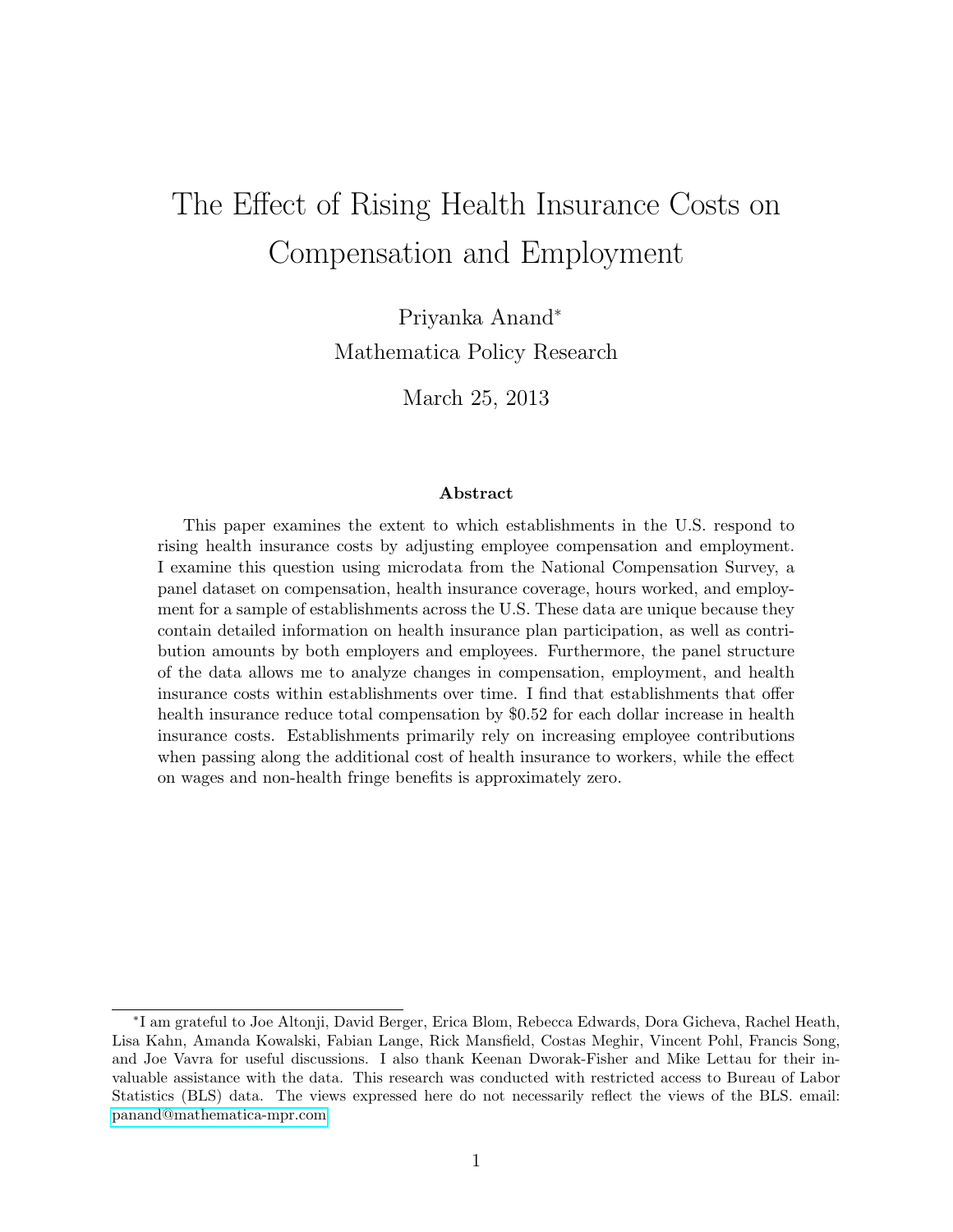### 1 Introduction

The cost of providing employer-sponsored health insurance has increased dramatically over the past decade, with average premiums more than doubling from  $2000$  to  $2010<sup>1</sup>$  $2010<sup>1</sup>$  $2010<sup>1</sup>$ . Since two-thirds of non-elderly individuals receive their health insurance through their employer, and employers typically pay a large fraction of health insurance premiums on behalf of their employees, a natural question to ask is how these rising health insurance costs impact employers' compensation and employment decisions. In this paper, I analyze the extent to which establishments respond to rising health insurance costs by reducing the compensation of workers. Further, I am able to decompose these changes in compensation into adjustments in wages, non-health fringe benefits, and employee contributions towards health insurance. Finally, I investigate whether rising health insurance costs have affected employment. I examine these questions using microdata from the National Compensation Survey (NCS), a panel data set that provides detailed information on the compensation, employment and health insurance coverage for a sample of occupations in establishments across the U.S.

The advantage of using panel data to examine the relationship between health insurance costs and labor market outcomes is the ability to examine changes in compensation, employment and health insurance costs within an occupation and establishment over time. This methodology helps overcome biases due to the existence of unobserved establishment and occupation characteristics that are correlated with both compensation and the generosity of health insurance. For example, establishments and occupations that attract high-ability workers typically offer high compensation and also generous health insurance plans. Panel data also allow me to compare the short- and long-run adjustments in compensation and employment in response to rising health insurance costs.

In addition to providing panel data, the NCS also contains detailed information on different components of employee compensation beyond wages, such as non-health fringe benefits and employee contributions towards health insurance premiums.<sup>[2](#page-1-1)</sup> I can use these data to decompose the adjustment in compensation along a variety of dimensions. This is important because failing to incorporate all the dimensions of compensation may lead to underestimates of the extent to which establishments pass along increased health insurance costs onto the worker. Furthermore, comparing employer adjustments in these different dimensions allows me to assess worker preferences for different forms of compensation. For example,

<span id="page-1-0"></span><sup>&</sup>lt;sup>1</sup>This figure is calculated using data from the Employer Health Benefits Annual Survey administered by the Kaiser Family Foundation [\[KFF, 2010\]](#page-27-0).

<span id="page-1-1"></span><sup>&</sup>lt;sup>2</sup>Examples of non-health fringe benefits are vacation pay, contributions towards retirement funds, and provision of other forms of insurance. A detailed list of the fringe benefits collected by the NCS can be found in the data appendix.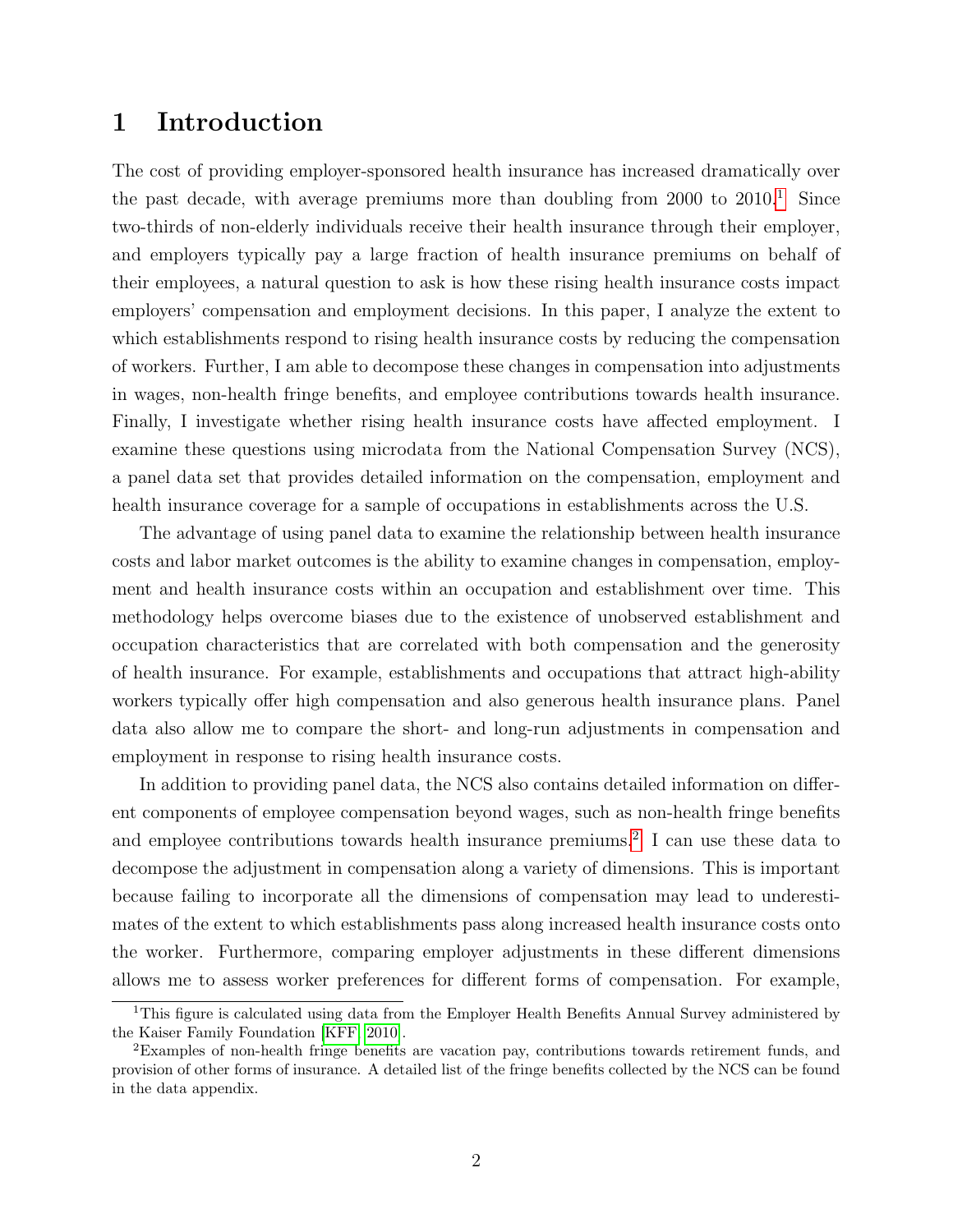workers may prefer to give up some of their non-health fringe benefits before having their wages reduced. Similarly, it is possible that workers prefer adjustments in employee premium contributions over wages and non-health fringe benefits because they are directly tied to the source of the increased costs. Comparing the adjustment in these different outcomes provides insight into workers' preferences for how they are compensated.

My work improves on the existing literature in several important ways. First, I am one of the first to use of a panel data set to identify the relationship between health insurance costs and compensation.[3](#page-2-0) The NCS is rarely used because the microdata can only be used on-site at the Bureau of Labor Statistics office in Washington, DC.[4](#page-2-1) Instead, past work has relied on cross-sectional data, such as the CPS, and tried to identify exogenous variation in health insurance costs across individuals.<sup>[5](#page-2-2)</sup> For example, [Baicker and Chandra](#page-27-1)  $[2006]$  use regional variation in medical malpractice laws as an instrument for health insurance prices and find a 2% decrease in the wages of individuals covered by employer-sponsored health insurance in response to a 10% increase in premiums. [Gruber](#page-28-0) [\[1994\]](#page-28-0) analyzes the impact of mandated maternity benefits on various labor market outcomes and finds evidence of full group-specific cost shifting. [Cutler and Madrian](#page-28-1) [\[1998\]](#page-28-1) identify a positive relationship between health insurance costs and hours worked by comparing trends in the hours worked of individuals with health insurance to those without health insurance. I add to this literature by using panel data methods to isolate exogenous variation in health insurance costs.

Another important contribution of my work is that, to the best of my knowledge, it is the first to analyze the establishment response to rising health insurance costs along different forms of compensation beyond wages. Due to data constraints, the existing literature has focused on the trade-off between health insurance costs and wages without addressing adjustments in other forms of compensation, such as non-health fringe benefits or employee premium contributions [\[Gruber, 1994,](#page-28-0) [Baicker and Chandra, 2006\]](#page-27-1). Some work has been done to understand the reasons why employers share the cost of health insurance with employees [\[Levy, 1998,](#page-29-0) [Dranove et al., 2000\]](#page-28-2); however, little is known about whether employers increase employee premium contributions in response to rising health insurance costs. The

<span id="page-2-0"></span><sup>3</sup>Most existing work that uses panel data focuses on the relationship between wages and health insurance coverage [\[Kolstad and Kowalski, 2011,](#page-29-1) [Miller, 2004,](#page-29-2) [Olson, 1992\]](#page-29-3). [Buchmueller and Lettau](#page-28-3) [\[1997\]](#page-28-3) use the NCS to examine the relationship between wages and health insurance costs, but use data from 1987 to 1994 that lack information on the employee premium contributions. They also do not use the information on non-health fringe benefits.

<span id="page-2-1"></span><sup>4</sup>To my knowledge, the only other papers besides [Buchmueller and Lettau](#page-28-3) [\[1997\]](#page-28-3) to use the NCS microdata on health insurance are [Gruber and Lettau](#page-28-4) [\[2004\]](#page-28-4), who analyze the impact of tax subsidies on the decision to offer health insurance, [Eibner and Marquis](#page-28-5) [\[2008\]](#page-28-5), who look at trends in employer spending on health insurance over time, and [Pierce](#page-29-4) [\[2008\]](#page-29-4), who examines changes in compensation inequality over time.

<span id="page-2-2"></span><sup>&</sup>lt;sup>5</sup>The CPS asks the respondent whether they are covered by employer-sponsored health insurance, but lacks information on the amount of the employer and employee contributions towards the premiums.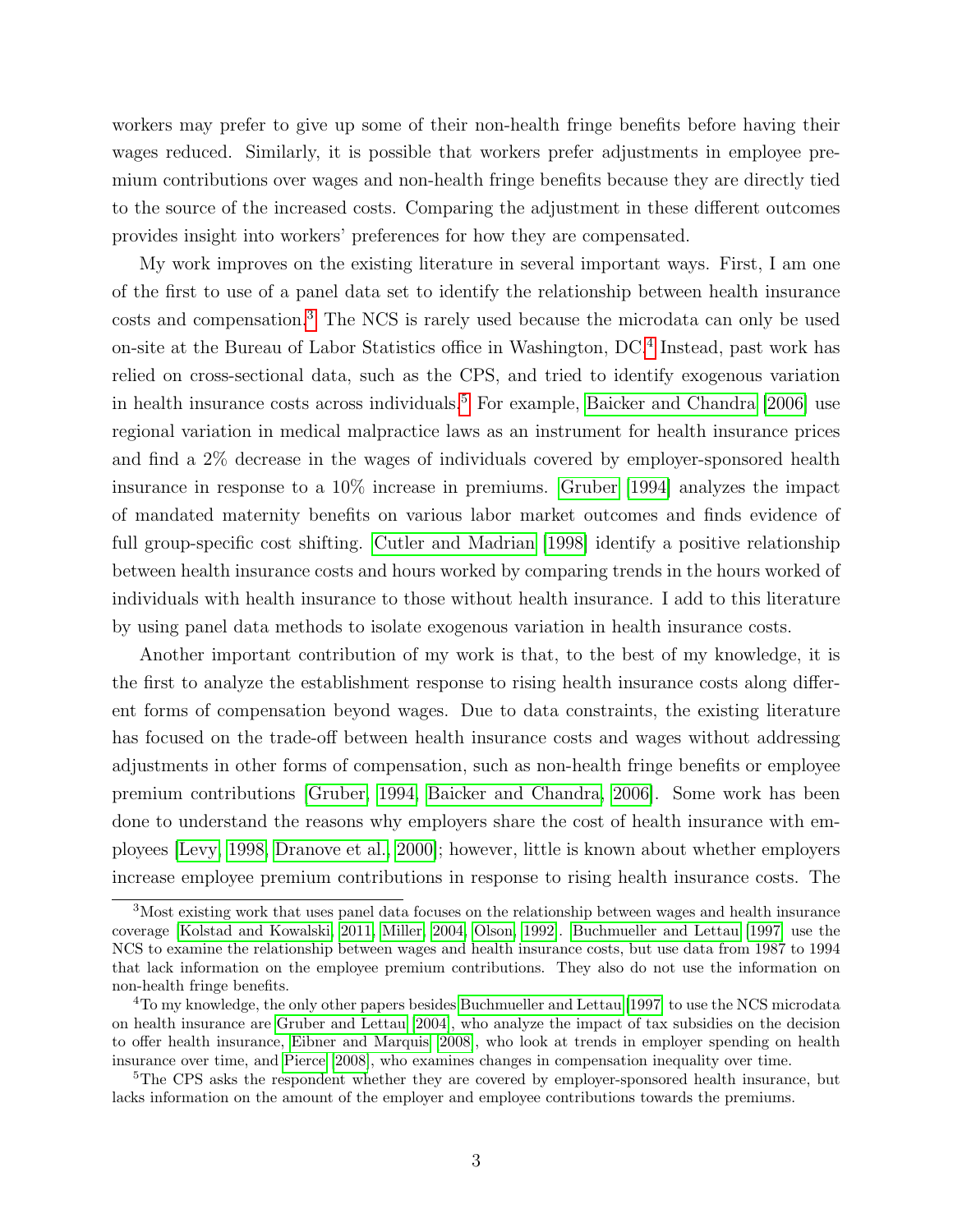only mention of this issue comes from [Gruber and McKnight](#page-28-6) [\[2003\]](#page-28-6), who present evidence that rising medical spending is one of several reasons why employee contributions have increased over time but do not explore this issue in depth. Most existing work on fringe benefits analyzes the trade-off between wages and fringe benefits [\[Carrington et al., 2002,](#page-28-7) [Simon and Kaestner, 2004,](#page-29-5) [Woodbury, 1983\]](#page-29-6), the effect of fringe benefits on labor demand [\[Buchmueller, 1999\]](#page-28-8), and fringe benefits and labor mobility [\[Mitchell, 1982\]](#page-29-7); however, the trade-off between non-health fringe benefits and health insurance has not been explored.

I find that establishments that offer health insurance reduce total compensation by \$0.52 for each dollar increase in health insurance costs. The establishment response is the same in both the short- and long-run. I decompose the effect on total compensation into the different components of compensation and find that establishments primarily rely on increasing employee contributions when passing along the cost to workers. The effect of an increase in health insurance costs on wages and non-health fringe benefits is approximately zero. I interpret these results through a theoretical model that builds on work by [Summers](#page-29-8) [\[1989\]](#page-29-8). The model shows that compensation will decrease by less than the full cost increase if workers do not fully value the additional benefits they receive through the additional spending. In other words, workers would rather work for an establishment that does not offer health insurance than accept full pass-through of rising health insurance costs onto their compensation. As a result, establishments reduce total compensation by less than the full cost increase to avoid a worker shortage. The model also predicts that there should be a decrease in employment because establishments now have higher per worker labor costs; however, my empirical tests of this prediction are inconclusive.

This paper is organized as follows. Section 2 presents a theoretical model of the role of health insurance prices in the employment and compensation decisions of establishments. Section 3 describes the microdata from the NCS. Section 4 describes the empirical specifications I use to estimate the relationships highlighted in the theoretical model. Section 5 presents the main empirical results, followed by robustness checks in section 6. Section 7 concludes.

### 2 Theoretical Framework

The main purpose of this paper is its empirical contribution; however, a theoretical framework is useful to provide insight into how establishments that offer health insurance make their compensation and employment decisions in an environment where the cost of providing health insurance changes over time. It builds on work by [Summers](#page-29-8) [\[1989\]](#page-29-8) and [Gruber and](#page-28-9) [Krueger](#page-28-9) [\[1991\]](#page-28-9). In this model, there are two types of establishments: those that offer health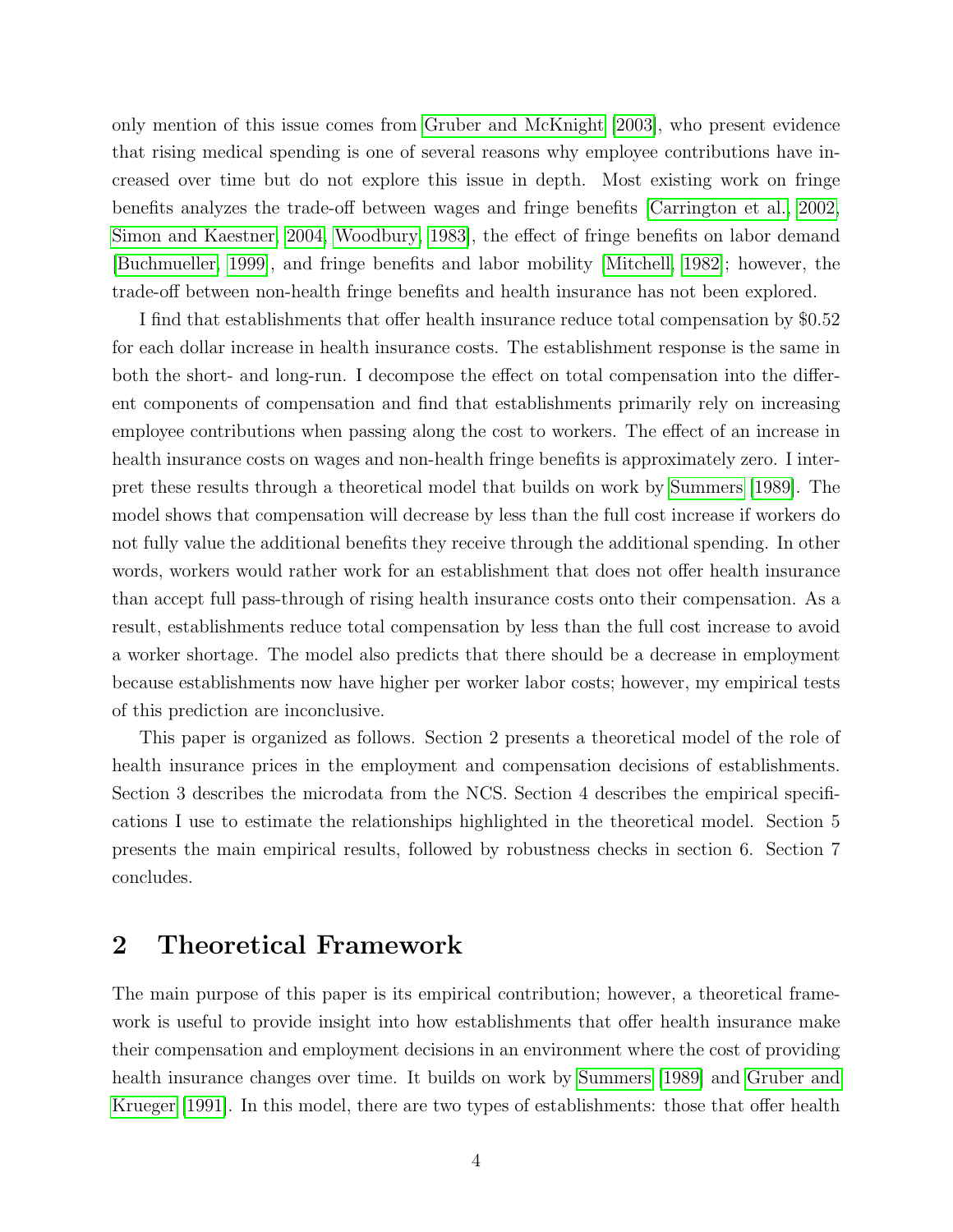insurance and those that do not. For simplicity, I do not model the decision to provide health insurance and instead assume that establishments provide health insurance if they have a cost advantage due to exogenous establishment characteristics, such as establishment size.<sup>[6](#page-4-0),[7](#page-4-1)</sup> Establishments that offer health insurance provide their workers with a total compensation package,  $T$ , which is defined as wages,  $W$ , plus non-health fringe benefits that cost the establishment  $F$  dollars, minus the employee contribution towards the premium,  $C$ :

$$
T = W + F - C.
$$

In addition, establishments that offer health insurance must also pay a health insurance premium, P, for each worker. This results in the following labor demand function for establishments that offer health insurance:

$$
L_H^d = L_H^d(T + P).
$$

Establishments that do not offer health insurance offer a total compensation package, T, which is defined as wages,  $W$ , and non-health fringe benefits,  $F$ . The labor demand function for establishments that do not provide health insurance is:

$$
L_{NH}^d = L_{NH}^d(\underline{T}).
$$

Workers have heterogeneous preferences for health insurance coverage,  $\epsilon$ , which are driven by workers' preferences for risk or the availability of alternative sources of health coverage (for example, coverage through a spouse).  $\epsilon$  is assumed to be uncorrelated with health status. In addition to their preference for health insurance coverage, workers value the quality of their health insurance plan which is measured through their monetary valuation of the premium,  $\alpha P$ , where  $\alpha > 0$ . In the case where  $\alpha = 1$ , workers fully value each additional dollar of spending towards health insurance.<sup>[8](#page-4-2)</sup> An individual will work for an establishment that offers health insurance if:

$$
U(T + \alpha P, \epsilon) \ge U(\underline{T}).
$$

<span id="page-4-0"></span><sup>6</sup>Establishment size is considered exogenous because optimal establishment size depends on many more important factors than the health insurance decision. Furthermore, there are large adjustment costs that prevent an establishment from choosing to dramatically increase their size in the short term in response to rising health insurance costs.

<span id="page-4-1"></span><sup>7</sup>This assumption is consistent with the empirical fact that large establishments are more likely to offer health insurance than small establishments.

<span id="page-4-2"></span><sup>&</sup>lt;sup>8</sup>Even if  $\alpha$  < 1, individuals will work for an establishment that offers health insurance if they have a strong preference for health insurance coverage,  $\epsilon$ .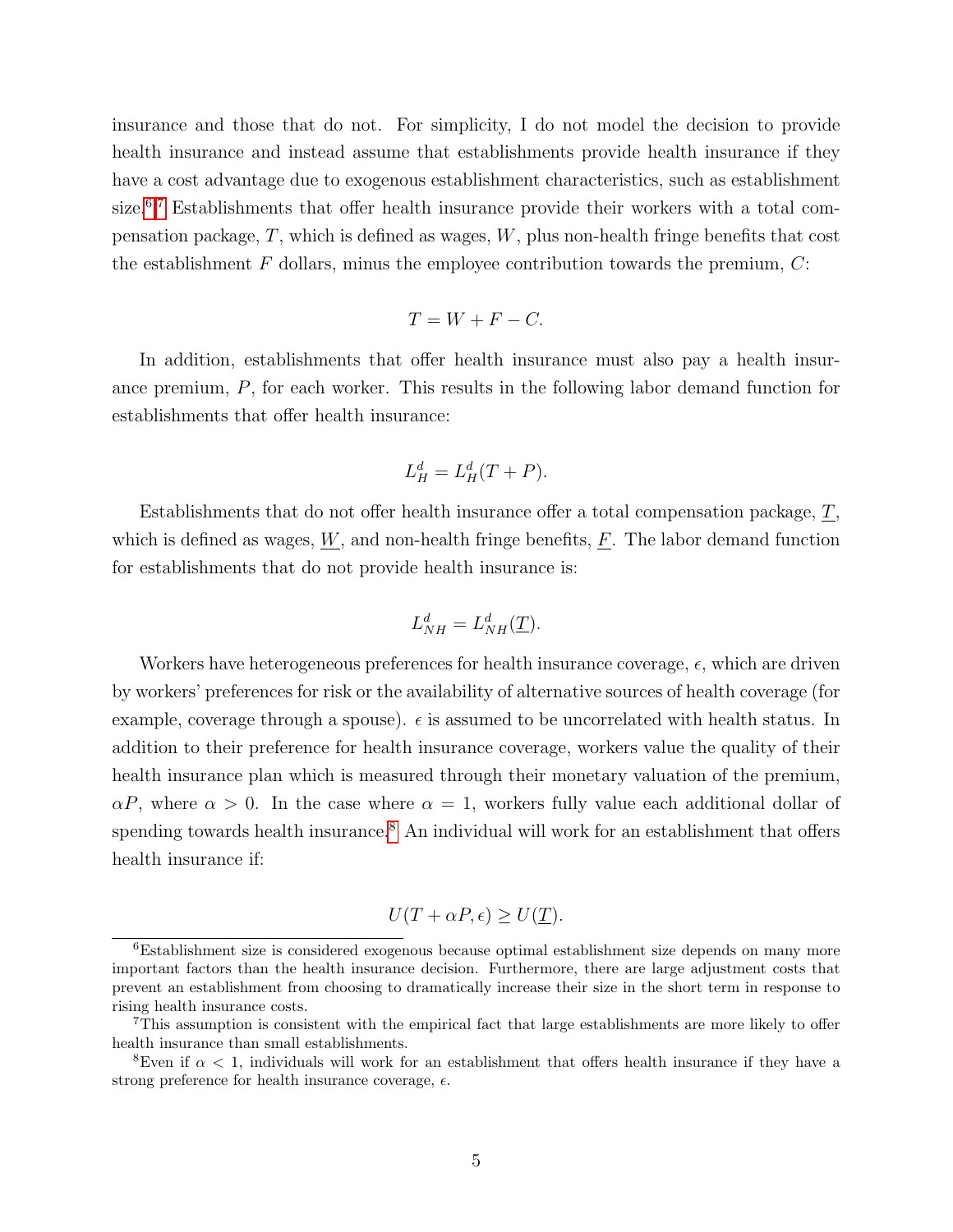There exists an  $\epsilon^*$  that is a function of  $(T + \alpha P)$  and  $\underline{T}$  such that the worker is indifferent between working for an establishment that offers health insurance or not. All workers with  $\epsilon > \epsilon^*(T + \alpha P, \underline{T})$  will work for establishments that offer health insurance, which produces the following labor supply function:

$$
L_H^s(T + \alpha P, \underline{T}) = L_{tot} * \underbrace{\{1 - G[\epsilon^*(T + \alpha P, \underline{T})]\}}_{Pr(\epsilon > \epsilon^*(T + \alpha P, \underline{T}))},
$$

where  $L_{tot}$  is the total number of workers in both markets and  $G(\cdot)$  is the cumulative distribution function of  $\epsilon$ . Similarly the labor supply function for establishments that do not provide health insurance is:

$$
L_{NH}^s(T+\alpha P, \underline{T}) = L_{tot} * \underbrace{G[\epsilon^*(T+\alpha P, \underline{T})]}_{Pr(\epsilon \le \epsilon^*(T+\alpha P, \underline{T}))}.
$$

This model assumes 100 percent takeup of health insurance for workers in establishments that offer health insurance; the reasoning is that a worker who prefers not to receive health insurance should rather work at an establishment that does not offer it and receive higher compensation in other forms instead.[9](#page-5-0)

Putting together the labor supply and demand functions for the two markets, plus a market clearing condition gives the following equilibrium conditions:

$$
L_H^d(T + P) = L_H^S(T + \alpha P, \underline{T})
$$
  
\n
$$
L_{NH}^d(\underline{T}) = L_{NH}^S(T + \alpha P, \underline{T})
$$
  
\n
$$
L_H + L_{NH} = L_{tot}.
$$

As shown in Appendix 1, these three conditions produce the following relationship between the premiums and total compensation in establishments that offer health insurance:

$$
\frac{dT}{dP} = -\left[\frac{\frac{dL_H^d}{d(T+P)}\left(\frac{dL_{NH}^d}{d\underline{T}} + \frac{dL_H^s}{d\underline{T}}\right) - \alpha \frac{dL_H^s}{d(T+\alpha P)}\frac{dL_{NH}^d}{d\underline{T}}}{\frac{dL_H^d}{d(T+P)}\left(\frac{dL_{NH}^d}{d\underline{T}} + \frac{dL_H^s}{d\underline{T}}\right) - \frac{dL_H^s}{d(T+\alpha P)}\frac{dL_{NH}^d}{d\underline{T}}}\right].\tag{1}
$$

This expression shows that if workers fully value an increase in premiums (i.e.,  $\alpha = 1$ ), there is a full pass-through of an increase in premiums onto total compensation for workers

<span id="page-5-0"></span><sup>&</sup>lt;sup>9</sup>Table [3](#page-39-0) shows that in reality 79% of workers in establishments take up health insurance when offered; perhaps this is because they value other characteristics of these establishments such as the location, fringe benefits, or the option value of having access to health insurance. I do not include take-up in the model because the focus of this paper is on compensation and employment.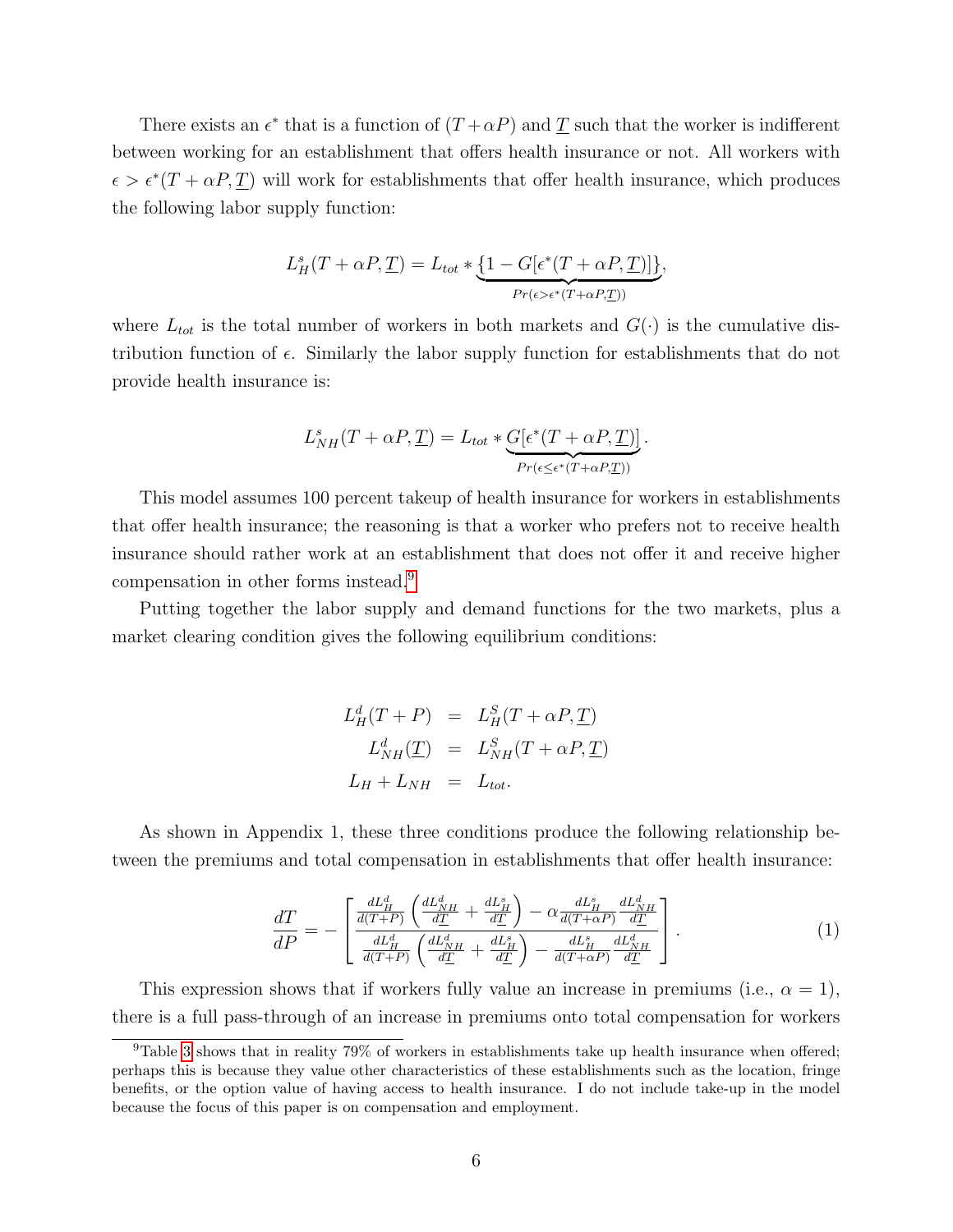in establishments that offer health insurance.<sup>[10](#page-6-0)</sup> The intuition is as follows. An increase in premiums causes per worker labor costs to rise, which shifts the labor demand function down from  $L_d$  to  $L'_d$  in Figure [1.](#page-34-0) The premium increase also reflects an increase in the quality of health insurance through  $\alpha P$ . Individuals are willing to accept a decrease in total compensation from establishments that offer health insurance if they value the additional spending on health insurance. This shifts the supply curve downward from  $L_s$  to  $L'_s$  in Figure [1.](#page-34-0) If  $\alpha = 1$ , the workers fully value the additional spending on health insurance and are willing to have their total compensation reduced by the full amount of the cost increase. If  $\alpha$  < 1, establishments that offer health insurance decrease total compensation by less than the health insurance cost increase.

The expression for  $\frac{dT}{dP}$  differs from the model developed by [Summers](#page-29-8) [\[1989\]](#page-29-8) because it allows the outside option to vary with premiums. A constant outside option imposes the strict assumption that all establishments offer health insurance, and workers that do not want health insurance become unemployed. In reality, individuals have the option to work for establishments that do not offer health insurance, and these establishments also reoptimize their compensation packages in response to changes in health insurance premiums. My model implies that even in the more general case where the worker's outside option depends on  $P$ , total compensation is decreased by the full amount of the premium increases if  $\alpha = 1$ . This is the same conclusion produced by the Summers model.

The model also delivers the following prediction for the proportional change in employment:

$$
\frac{dL_H}{L_H} = \eta_H^d \left( \frac{T_0 - T_1 - dP}{T_0} \right),\tag{2}
$$

where  $T_0$  and  $T_1$  are the levels of total compensation before and after the price change and  $\eta_H^d$ is the elasticity of labor demand. The proportional change in employment in establishments that offer health insurance is zero if  $\alpha = 1$  because the change in compensation exactly offsets the change in premiums:  $T_0 - T_1 = dP$ . Workers are willing to accept the decrease in total compensation because they receive equal value in the additional spending on health insurance. In this case, employment in both sectors stays the same. On the other hand, if

<span id="page-6-0"></span> $10$ For simplicity, taxes have not been included in the model, which would change the extent to which we would expect to see total compensation reduced dollar for dollar even if  $\alpha = 1$ . Wages, non-health fringe benefits, and employee premium contributions are typically subject to taxes, while employer premium contributions are not. As a result, employers could reduce wages and non-health fringe benefits by less than the amount of the premium increase due to the tax savings they would incur by spending more on premium contributions and less on taxable compensation. In contrast, there are no tax savings if the adjustment in total compensation occurs through employee premiums contributions (unless the firm offers a Section 125 plan). I will address taxation when interpreting the empirical estimates as evidence of full pass through.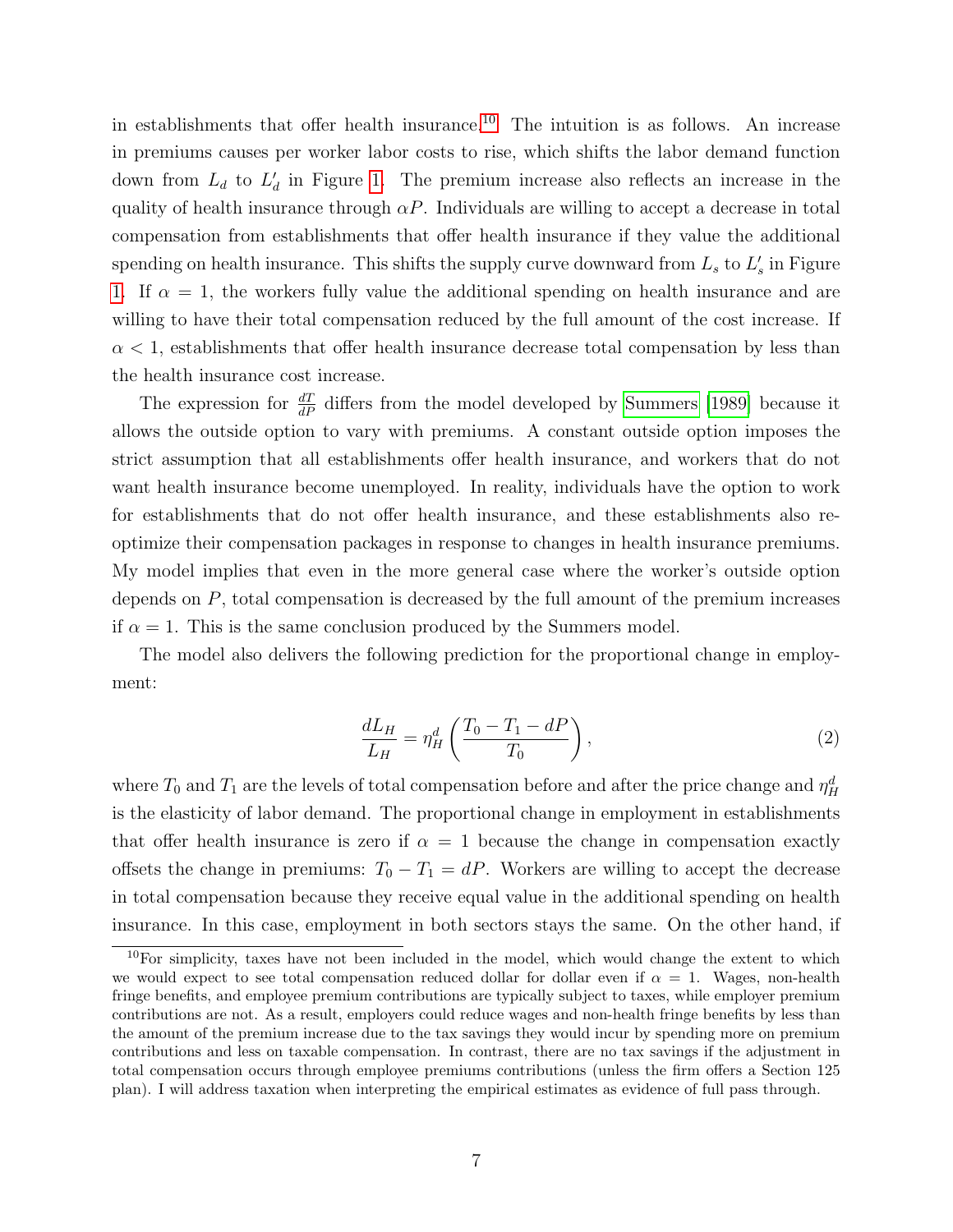$\alpha$  < 1, the marginal workers in terms of their preference for health insurance coverage ( $\epsilon$ ) are no longer willing to accept lower compensation in exchange for health insurance. These individuals will go work at establishments that do not offer health insurance, and there will be a decrease in employment at establishments that offer health insurance. This decrease from  $L_0$  to  $L_1$  can be seen in Figure [1.](#page-34-0)

This model treats units of labor as discrete, but one can introduce divisibility of labor by defining labor as the number of workers employed times hours worked. This distinction introduces an additional decision for the establishment. As discussed by [Cutler and Madrian](#page-28-1) [\[1998\]](#page-28-1) and [Baicker and Chandra](#page-27-1) [\[2006\]](#page-27-1), an increase in health insurance costs would lead establishments to decrease the number of workers employed and increase hours worked because health insurance is a fixed cost.

Once total compensation and employment have been determined in market equilibrium, establishments that offer health insurance choose  $W, F$  and  $C$ . Until now, I assumed that the utility function is linear in its arguments. However, the extent to which establishments adjust wages, non-health fringe benefits, and employee contributions depends on the curvature of each form of compensation in the utility function:

$$
U(W - C, F, P, \epsilon).
$$

There are several reasons why some components of compensation may enter non-linearly in the utility function. For example, workers may have non-linear preferences for fringe benefits such as holidays and insurance contributions. The non-linear tax structure also affects some forms of compensation more than others. For the most part, wages and fringe benefits are taxable and employee contributions towards health insurance are made with post-tax dollars; however, there are important exceptions. Establishments can offer a Section 125 plan, which allows workers to make their health insurance contributions with pre-tax earnings. Even in the absence of a Section 125 plan, some components of fringe benefits, such as contributions towards life and disability insurance, are exempt from payroll taxes. These sources of non-linearities in the utility function determine the extent to which establishments adjust wages, non-health fringe benefits, and employee contributions in response to a change in health insurance costs.

In my empirical work, I will test if establishments that offer health insurance reduce total compensation in response to rising health insurance costs and whether there is full pass-through. I will also look for adjustments in the different forms of total compensation and consider how the tax structure may impact my empirical results. Finally, I examine the effect of rising health insurance costs on employment and hours worked in establishments that offer health insurance.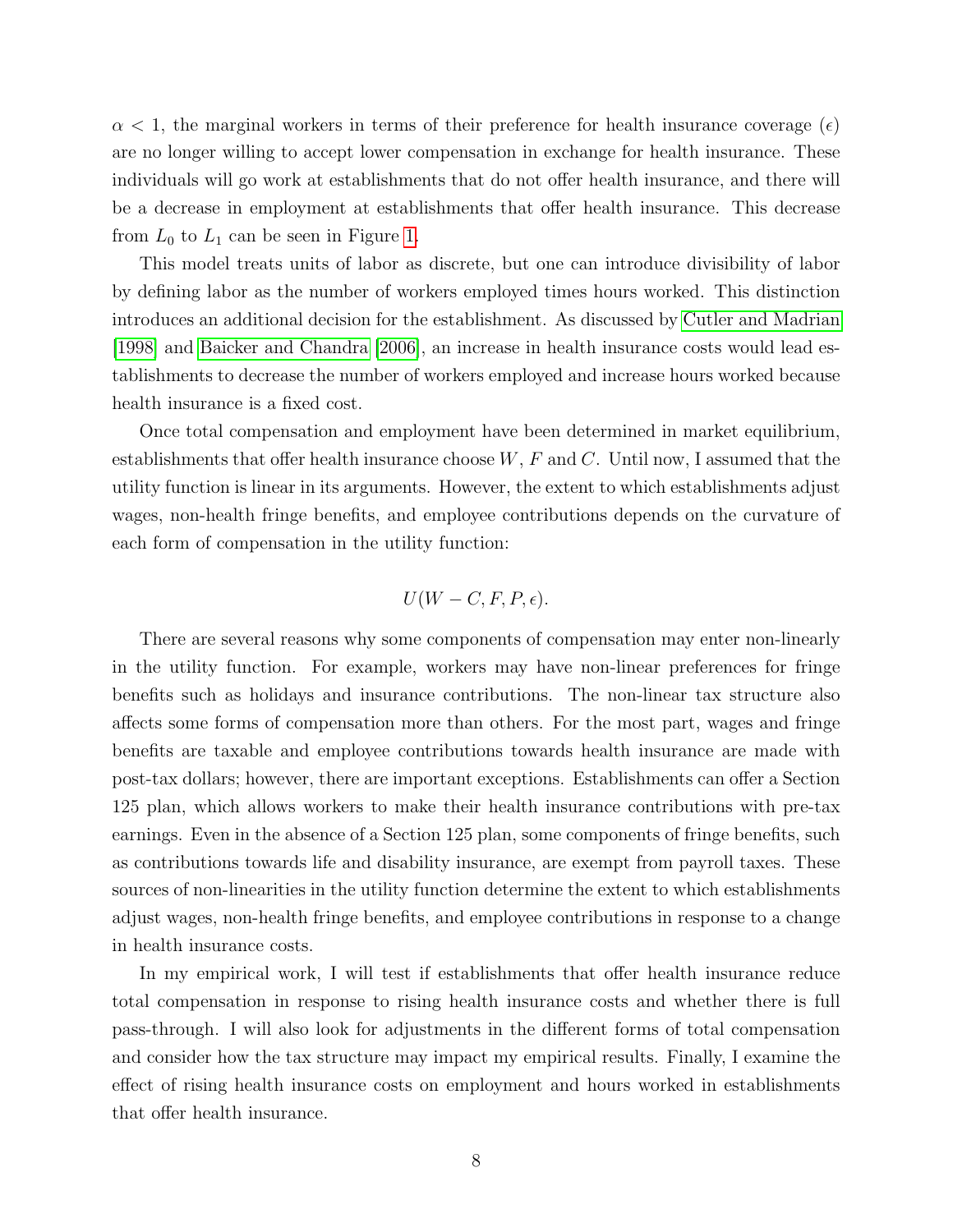### 3 Data and Summary Statistics

My empirical analysis uses restricted microdata from the National Compensation Survey (NCS), a panel data set that provides information on the compensation, health insurance coverage, and employment of occupations in a nationally representative sample of establishments in the U.S. In this section, I describe the sampling design and structure of the NCS and provide summary statistics on the sampled establishments and occupations. Further details can be found in the data appendix.

#### 3.1 National Compensation Survey

The NCS is administered by the Bureau of Labor Statistics to provide a comprehensive measure of employer labor costs over time. To this end, the NCS collects quarterly data on average wages, employer expenditures on fringe benefits, $^{11}$  $^{11}$  $^{11}$  hours worked, and employment for a selection of occupations within a random sample of establishments across the country. These data are published in their aggregate form in quarterly publications called the Employer Cost for Employee Compensation (ECEC) and the Employment Cost Index (ECI). The NCS also collects yearly data on the incidence and provision of health insurance plans. Starting with the cohort entering in 2003, establishments provide data on the monthly premium amounts paid by the employer and employee for all the medical, dental, vision, and prescription drugs plans in which workers in the sampled occupations are enrolled. This information is updated in March of each year and is published in the yearly NCS Employee Benefits publication. Unfortunately, no worker demographics are collected.

The NCS sampling design from 2003 to 2010 consisted of a three step process. First, a sample of geographic areas was chosen. Second, within these areas, a sample of establishments was chosen. Finally, a sample of occupations was chosen from within the selected establishments. To select the occupations, the data collector randomly chose four, six or eight workers from the list of employees, depending on the size of the establishment. The occupation-establishment of the selected workers became the unit of observation. In other words, the data were recorded as the average for all workers in the occupation and establishment without retaining any information for an individual worker. Once an occupationestablishment was selected for participation in the survey, it remains in the sample for approximately five years. The survey has a rotating panel structure, which means that one cohort (which represents one-fifth of the sample) is rotated out of the survey every year.[12](#page-8-1)

<span id="page-8-0"></span><sup>&</sup>lt;sup>11</sup>The categories of fringe benefits for which employer spending is collected can be found in the data appendix.

<span id="page-8-1"></span> $12$ More details about the NCS sampling design can be found in Chapter 8 of the NCS handbook, which is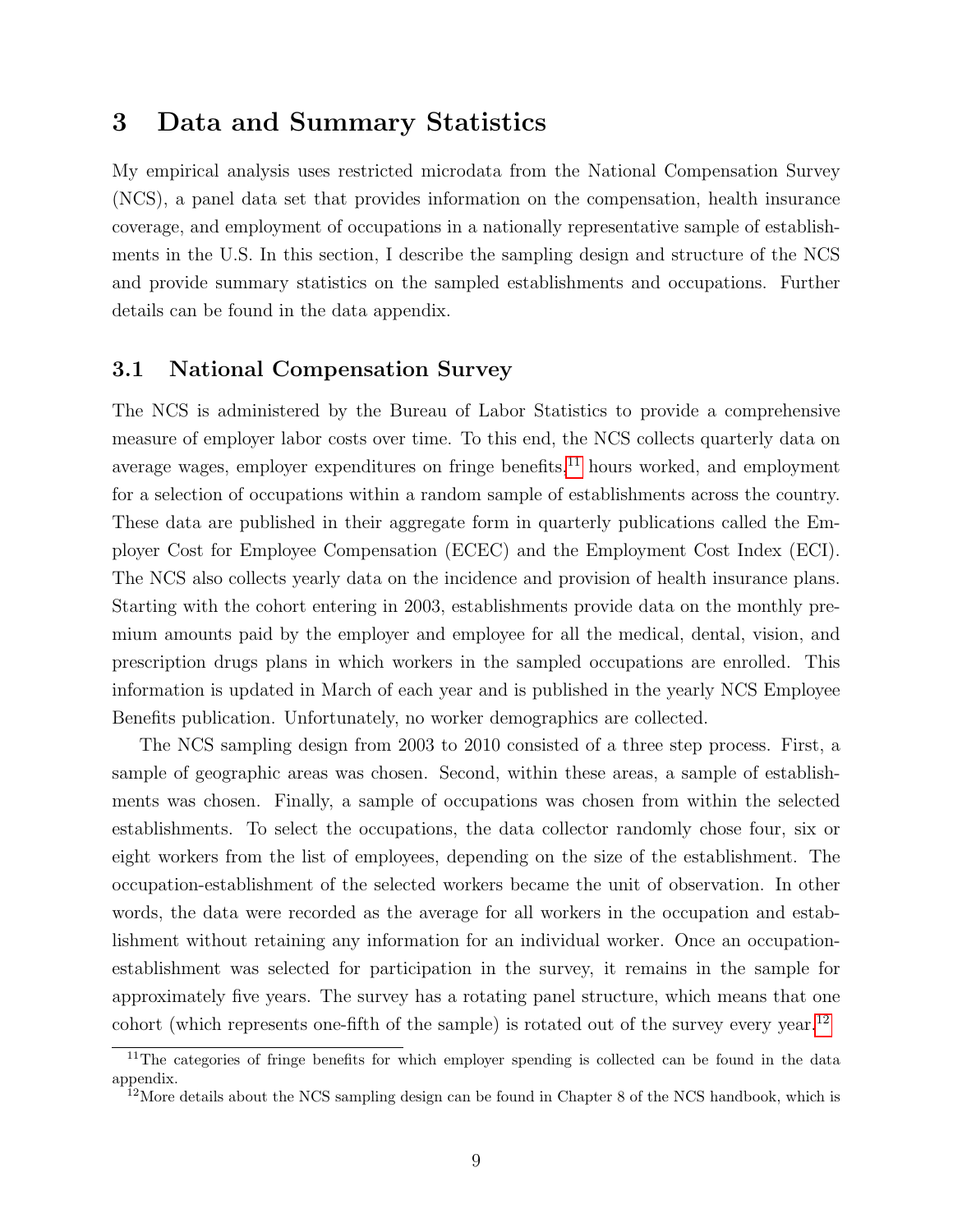The implementation of this unique sampling method can be demonstrated through an example. Suppose Restaurant A is selected into the NCS sample and has 25 employees. These employees represent three different occupations: waiters, managers, and cooks. For an establishment of this size, four workers are sampled from the employee roster: two waiters and two cooks. The data collector obtains wage, hours worked, and employer spending on fringe benefits for all waiters and all cooks in the restaurant. The average values for waiters and for cooks are recorded in the data, but no information about any particular worker is retained. The data collector then obtains enrollment information and the premium contributions for the health insurance plans in which the waiters and cooks are enrolled.

The NCS data have many advantages for this project, but there are also some challenges that must be addressed. The first is that each health insurance plan reports the premium amounts separately for single and family coverage, but no information is collected on how many workers are enrolled in these two types of plans. Data from the Medical Expenditure Panel Survey from 2003 to 2010 show that approximately half of private sector employees with health insurance through their employer were enrolled in single coverage versus family coverage plans [\[Branscome, 2005,](#page-28-10) [Crimmel, 2011\]](#page-28-11). I therefore calculate the plan premium as the average of the single and family coverage premiums.

A second challenge that comes from using the NCS data is that information on wages, non-health fringe benefits, and hours worked is collected at the occupation-establishment level, whereas employer and employee premium contributions, employment, and plan participation are collected at the plan level. To get these variables at the same unit of observation, I calculate a health insurance price index for each occupation within an establishment that is weighted by plan participation.<sup>[13](#page-9-0)</sup> The index is designed to capture changes that are driven by changes in plan premiums and not participation in different plans or changes in the plan characteristics; however, creating the index is complicated by the fact that the bundle of health insurance plans offered by the establishment could change from year to year. To address this issue, I use the following three step process to create a chained price index based on the price changes of health insurance plans that are offered in two consecutive years.

Step 1: Calculate the average weighted premium for the first year the occupationestablishment is in the sample. The first year the occupation-establishment is in the sample,  $t = t_0$ , is the base year of the price index. I calculate the price index for occupation i at establishment j in the base year as the average premium across plans, weighting each plan p by the percent of workers covered by employer-sponsored health insurance that are

available on the BLS website: http://www.bls.gov/opub/hom/pdf/homch8.pdf.

<span id="page-9-0"></span> $13$ In section 6, I conduct robustness checks using alternative measures of occupation-establishment level premiums.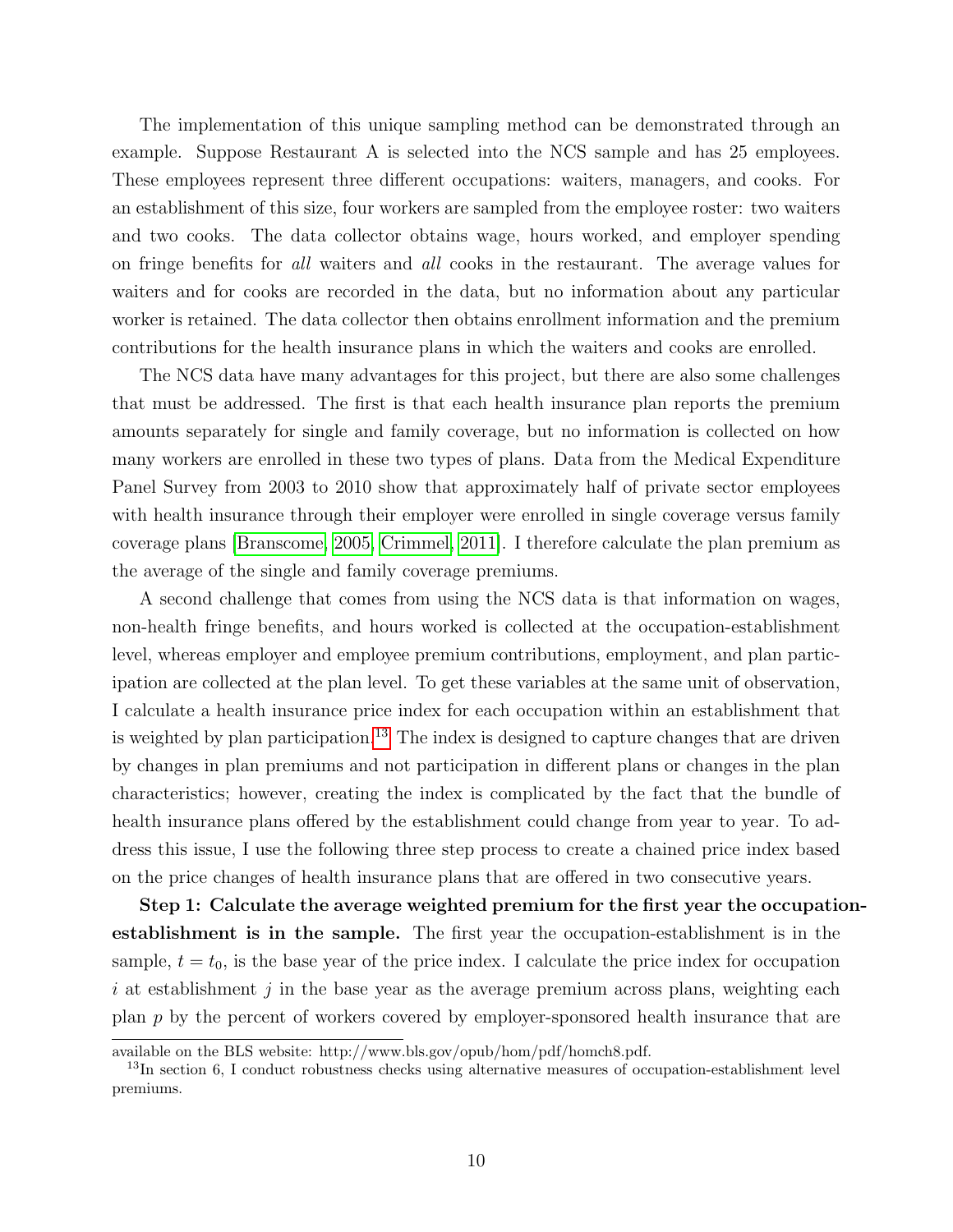enrolled in that plan in year  $t_0$ :

$$
P_{ijt_0} = \sum_{p=1}^{N} P_{p(j)t_0} * Part_{ip(j)t_0},
$$

where  $P_{p(j)t_0}$  is the premium for plan p at establishment j at time  $t_0$  and  $Part_{ip(j)t_0}$  is the fraction of covered workers in occupation i that is enrolled in plan  $p$  at establishment j in year  $t_0$ .

Step 2: Create a ratio of the price change from time t to  $t + 1$  for plans that existed in both years. In the years following the base year, the bundle of health insurance plans offered to workers may change. To capture the change in prices from time t to  $t + 1$ , I calculate the ratio of prices for plans that existed in both time periods. It is critical that at least one plan is offered by the occupation-establishment for two time periods in a row in order to control for plan characteristics and ensure that premium changes are driven by premium changes and not changes in plan characteristics.<sup>[14](#page-10-0)</sup> I weight the plan premiums in both time periods by the percent of workers enrolled in employer-sponsored health insurance that participate in those plans at time  $t<sup>15</sup>$  $t<sup>15</sup>$  $t<sup>15</sup>$  Using the same participation rates in the numerator and denominator allows the ratio to reflect yearly changes in prices and not changes in plan participation:

$$
Ratio_{t+1,t} = \frac{\sum_{p=1}^{N} P_{p(j)t+1} * (Part_{ip(j)t} | p \text{ exists in both } t \text{ and } t+1)}{\sum_{p=1}^{N} P_{p(j)t} * (Part_{ip(j)t} | p \text{ exists in both } t \text{ and } t+1)}.
$$

Step 3: Use the ratio of price changes to calculate the price index in the years following the base year. The price index at time  $t$  can be calculated as:

$$
P_{ijt} = Ratio_{t,t-1} * Ratio_{t-1,t-2} * \cdots * Ratio_{t_0+1,t_0} * P_{ijt_0}.
$$

I then convert the price index into an hourly rate by dividing it by the average hours worked. I do this to obtain a measure of health insurance prices that is in the same units as hourly wages and non-health fringe benefits.

One concern is that hours worked is endogenously determined. To address this issue, I predict the hours worked using the average values for the occupation, industry, commuting zone, and year. A commuting zone is a collection of counties that have strong commuting ties and is used throughout this paper as a measure of the establishment's local labor market.<sup>[16](#page-10-2)</sup>

<span id="page-10-0"></span><sup>14</sup>31.26% of occupation-establishments are dropped from the analysis because they do not have a plan that is offered for two time period in a row.

<span id="page-10-1"></span><sup>&</sup>lt;sup>15</sup>The main results are robust to using plan participation in  $t + 1$  as the weight instead of t.

<span id="page-10-2"></span><sup>16</sup>For more information on commuting zones, see [Tolbert and Sizer](#page-29-9) [\[1996\]](#page-29-9).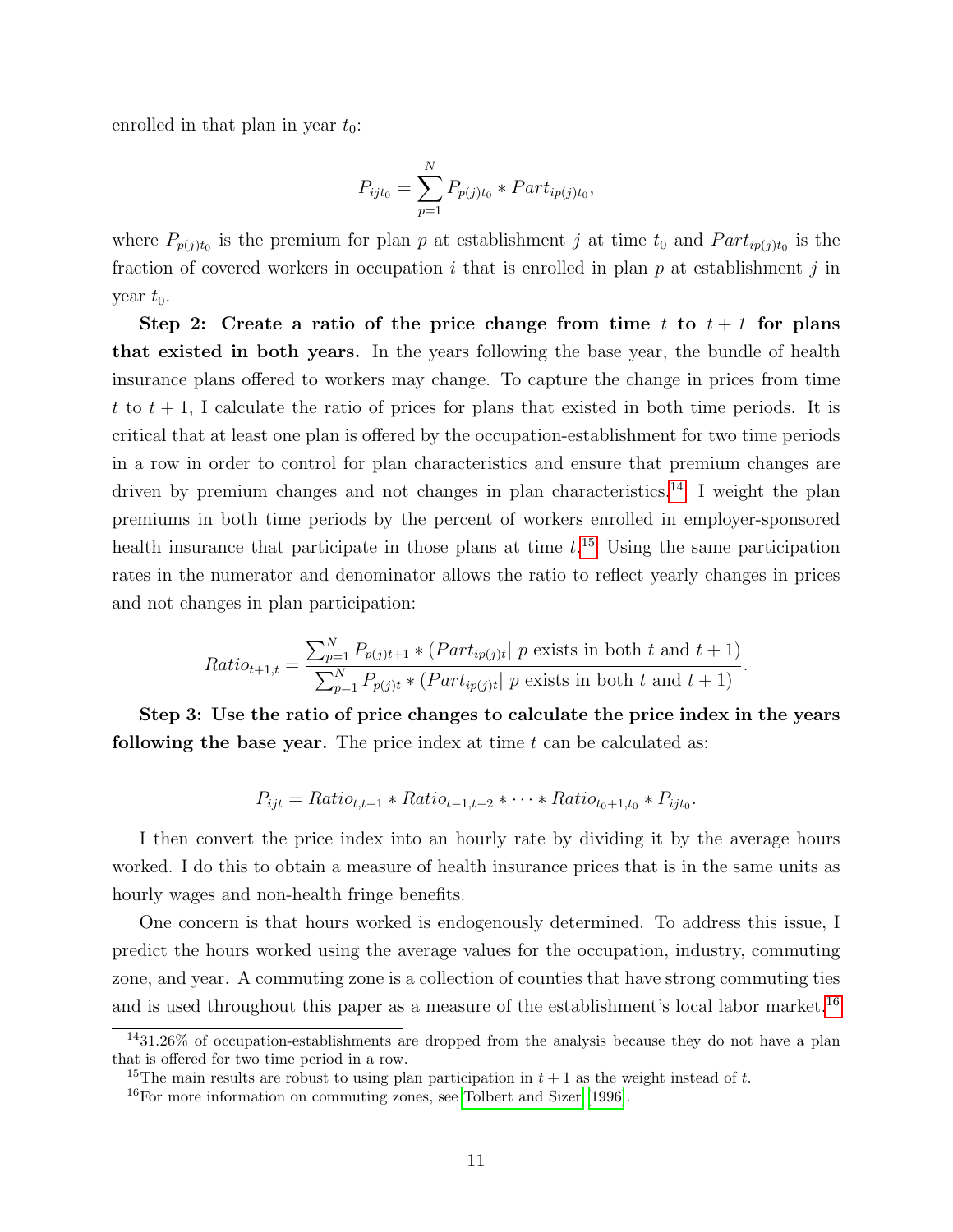Using this measure of predicted hours to calculate the hourly rate also resolves the problem of a mechanical correlation between premiums and compensation that would occur if both use the same measure of hours in the denominator. The BLS uses a different measure of hours worked to convert wages and fringe benefits into hourly measures.<sup>[17](#page-11-0)</sup> As a robustness check, I re-run the analysis using the log yearly values of wages, non-health fringe benefits, and premiums instead of the hourly rates. This eliminates the problem of dividing by hours worked because yearly measures are not calculated using this variable. Using a log transformation has an additional advantage of reducing the impact of outliers on the estimates. The results will be discussed in Section 6.

Next, I use the hourly premiums to create a health insurance cost variable for establishments. In the theoretical model, all individuals that work for establishments offering health insurance take it up because they have selected into those establishments due to their high preference for health insurance. Empirically, however, there are some individuals who do not take up health insurance when it is offered to them. As shown in Table [3,](#page-39-0) the NCS estimates this number to be about 21% of workers. As a result, the cost of health insurance for the establishment is equal to the health insurance price index times the health insurance take-up rate in a given year. Establishments base their compensation on employment decisions on their expected health insurance costs, which is estimated as:

$$
HICost_{ijt} = P_{ijt} * \widehat{Takeup}_{jt},
$$

where the expected take-up rate for the establishment,  $\widehat{Takeup}$ , is calculated as the average take-up rate for establishments in the same industry at time  $t.^{18}$  $t.^{18}$  $t.^{18}$  This measure of health insurance costs is the independent variable of interest in most of the regressions. The key dependent variable of interest, total compensation, is calculated as the wages plus non-health fringe benefits minus the expected employee contribution adjusted for health insurance takeup.

Finally, I limit the sample to non-unionized occupations in private establishments that participate in the survey for at least three years. I exclude unionized workers and state or local governments because both have a unique bargaining structure when determining their compensation and health insurance plans. I limit the analysis to establishments that are in the survey for at least three years to be able to compare short- and long-term responses of establishments.

<span id="page-11-1"></span><span id="page-11-0"></span><sup>&</sup>lt;sup>17</sup>The process used by the BLS to calculate hourly wages and fringe benefits described in the data appendix.

<sup>&</sup>lt;sup>18</sup>I assume establishments base their expectations on the contemporaneous take-up rate, instead of the lagged take-up rate, to avoid dropping observations their first year in the sample.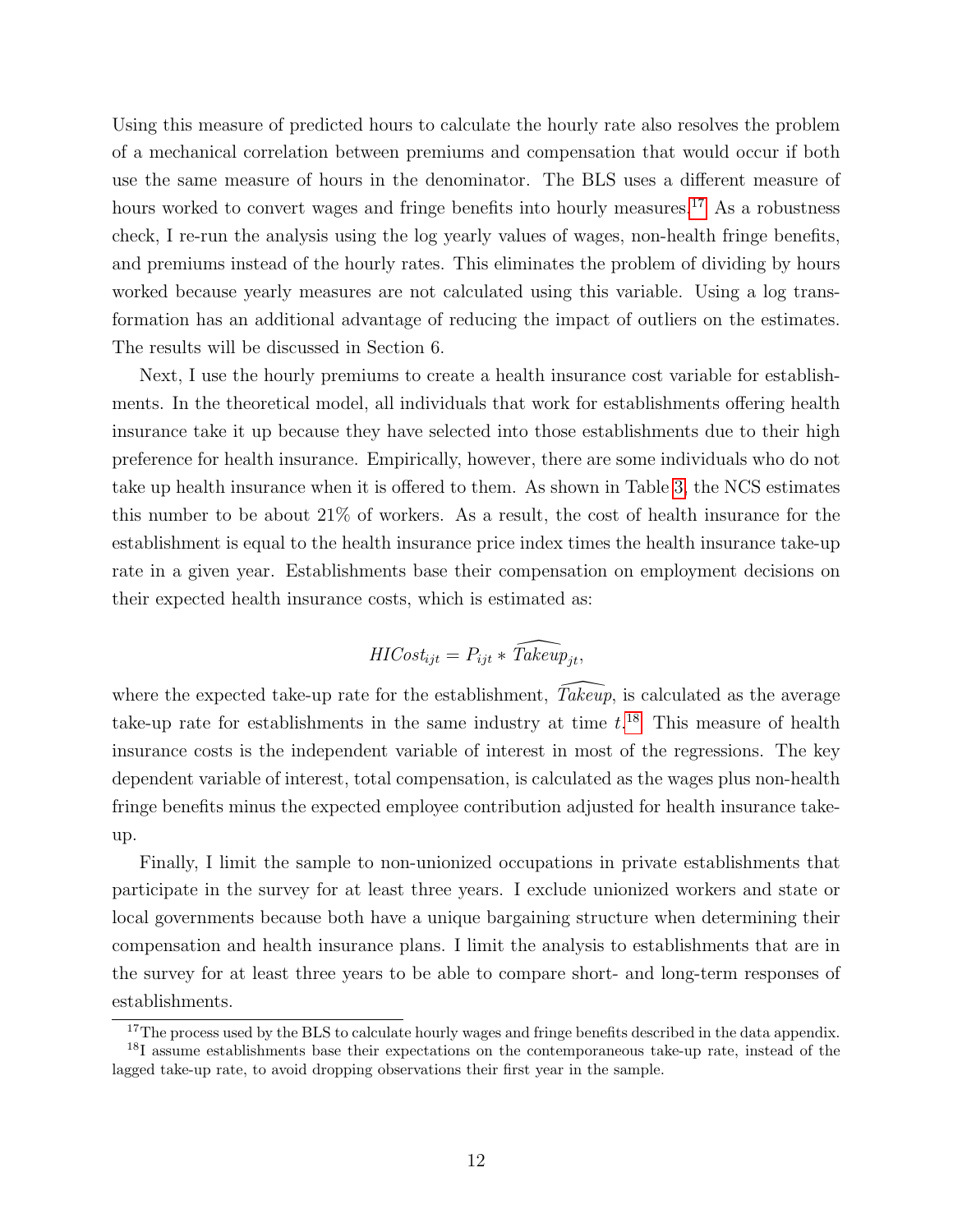#### 3.2 NCS Summary Statistics

In this section, I describe the average characteristics of the establishments and occupations in March 2010. The top half of Table [2](#page-38-0) compares the average characteristics of establishments that offer health insurance to establishments that do not offer health insurance, weighted by BLS sampling weights to be representative of the average establishment in the U.S.[19](#page-12-0) The table does not include establishments that added or dropped health insurance coverage since the previous year. This drops a small number of establishments (1.5% and 1.7% of establishments respectively), which implies that most establishments base their decision to offer health insurance on characteristics that tend not to change over time. The main difference between the two types of establishments is that establishments that offer health insurance are much larger in size, employing an average of 57 workers compared to an average of 15 workers in establishments that do not offer health insurance. This supports the idea that establishments offer health insurance if they are large enough to have a cost advantage and take advantage of risk pooling. Establishments that offer health insurance are also more likely to offer a Section 125 plan (34% compared to 11%), which allows workers to receive certain benefits on a pre-tax basis. Administrative costs may be a factor in the decision to offer a Section 125 plan, since establishments that offer a Section 125 plan tend to be large.<sup>[20](#page-12-1)</sup> Given the inherent differences in the two types of establishments, I only include those that offer health insurance coverage in the main analyses.<sup>[21](#page-12-2)</sup> The bottom half of Table [2](#page-38-0) shows the type of health insurance plans offered by establishments. Most establishments offer just one plan, with only 9% offering two plans and another 9% offering more than two plans. The most common type of plan offered is through a preferred provider organization (PPO), with 69% of establishment offering at least one PPO plan, 37% offering at least one health maintenance organization (HMO) plan, and 5% offering a fee for service plan (FFS). Only 17% of establishments are self-insured.

Table [3](#page-39-0) shows the average characteristics of workers, weighted to be representative of the average worker in the U.S. Workers that are offered health insurance earned an average wage of \$21.85 per hour and received non-health fringe benefits worth \$4.64 per hour. This is much higher than workers that are not offered health insurance, who earn an average wage of \$13.38 and received non-health fringe benefits worth \$1.24. Workers that are not offered health insurance tend to work fewer hours, with only 44% working full time. In contrast, 93% of workers that are offered health insurance work full time. The bottom

<span id="page-12-0"></span> $19I$  categorize an establishment as offering health insurance if it reports offering medical coverage to at least one of their sampled occupations and provides information for at least one health insurance plan.

<span id="page-12-2"></span><span id="page-12-1"></span> $^{20}\mathrm{Establishments}$  that offer a Section 125 plan have an average of 119 workers.

<sup>&</sup>lt;sup>21</sup>The main results are robust to including establishments that do not offer health insurance in the analyses. This robustness test is described in Section 6.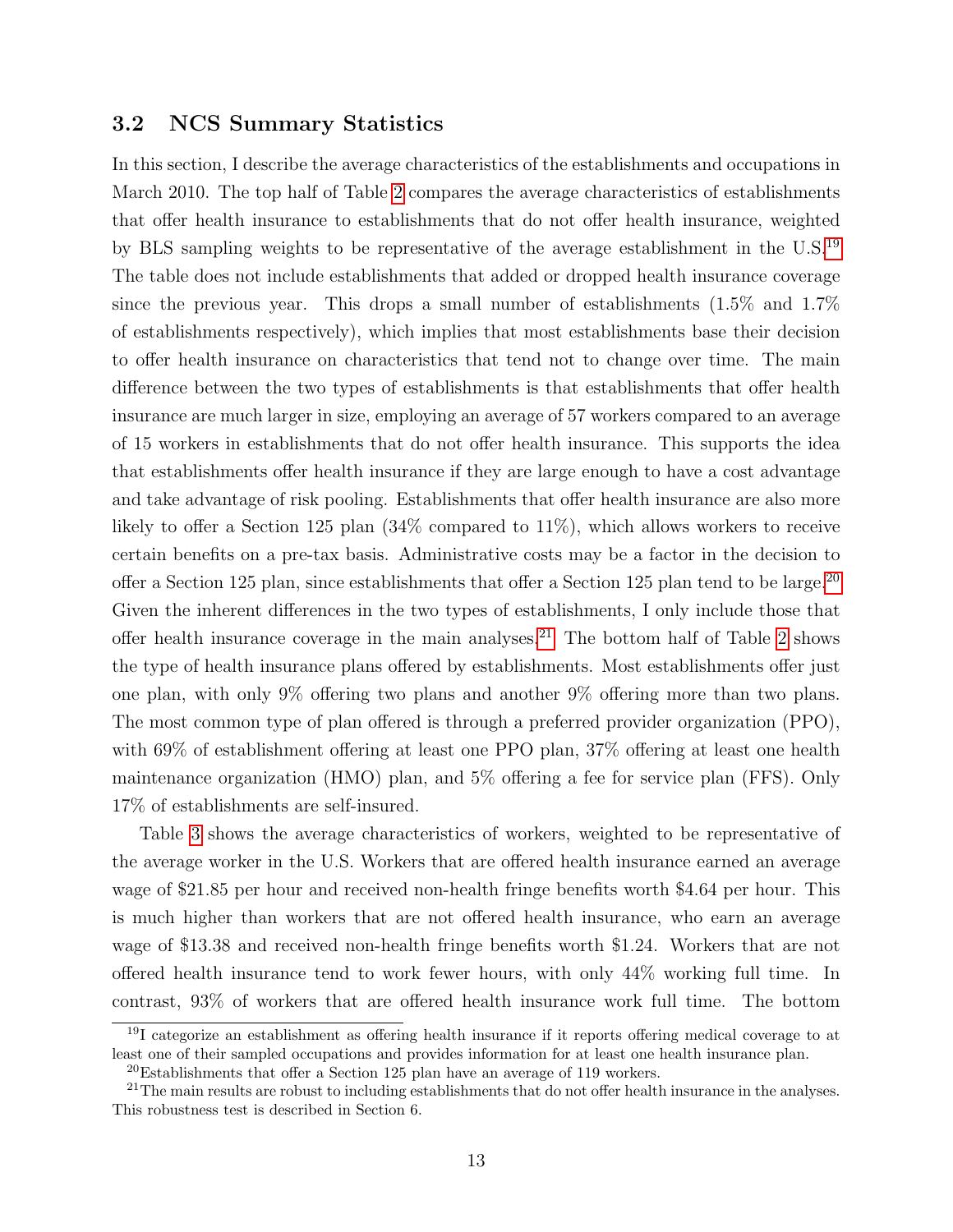half of Table [3](#page-39-0) describes take-up and spending on health insurance. Approximately 79% of workers that were offered health insurance take it up, which is in contrast to my theoretical model which assumes that all workers in establishments that offer health insurance take it up. The average health insurance premium was \$5.02, which produces an expected cost of \$3.92 after adjusting the premiums for the expected take-up rate. Employees pay an average of 30% of the premium, which is about 7% of their wages. In contrast, employers expect approximately 9% of their total labor cost to go towards health insurance.

Figure [2](#page-35-0) shows the average annual growth in compensation and health insurance costs from 2003 to 2010. Health insurance costs have been growing much faster than the annual inflation rate, with a growth rate as high as 14% from 2009 to 2010. This graph shows that the rise in health insurance costs has been a persistent phenomenon over time. As a result, establishments are likely to adjust the compensation and employment of their workers in response to premium growth instead of waiting for the trends slow down or reverse. In contrast to premiums, wages and non-health fringe benefits have been growing more slowly. For example, total compensation has increased by less than 2% each year since 2003.

Finally, I examine the sources of variation in health insurance costs. For plan-level premiums, I sequentially regress premiums on year, industry, and commuting zone dummies and calculate the  $R^2$  for each regression.<sup>[22](#page-13-0)</sup> This provides a measure of how much of the variation in premiums can be explained by adding each factor. Then I replace the industry and commuting zone with establishment and plan dummies to see how much of the variation is establishment- and plan-specific. I repeat this exercise at the occupation-establishment level by regressing the expected health insurance cost on year, occupation, commuting zone, and establishment dummies. The results of this exercise are shown in Table [4.](#page-40-0) The adjusted  $R<sup>2</sup>$  from these regressions reveals that the main sources of variation in costs come from variation in industries, establishments, and plans. For example, adding industry dummies increases the adjusted  $R^2$  from 0.02 to 0.10 in the occupation regression and from 0.39 to 0.62 in the plan regression. Similarly, adding establishment dummies increases the adjusted  $R<sup>2</sup>$  from 0.12 to 0.21 at the occupation-establishment level and 0.85 to 0.92 at the plan level. This implies that industry and establishment level characteristics are important determinants of health insurance costs, perhaps because they are used by health insurance companies to predict health insurance expenditure.

Next, I look at the distribution of health insurance costs after controlling for year, establishment, occupation, and plan dummies. Figure [3](#page-36-0) shows the distribution of the residual from the regressions shown in columns (5) and (10) of Table [4,](#page-40-0) which are the sources of variation in health insurance costs that I use for the main analyses in this paper. I also show the distri-

<span id="page-13-0"></span> $22$ The industry dummies represent the 6-digit NAICS code for the establishment.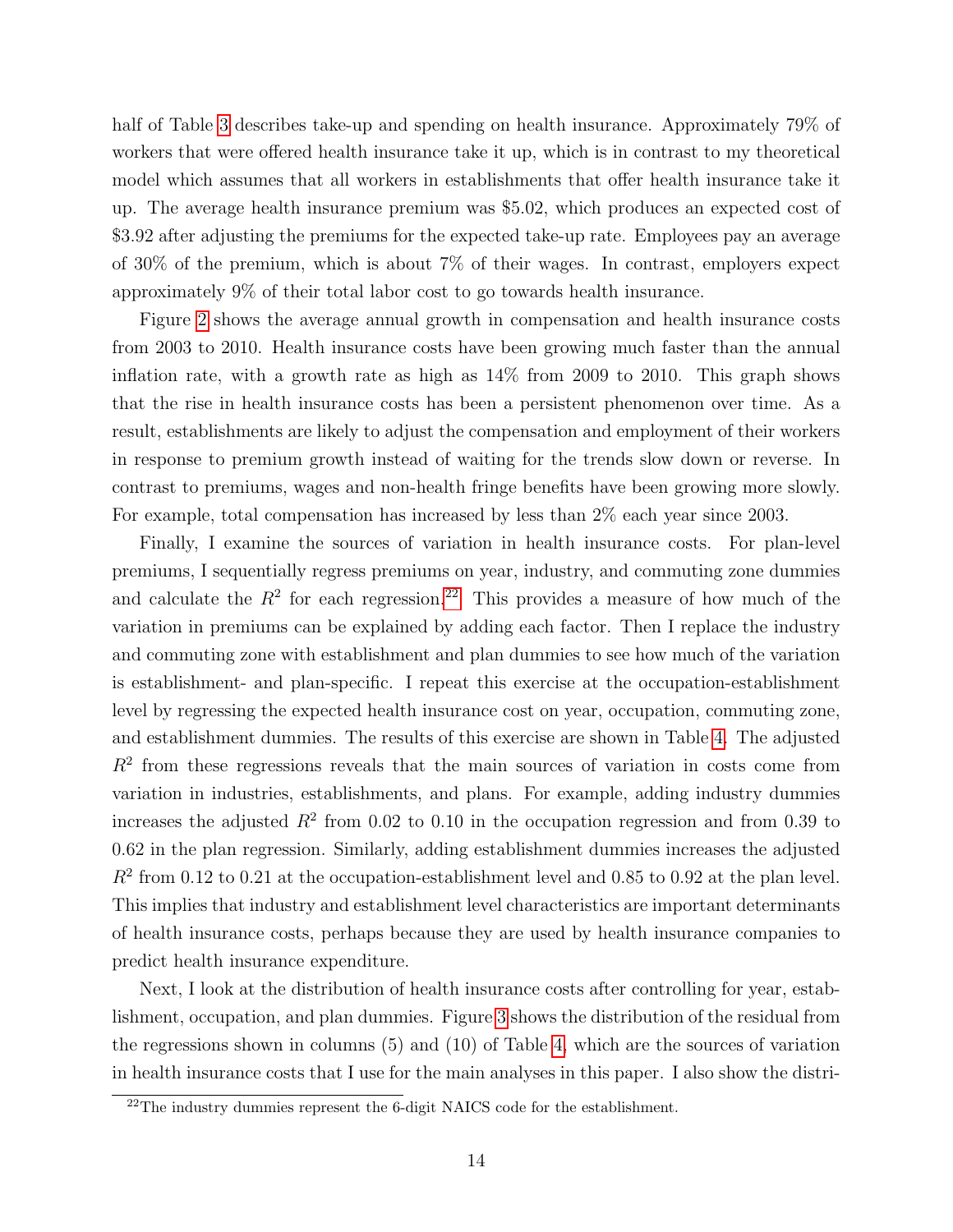bution of three year changes in health insurance costs within occupation-establishments and plans in Figure [4.](#page-37-0) Both graphs suggest that costs vary significantly across establishments, occupations and years, which I can use for identification in my empirical work.

The nature of a fixed effects analysis is that the exact source of variation in health insurance costs after controlling for year, occupation, establishment, and plan fixed effects cannot be pinpointed; however, I can turn to the existing literature for some insight. The broad consensus is that increased use of high-cost technology is the primary source of rising health insurance prices over time [\[Newhouse, 1992\]](#page-29-10). Regions that have experienced higher growth in medical spending are those that have higher rates of discretionary spending [\[Fisher](#page-28-12) [et al., 2009,](#page-28-12) [Sirovich et al., 2008\]](#page-29-11), which would be an important explanation for the variation in premiums over time between establishments. The literature also shows that regions with higher growth in medical spending do not necessarily have better health outcomes. According to the Dartmouth Atlas of Health Care, the overuse of high-cost technologies can crowd out the use of low-profit, effective services [\[Baicker and Chandra, 2004\]](#page-27-2). These results suggest that increases in the cost of health insurance may not reflect better quality of health care for individuals, which would be reflected as  $\alpha < 1$  in my theoretical model.

There are other factors that may play a more minor role in the growth of health insurance costs. For example, [Newhouse](#page-29-10) [\[1992\]](#page-29-10) and [Cutler](#page-28-13) [\[1995\]](#page-28-13) show that only a small fraction of the increase in medical spending can be explained by changing demographics, such as the aging population or higher income due to increased productivity. Policy changes, such as state mandated benefits, could affect health insurance costs over time; however, the Employee Retirement Income Security Act (ERISA) exempts establishments that self-insure from state laws and regulations regarding health insurance. As a result, large establishments that typically self-insure (which is 17% of establishments in the NCS data) will not see their premiums affected by policy changes. Finally, health insurance costs could be influenced by adverse selection if employees with low expected medical spending drop out of the health insurance market after a price increase. There has been evidence that adverse selection exists upon entry in the health insurance market, but workers do not adjust their health insurance choices over time due to high switching costs [\[Handel, 2011\]](#page-29-12).

### 4 Empirical Strategy

This section describes the empirical strategy I use to estimate the behavioral responses highlighted in the theoretical model using the data from the NCS. The basic approach is to regress the outcomes of interest (total compensation, employee contributions towards health insurance premiums, wages, the value of non-health fringe benefits, employment, and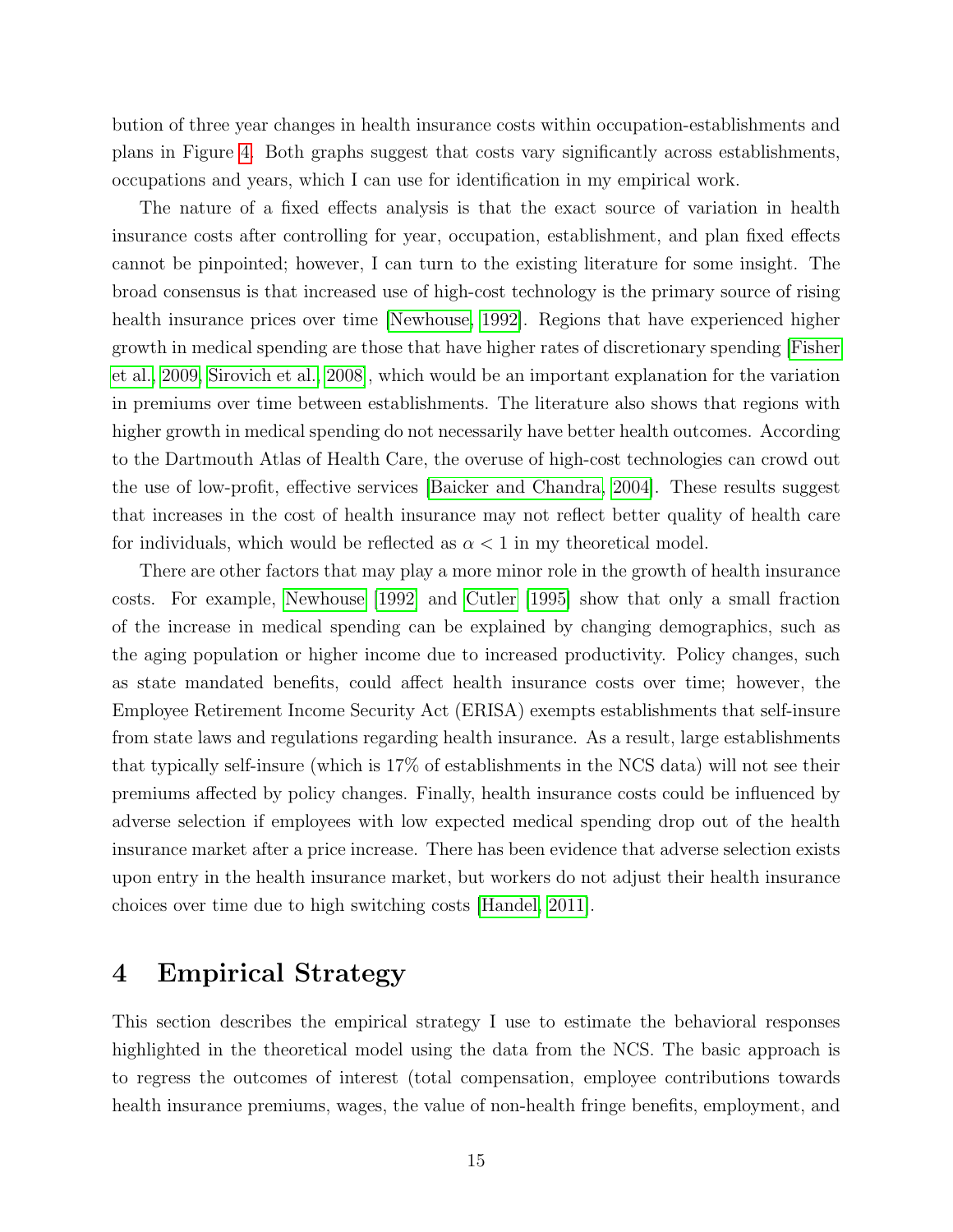hours worked) on health insurance costs, while controlling for observed and unobserved timeinvariant plan, establishment, and occupation characteristics. Due to the structure of the data, outcomes are divided into those that are analyzed at the occupation-establishment level and those that are analyzed at the health insurance plan level.<sup>[23](#page-15-0)</sup> Employee premium contributions are analyzed at the plan level:

<span id="page-15-2"></span>
$$
C_{p(j)t} = \alpha_0 + \alpha_1 P_{p(j)t} + \alpha_2 X_{jt} + [\mu_{p(j)}] + Year_t + \epsilon_{p(j)t}^p,
$$
\n(3)

where the employee contribution  $(C)$  and premium  $(P)$  are for plan p at establishment j at time t, and  $X_{jt}$  is a vector of the establishment size, whether the establishment is self-insured, and the average wage of health care workers in the commuting zone at time  $t.^{24}$  $t.^{24}$  $t.^{24}$  The brackets indicate plan dummy variables that are only included in the fixed effects specification that will be described later, and  $\epsilon_n^p$  $_{p(j)t}^{p}$  is a plan-specific idiosyncratic term. These regressions are weighted by plan participation.

The remaining regressions (total compensation, wages, value of non-health fringe benefits, hours worked, and employment) are analyzed at the occupation-establishment level:

<span id="page-15-3"></span>
$$
Outcome_{ijt} = \beta_0 + \beta_1 HICost_{ijt} + \beta_2 X_{jt} + Year_t + [\gamma_i + \rho_j] + \epsilon_{ijt}^o,
$$
\n
$$
\tag{4}
$$

where the outcome and expected health insurance cost  $(HICost_{it})$  are for a worker in occupation i at establishment j at time t. Expected health insurance costs are used in this regression (instead of premiums) to account for the workers that do not take up health insurance, which reduces the cost to the establishment. For example, an establishment that expects 80% of its workers to take up health insurance would only face an \$0.80 increase in expected health insurance costs per worker for every dollar increase in premiums. The occupation dummies that will be included in the fixed effect specification are categorized by their 6-digit SOC code. I exclude interactions between the occupation and establishment fixed effects based on the assumption that the relationship between occupations and the outcomes is not establishment-specific.  $\epsilon_{ijt}^o$  is a occupation-establishment-specific idiosyncratic term. These regressions are weighted by worker level sampling weights in order for the results to be generalized to a randomly selected worker in the U.S.

Analyzing the relationship between health insurance costs and outcomes at the occupationestablishment level provides the average effect of an increase in health insurance costs for a worker in the occupation-establishment. These estimates do not shed light on whether establishments adjust the compensation and employment of all workers in the occupation-

<span id="page-15-1"></span><span id="page-15-0"></span><sup>23</sup>Health insurance plans are establishment specific in the NCS data.

 $24$ The reason for including the wage of health care workers will be discussed in depth when discussing endogeneity concerns in Section 4.2.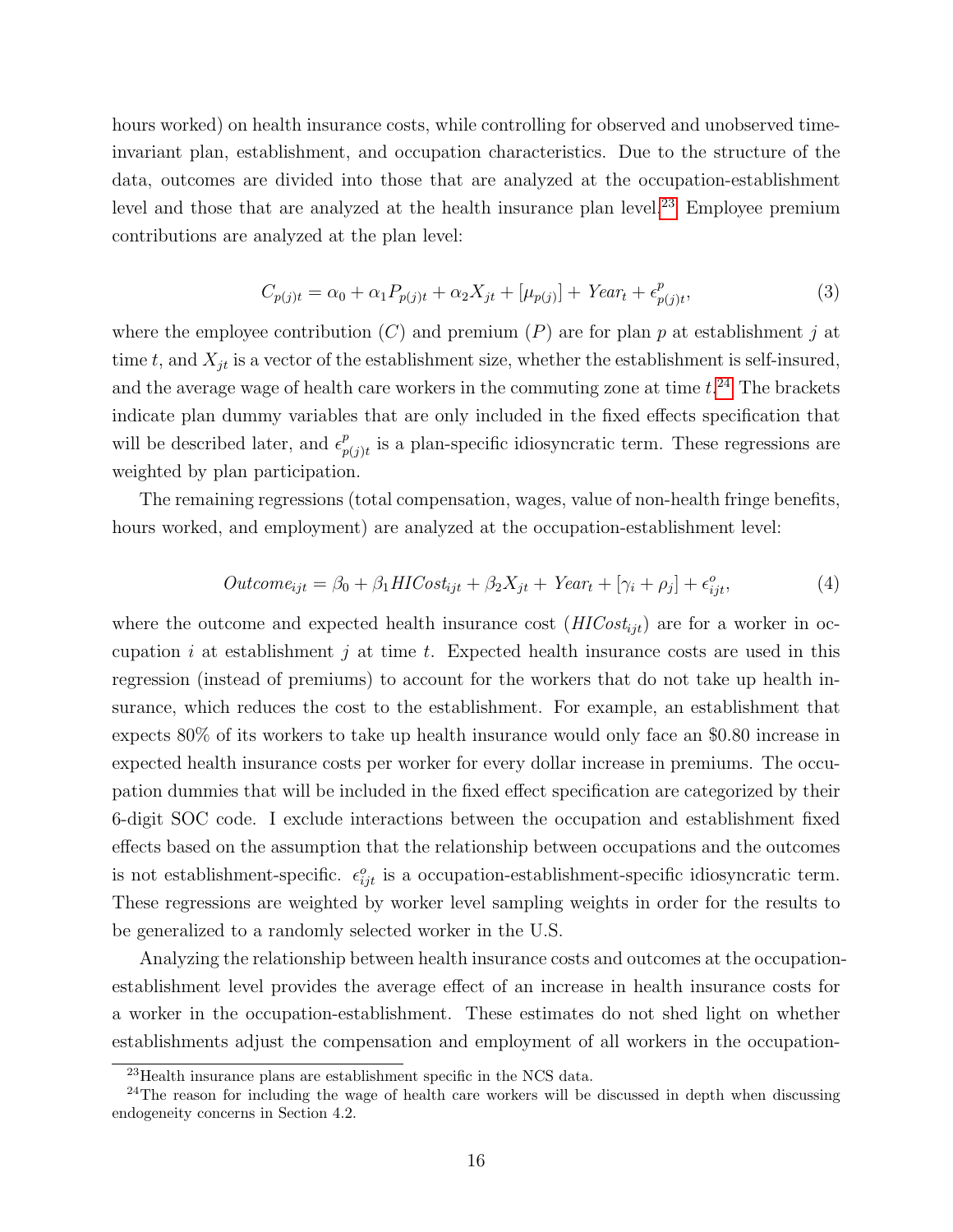establishment equally in response to an increase in health insurance costs or target certain high-cost workers. Anecdotal evidence of how job offers are made seems to support the notion that wages and fringe benefits are not typically offered conditional on plan enrollment. On the other hand, [Sheiner](#page-29-13) [\[1999\]](#page-29-13) shows that older workers have lower wage growth in areas that have high health care costs and interprets these findings as evidence that firms target high-cost workers when passing on the cost of health insurance. This paper presents only average effects and remains agnostic about how these effects are distributed among workers.

#### 4.1 Cross-Sectional OLS

Estimating equations [\(3\)](#page-15-2) and [\(4\)](#page-15-3) using cross-sectional data does not include the fixed effects that are denoted in brackets. The identifying assumptions for the cross sectional regression are:

$$
E(\epsilon_{p(j)t}^p | P_{p(j)t}, X_{jt}, Year_t) = 0
$$
  

$$
E(\epsilon_{ijt}^o | HICost_{ijt}, X_{jt}, Year_t) = 0.
$$

The identifying assumption for the cross-sectional occupation-establishment-level regressions is almost certainly violated. As discussed previously, establishments that attract highability workers typically offer high-cost health insurance plans and also higher compensation in other forms, such as wages and non-health fringe benefits. This would result in a positive bias in the total compensation, wage, and non-health fringe benefits regression coefficients. The plan-level identification assumption would be violated if workers who enroll in more expensive plans are asked to pay larger contributions. This would occur under the "fixed subsidy" model described by [Levy](#page-29-0) [\[1998\]](#page-29-0), where establishments contribute the full cost towards a minimum plan, and workers who want more coverage contribute the remainder of the premium for a more generous plan. The identification assumption would also be violated if establishments require high-wage workers to pay higher contributions, and those workers tend to enroll in more expensive plans.

To address these problems, I use the panel dimensions of my data. I consider two specifications. First, I estimate a fixed effects model that exploits deviations from the mean within a plan- or occupation-establishment over the entire period the establishment is in the sample. Second, I estimate a long differences model, which analyzes the differences within a plan- or occupation-establishment over a specified period of time. Both of these methods are designed to eliminate biases caused by time-invariant observed and unobserved characteristics of plans and establishments that are correlated with health insurance costs and compensation. The next two sections describe these two empirical models in more detail.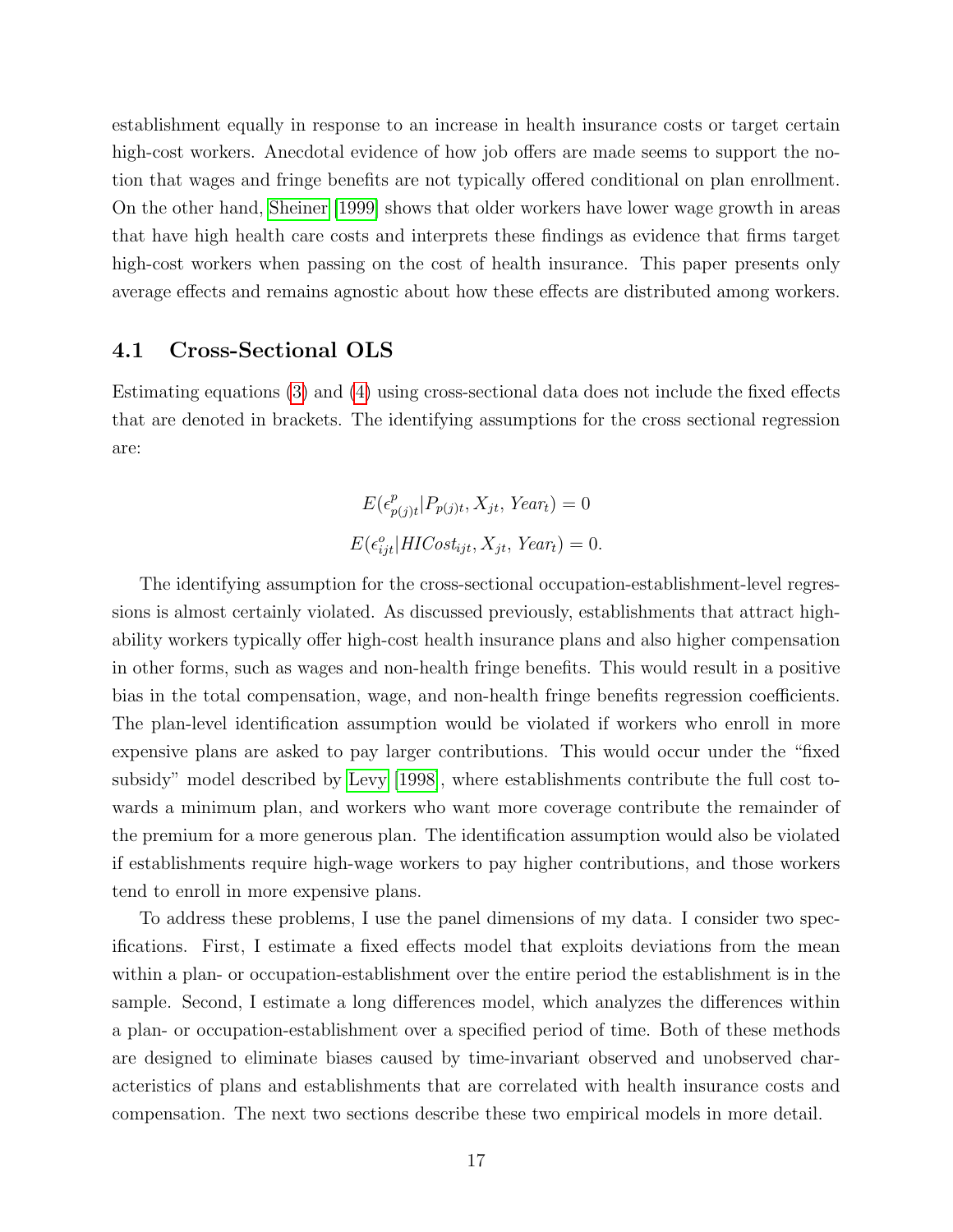#### 4.2 Fixed Effects

The occupation-establishment-level fixed effect regressions include establishment and occupation fixed effects ( $\gamma_i$  and  $\rho_j$ ) that absorb the observed and unobserved time-invariant characteristics that may be correlated with health insurance costs and compensation. I add each of the fixed effects sequentially to see which of the two has the greatest effect. The plan-level regressions include plan fixed effects  $(\mu_{p(j)})$  that absorb the time invariant characteristics of the health insurance plan that may be correlated with premiums and contribution amounts. The identifying assumption for both regressions is that health insurance costs are strictly exogenous after controlling for year, occupation, establishment, and plan:

$$
E(\epsilon_{p(j)t}^p | P_{p(j)}^T, X_j^T, \mu_{p(j)}, \text{Year}_t) = 0
$$
  

$$
E(\epsilon_{ijt}^o | \text{HICost}_{ij}^T, X_j^T, \gamma_i, \rho_j, \text{Year}_t) = 0,
$$

where  $\textit{HICost}_{ij}^T = (\textit{HICost}_{ij1}, \cdots, \textit{HICost}_{ijT}), P_{p(j)}^T = (P_{p(j)1}, \cdots, P_{p(j)T})$  and  $X_j^T = (X_{j1}, \cdots, X_{jT}).$ While the establishment, occupation, and plan fixed effects eliminate biases caused by timeinvariant establishment and occupation characteristics, I am unable to pinpoint the source of the remaining variation to determine whether the identifying assumption is satisfied. In the absence of a valid instrument, the next best solution is to rule out specific endogeneity concerns through alternative regression specifications and robustness checks. One such concern is that productivity changes simultaneously affect compensation and health insurance premiums through changes in labor costs. [Kochner and Sahni](#page-29-14) [\[2011\]](#page-29-14) state that 56% of health care spending in 2010 went towards wages of health care workers, suggesting that premiums are likely to be responsive to changes in labor costs for workers in the health care industry. Any market-wide changes in labor costs are absorbed by the year fixed effects, but regional productivity changes could cause an upward bias in the estimates. I address this by controlling for the average wages of health care workers in the establishment's commuting zone each year.<sup>[25](#page-17-0)</sup>

An additional endogeneity concern is that changes over time in the composition of workers are correlated with both compensation and health insurance costs. For example, an increase in the number of high-ability workers would result in higher compensation, but also higher premiums if those workers have a preference for expensive health insurance plans. To test for this, I create a measure of the relative compensation of occupations by regressing each measures of compensation (total compensation, wages, and non-health benefits) on 6-digit

<span id="page-17-0"></span><sup>&</sup>lt;sup>25</sup> Another reason to include market-wide and regional productivity changes is to isolate the effect of changes in health insurance costs on compensation while controlling for the direct effect of productivity changes on compensation. Unfortunately, I am unable to control for establishment-level productivity changes.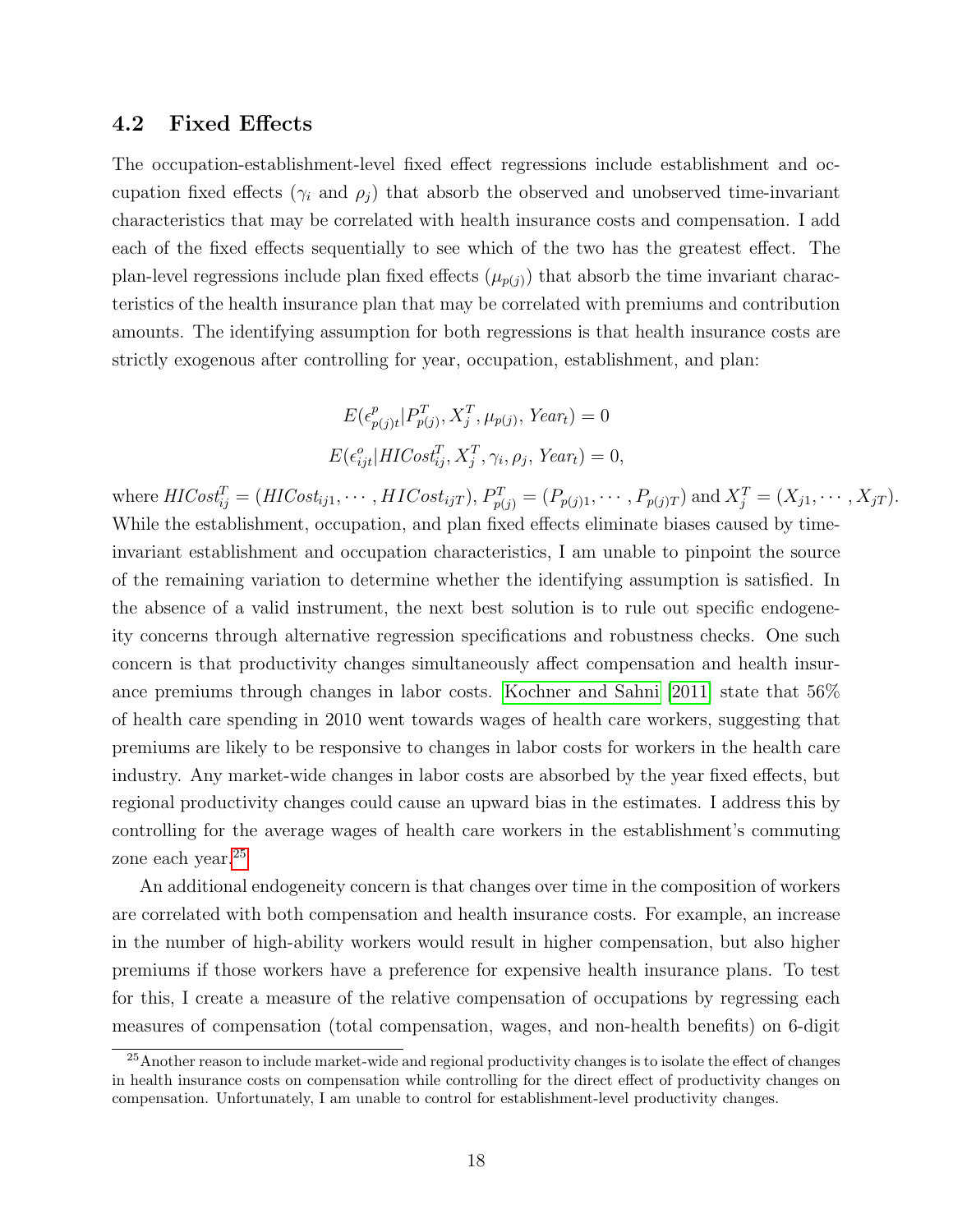occupation and year dummies:

$$
Outcome_{ijt} = \gamma_i + Year_t + \xi_{ijt}.
$$

The estimated coefficients on the occupation dummies,  $\hat{\gamma}_i$ , serve as the relative compensation measure for each occupation and a proxy for skill level. Then, I calculate the occupational skill level of each establishment by taking the sum of the compensation measure for the sampled occupations within the establishment, weighted by the share of workers that are in that occupation each year:

$$
Comp_{jt} = \sum_{i=1}^{N} \hat{\gamma}_i * OccShare_{ijt},
$$

where N is the number of sampled occupations in the establishment and  $OccShare_{ijt}$  is the fraction of workers in the establishment that are in occupation i at establishment j in year  $t$ . Changes in  $Comp_{jt}$  will reflect changes in the occupational skill level of the establishment. I regress this measure on health insurance costs, year, and establishment fixed effects to see if changes in worker composition are correlated with health insurance costs. The results in Table [5](#page-41-0) show no evidence of this type of a relationship. As a result, I rule out the possibility that changes in worker composition are biasing my results.

#### 4.3 Long Differences

It is possible that establishments are adjusting employee compensation and employment over long periods of time in response to the increase in health insurance costs. This would occur if some outcomes, such as wages and employment, are difficult to adjust in the short-run. To test this hypothesis, I use a long differences model, which looks at changes within an occupation-establishment or plan over a specified period of time. This method maintains the ability to difference out potentially endogenous time-invariant occupation, establishment, and plan characteristics:

<span id="page-18-0"></span>
$$
\Delta_s Outcome_{p(j)t} = \alpha_1 \Delta_s P_{p(j)t} + \alpha_2 \Delta_s X_{jt} + Year_t + \Delta_s \epsilon_{p(j)t}^p \tag{5}
$$

$$
\Delta_s Outcome_{ijt} = \beta_1 \Delta_s HICost_{ijt} + \beta_2 \Delta_s X_{jt} + Year_t + \Delta_s \epsilon_{ijt}^o, \tag{6}
$$

where  $\Delta_s$  indicates an s year difference in the variable. I estimate the long differences model using values of s that range from 1 to 7, where the years can overlap between establishments,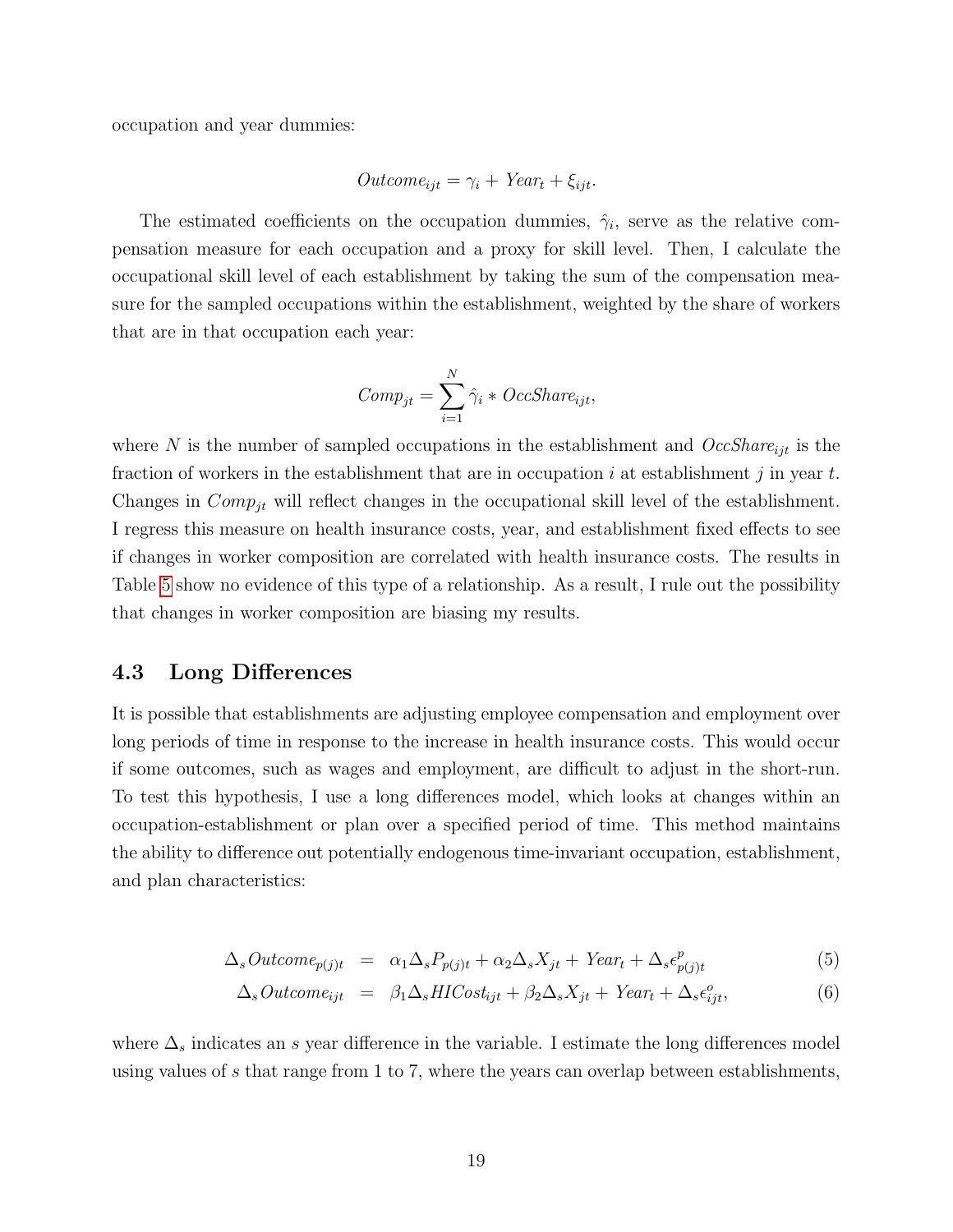but not within an establishment.<sup>[26](#page-19-0)</sup> If an establishment is in the sample for more than s years, I calculate  $\Delta_s$  using the most recent year the establishment is in the sample. In contrast to a fixed effects model, which looks at mean deviations over the entire time period, a long difference model allows me to compare the establishment response in the short-run  $(s = 1)$ versus the long-run  $(s = 3)$ . The specification where  $s = 1$  is a first differences model. I use  $s = 3$  as a measure of the long run because the sample size drops dramatically for longer time periods.<sup>[27](#page-19-1)</sup>

The identifying assumptions for the long differences model are:

$$
E(\Delta_s \epsilon_{p(j)t}^p | \Delta_s P_{p(j)t}, \Delta_s X_{jt}, \text{Year}_t) = 0
$$
  

$$
E(\Delta_s \epsilon_{ijt}^o | \Delta_s \text{HICost}_{ijt}, \Delta_s X_{jt}, \text{Year}_t) = 0.
$$

The long differences model faces the same concern as the fixed effects model that the change in premiums over time may be endogenous if it is due to regional productivity changes. I address this concern by running a specification of this model that controls for the change in average wages for health care workers in the commuting zone over time.

### 5 Results

In this section, I present the results from the cross-sectional, fixed effects, first differences, and long differences estimates of the relationship between health insurance costs and total compensation, employee premium contributions, wages, non-health fringe benefits, employment and hours worked. I also take a preliminary look at whether changes in health insurance costs affect health insurance take-up rates.

#### 5.1 Total Compensation

The theoretical model predicts that an increase in health insurance costs will cause a decrease in the total compensation of workers. There will be full pass-through of the cost increase onto total compensation if workers fully value the increased spending on health insurance. Table [6](#page-42-0) shows the results from regressing the total compensation of workers (defined as

<span id="page-19-0"></span><sup>&</sup>lt;sup>26</sup>For example, the sample can include occupations from establishment A with a difference from 2005 to 2008 and occupations from establishment B with a difference from 2007 to 2010. But the sample cannot include a difference from 2005 to 2008 and 2007 to 2010 for occupations in establishment C.

<span id="page-19-1"></span> $27$ The decrease in sample size is primarily due to missing values in the chained price index. Many establishments that are in the sample for more than 3 years have at least one year in which all the health insurance plans are updated. This creates missing values for that year and all subsequent years due to the gap in the chain. The findings are robust to using  $s = 2$  as a measure of long run effects as well.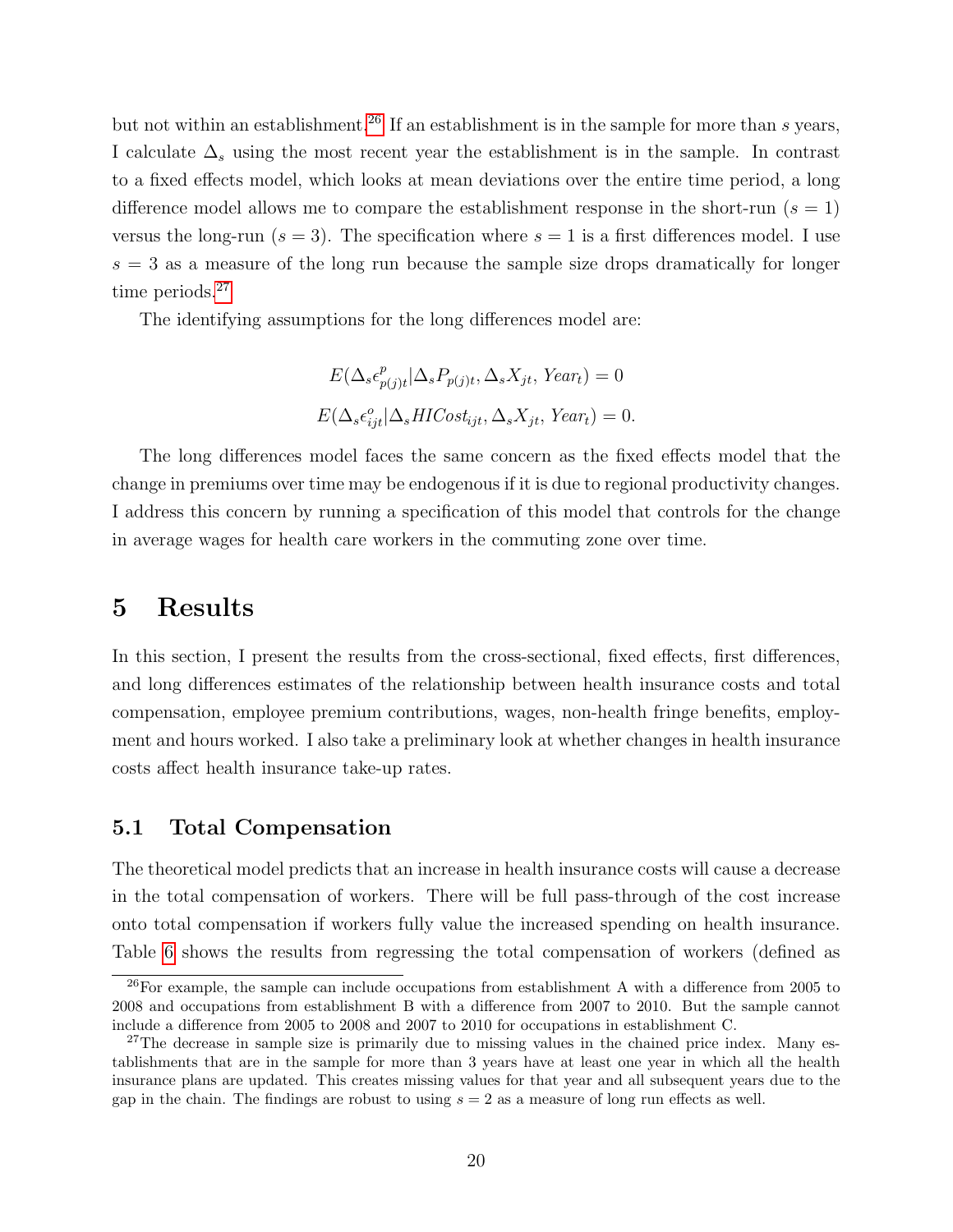the hourly wages and the value of non-health fringe benefits minus the expected employee premium contribution) on health insurance costs. All of the regressions control for year, establishment size, whether the establishment is self-insured, and the average wage of health care workers in the commuting zone. Column (1) shows the results from a cross-sectional regression that does not include establishment and occupation fixed effects. The results imply a positive correlation between health insurance costs and total compensation, although this relationship is not statistically significant. As discussed in the empirical section, there is likely to be an upward bias in this coefficient because establishments that attract high-ability workers tend to offer higher total compensation and more generous health insurance plans. Column (2) reduces this bias by including establishment fixed effects, and column (3) adds occupation fixed effects. The coefficient becomes negative and statistically significant, which confirms that there exists a large upward bias in the cross-sectional regression. Adding the occupation fixed effects does not affect the estimates, which implies that most of the variation in premiums comes from between establishments. The findings imply that total compensation decreases by \$0.52 for each \$1 increase in hourly health insurance costs, which implies less than full pass-through of increased health insurance costs to workers.

The next regression specifications test the long run versus short run response of establishments to rising health insurance costs. Column (4) shows the results from the first differences model where  $s = 1$  in equation [\(6\)](#page-18-0), and column (5) increases the time period to  $s = 3$ . Comparing the results from these two specifications shows that the establishment response to a change in health insurance costs is approximately the same over a one year period of time as a three year period of time (a decrease of \$0.54 compared to \$0.51, respectively). These specifications confirm that there is not full pass-through of rising health insurance costs onto total compensation. Interpreting this through the theoretical model implies that workers do not fully value the increase in health insurance premiums.

In the next sections, I decompose the decrease in total compensation into adjustments in wages, non-health fringe benefits, and employee contributions, as well as examine the effect of an increase in health insurance costs on employment, hours worked, and health insurance take-up.

#### 5.2 Employee Contributions

One method that establishments can use to decrease total compensation in response to a change in health insurance costs is to increase employee contributions. Table [7](#page-43-0) shows the results from the plan-level regressions of employee contributions on plan premiums. The cross-sectional regression shows an increase in employee contributions of \$0.62 for every \$1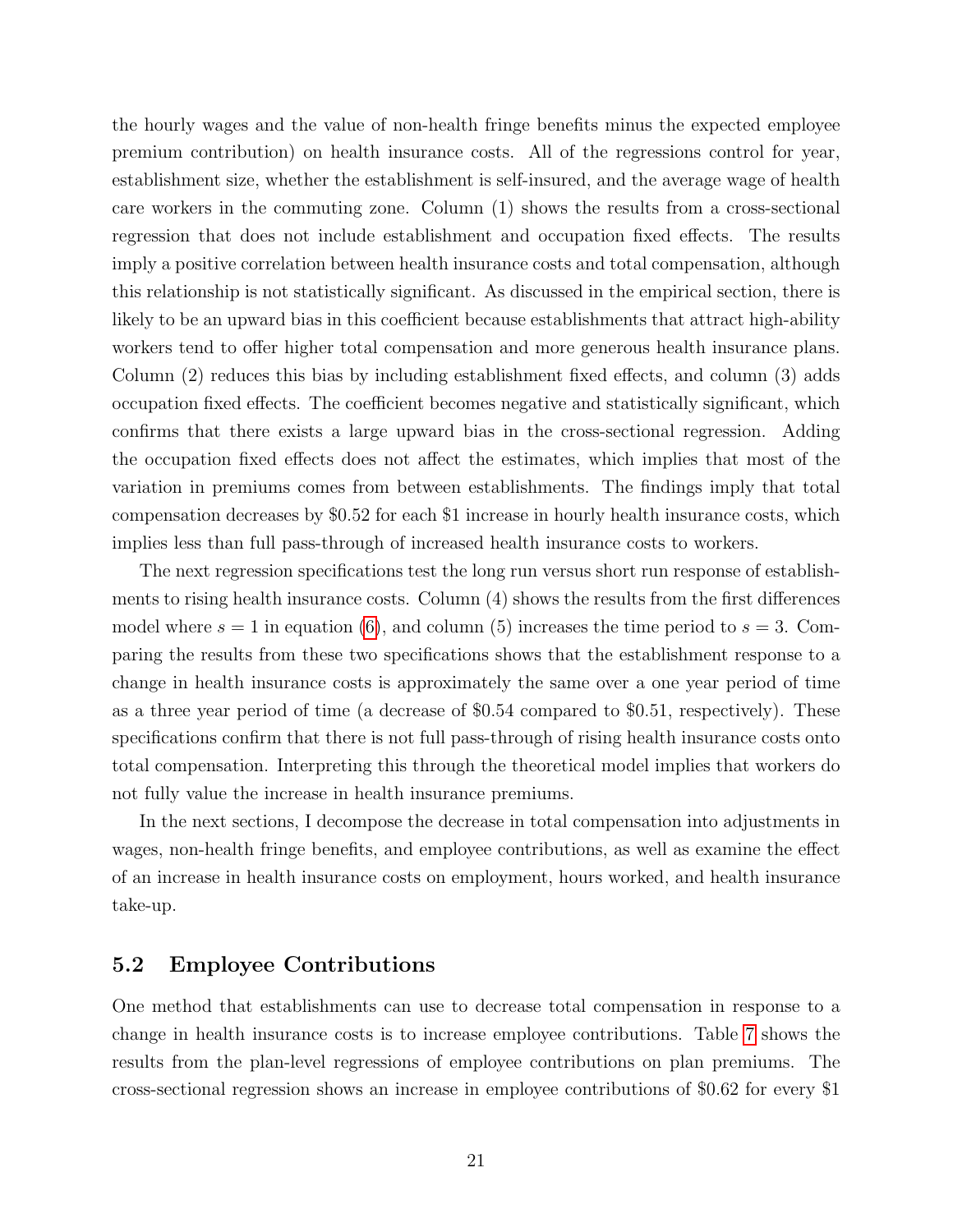increase in premiums. Controlling for plan fixed effects reduces this coefficient to \$0.37, which is evidence of a positive bias in the cross-section. This could be attributed to expensive plans requiring relatively larger employee contributions than cheaper plans. The first difference and long differences estimates show a larger relationship between premiums and employee contributions of \$0.51 and \$0.40 respectively. These findings imply that increases in employee contributions are a major component of the adjustment in total compensation.

One might be hesitant to compare the results from the total compensation and employee contribution regressions given the estimate for total compensation was generated at the occupation-establishment level, and the estimate for employee contributions was generated at the plan level. To alleviate this concern, I re-run the employee contribution regression at the occupation-establishment level using the same health insurance price index that was used in the total compensation regression. The results are in Table [8](#page-44-0) and estimate an increase in employee contributions of \$0.53 (in the long differences specification) to \$0.57 (in the fixed effects specification using both establishment and occupation fixed effects) for every \$1 increase in health insurance costs. These estimates confirm that the decrease in total compensation is primarily due to increases in employee contributions. Furthermore, the average percent contribution by employees towards health insurance is approximately 30% (as shown in Table [3\)](#page-39-0), which implies that establishments are increasing the percentage contribution of employee contributions in addition to the level.

Finally, I consider the role of taxation in interpreting these results. As shown in Table [2,](#page-38-0) approximately 30 percent of establishments offer workers a Section 125 plan, which means workers in those establishments have the option to make pre-tax premium contributions. An increase in employee contributions for these workers is less costly than for workers without a Section 125 plan because they do not have to pay taxes on a larger portion of their income. The true cost of an increase in employee contributions to the average worker is:

$$
Pr(\text{Sect. } 125) \frac{d(EECont)}{d(HICost)} (1 - \tau) + [1 - Pr(\text{Sect. } 125)] \frac{d(EECont)}{d(HICost)}
$$

,

where  $\tau$  is the income tax rate, Pr(Sect. 125) is the fraction of establishments that offer a Section 125 plan, and  $\frac{d(EECont)}{d(HCost)}$  is the estimated increase in employee contributions due to an increase in health insurance costs. I will now provide a rough, back-of-the-envelope calculation of the true change in employee contributions after considering the availability of Section 125 plans. The average worker in the sample earns approximately \$39,000 a year, which puts them in an income tax bracket of  $15\%$  if they filed jointly in 2010.<sup>[28](#page-21-0)</sup> Using

<span id="page-21-0"></span><sup>28</sup>The annual income was calculated using an average hourly wage of \$22 and working 36 hours a week for 50 weeks a year. This simple calculation does not consider deductions, personal exemptions, or any other circumstances that may lower an individual's taxable income.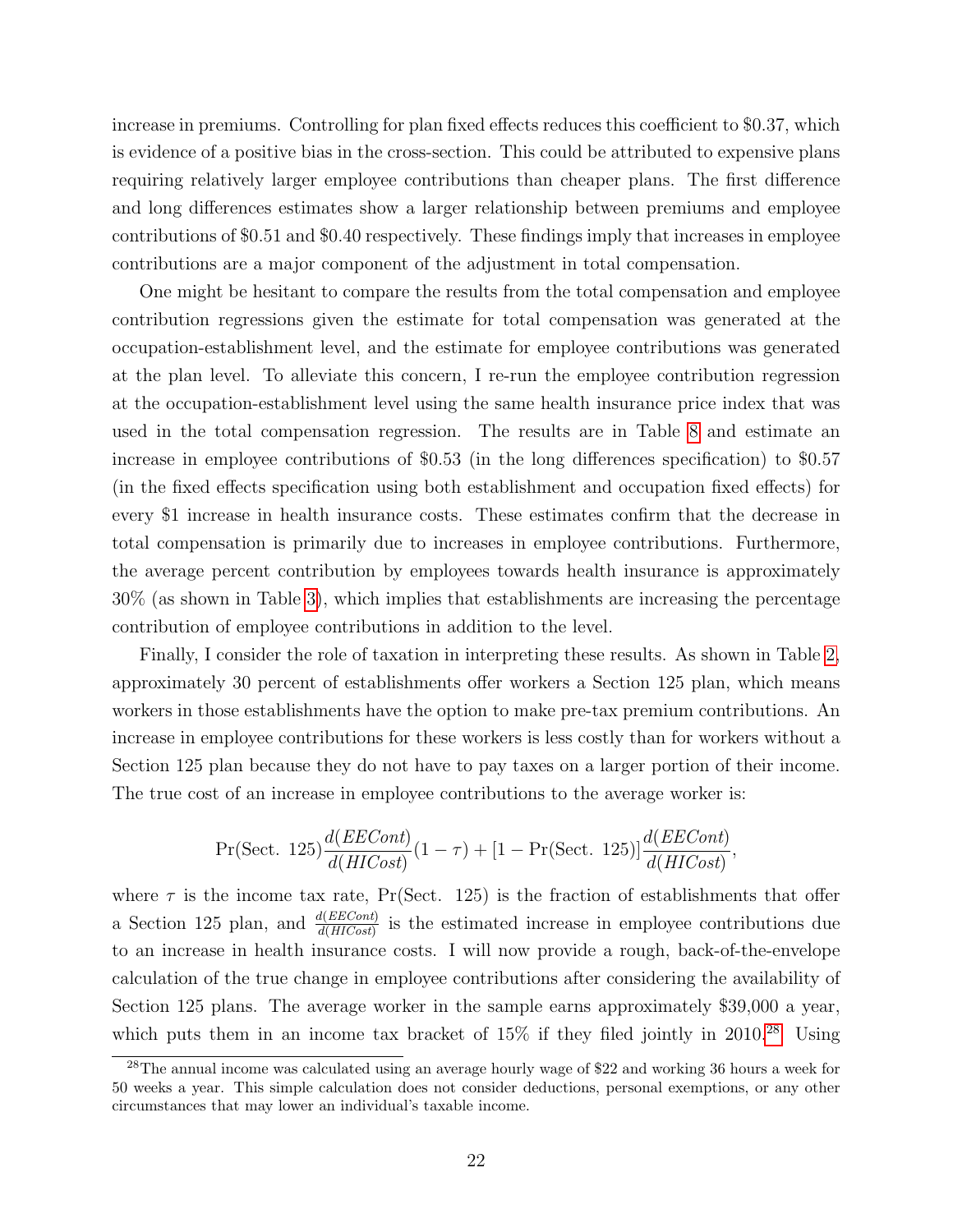$\tau = 0.15$  and Pr(Sect. 125)=0.3, a rough estimate of the true cost to the worker of a \$0.52 increase in employee premium contributions is \$0.50. Overall, the effect of taxation on the estimates is small.

#### 5.3 Wages

In addition to increasing employee premium contributions, establishments have the option of decreasing wages in response to rising health insurance costs. As described in the theoretical model, the extent to which establishments adjust wages as opposed to employee premium contributions depends on how each form of compensation enters the workers' utility function. Table [9](#page-45-0) shows the results from a regression of wages on hourly health insurance costs. As expected, the coefficient on hourly premiums is positive and significant in the cross-sectional regression results in column (1). This is due to the bias caused by unobserved characteristics of establishments and occupations that offer high wages and also expensive health insurance plans. Including fixed effects eliminates this type of bias. The fixed effects results in columns (2) and (3) reveal that the effect of an increase in health insurance costs on wages is small and not statistically significant. Using a long differences model to compare the changes over a one year versus three year period estimates a zero coefficient. These findings imply that establishments do not adjust wages in response to increased health insurance costs, which is likely to reflect workers' preferences for wages over other forms of compensation, such as employee contributions toward health insurance.

#### 5.4 Non-Health Fringe Benefits

The third form of compensation I examine in this paper is non-health fringe benefits. Establishments may prefer to adjust along this dimension if the marginal utility of a dollar spent on non-health fringe benefits is less than the marginal utility from additional wages or employee contributions towards health insurance. Table [10](#page-46-0) shows the results from a regression of the value of non-health fringe benefits on hourly health insurance costs. The results follow the same pattern as wages. Comparing the cross-sectional results in column (1) and the fixed effects regression results in columns (2) and (3) shows that there is a large positive bias due to the unobserved characteristics of establishments and occupations that offer more generous non-health fringe benefits and health insurance packages. The coefficients from the fixed effects, first differences and long differences model show that there is no effect on non-health fringe benefits in response to an increase in health insurance costs. These findings indicate that establishments do not adjust non-health fringe benefits in response to a rise in health insurance costs.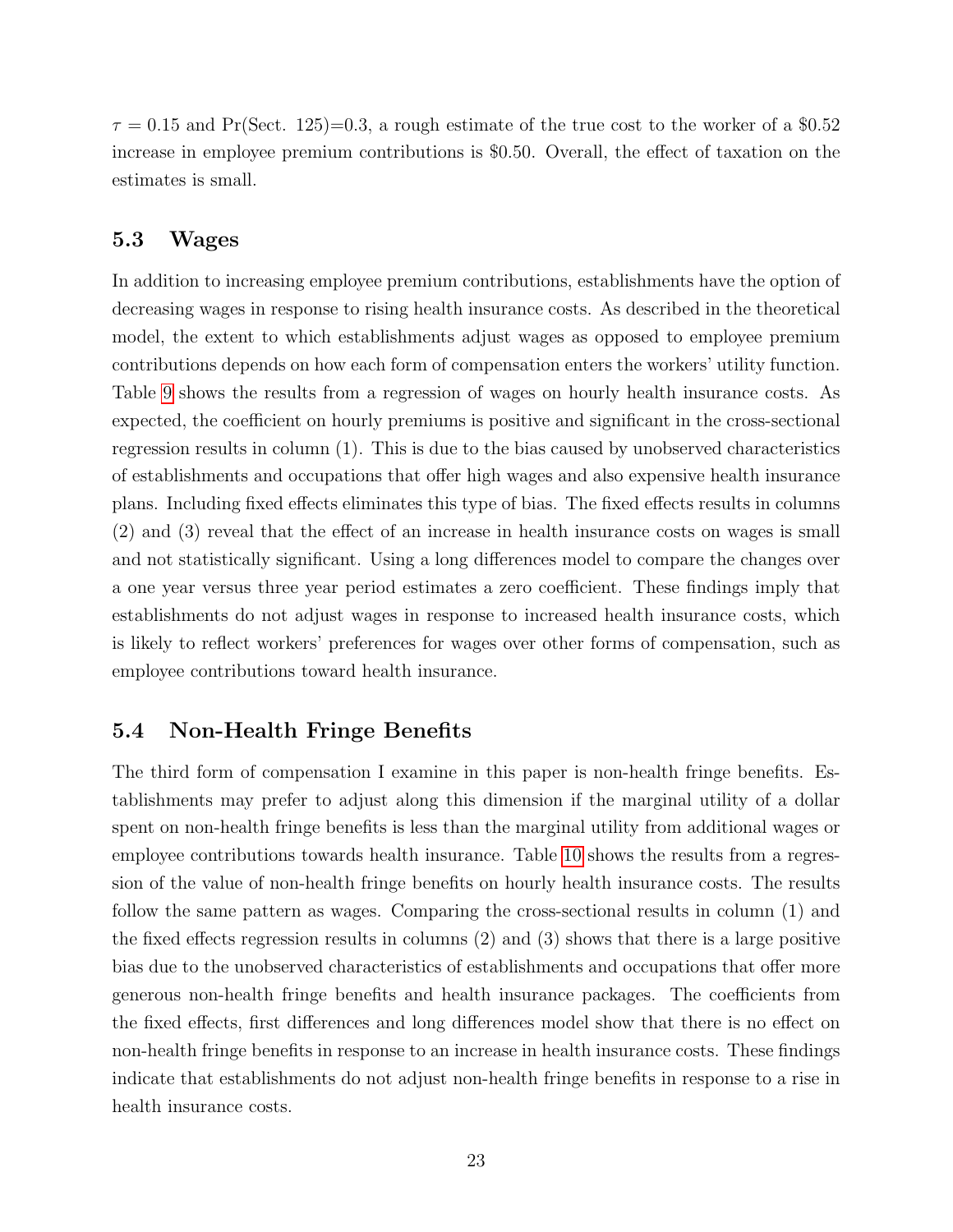#### 5.5 Employment and Hours Worked

The evidence presented thus far suggests that establishments reduce total compensation by less than the increase in health insurance costs. The theoretical model predicts that less than full pass-through should be accompanied by a decrease in employment, as shown in Figure [1.](#page-34-0) Establishments demand fewer workers due to their higher per worker labor costs, and workers that have a low preference for health insurance coverage will leave to work at an establishment that does not offer health insurance.

Table [11](#page-47-0) shows the results from a regression of log employment on log health insurance costs. Both employment and health insurance costs are measured at the occupationestablishment level. The cross-sectional results in column (1) reveal a negative, statistically significant coefficient that disappears in the fixed effects, first differences, and long differences results presented in Columns (2) through (5). The coefficients become small and not statistically significant. I also look for evidence of a trade-off between the number of employees and hours worked. Since health insurance is a fixed cost, the establishment has incentives to decrease the number of workers employed and increase the hours worked. I show the results of the regression of log weekly hours on log health insurance costs in Table [12.](#page-48-0) Similar to the employment regressions, the coefficients are small and not statistically significant.

These results are puzzling because they imply that establishments have higher labor costs due to the increase in health insurance costs, but are not reducing employment. This is not sustainable for a profit-maximizing competitive establishment. One possible explanation for the puzzling results for employment and hours worked is that the labor demand is inelastic and therefore the expected impact on employment is small. Another possible explanation is that the labor market is not perfectly competitive, and the true market structure would have establishments absorbing part of the higher health insurance costs without decreasing employment. A final explanation lies in the method in which the employment and hours data are collected. The focus of the NCS is to provide information on the labor costs of establishments in the U.S. Employment and hours worked data are collected primarily for the purpose of generating sampling weights and for converting compensation to hourly measures. As a result, these variables are the last priority during the data collection process and may be less precisely measured than the compensation variables. For these reasons, one should exercise caution when interpreting the employment and hours worked results.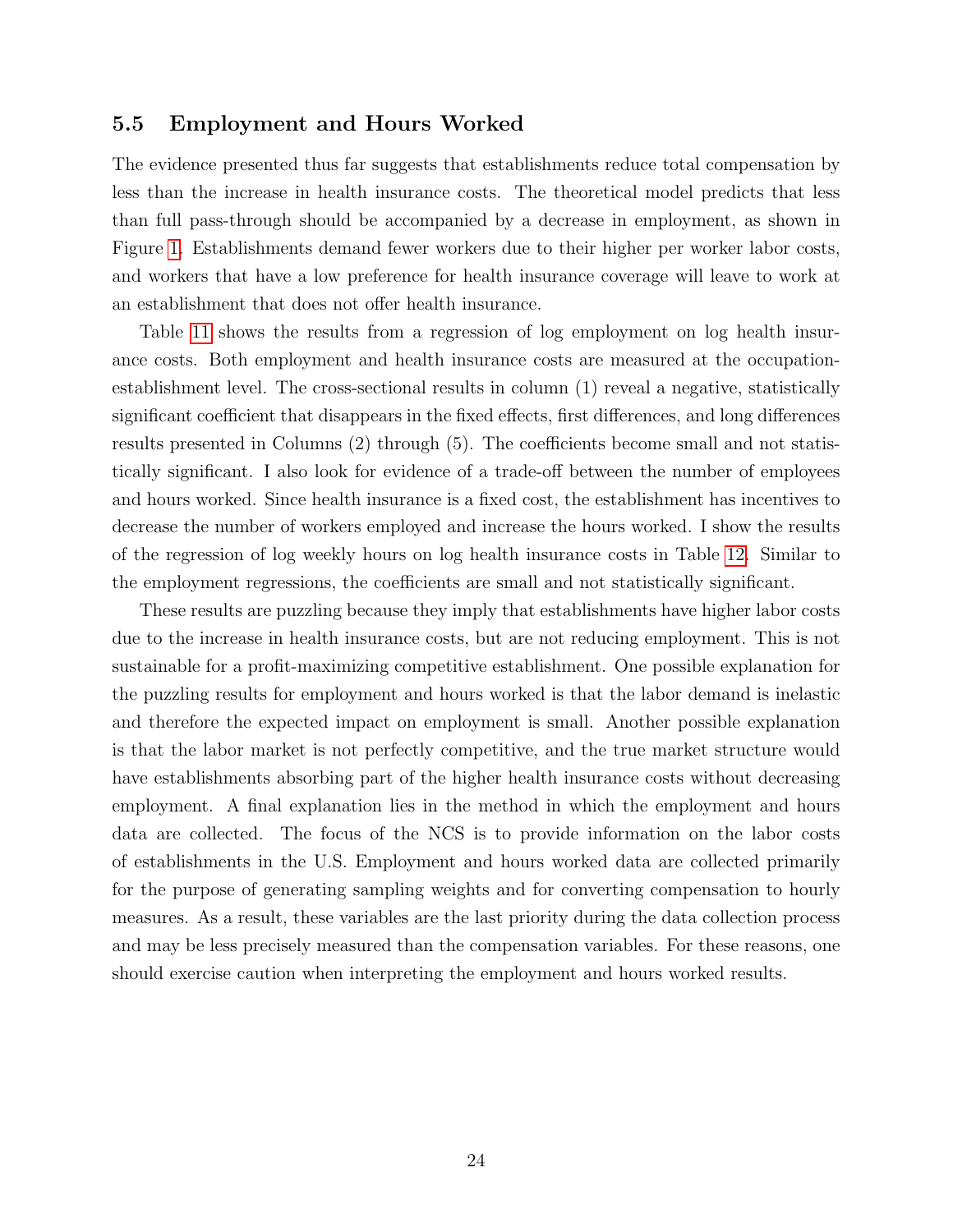### 6 Robustness Checks

In this section, I check whether my empirical findings are driven by some of the assumptions and methods I used during the main analysis. I discuss all of the results in the following paragraphs.[29](#page-24-0)

Log specification: The main analyses compare changes in the level of hourly health insurance costs to changes in the level of hourly compensation. There are two main disadvantages to this approach. First, using an hourly measure of compensation and health insurance costs may introduce measurement error because both the dependent and independent variables are divided by the hours worked. I tried to minimize this problem in the main analysis by using a different measure of hours worked to calculate each variable. An alternative is to eliminate the problem entirely by using yearly variables instead of hourly measures. The second issue is that using levels puts a lot of weight on outliers. A log specification transforms the variables to reduce the influence of large outliers. I re-run the analysis using log yearly health insurance costs as the independent variable and log transformations of yearly total compensation, salary, and spending on non-health fringe benefits as the dependent variables. The fixed effects model estimates a 0.53% decrease in total compensation in response to a 10% increase in health insurance costs, and the long differences model estimates a decrease of 0.48%. Since spending on health insurance is approximately 9% of the establishment's per worker costs (see the descriptive statistics Table [3\)](#page-39-0), full pass-through of the 10% increase would be equivalent to decreasing total compensation by 0.9%. The log specifications show that the decrease in total compensation is slightly more than half of what it would be if there were dollar for dollar pass-through. This is consistent with the estimates in the main analysis. There is no evidence that establishments are adjusting wages and non-health fringe benefits, except for the long differences specification that predicts a small positive increase in non-health fringe benefits. Employee contributions increase by 0.95% in response to a 10% increase in health insurance costs, which is an extremely large effect. This is consistent with employee contributions being the primary method in which establishments respond to rising health insurance costs.

Include establishments that do not offer health insurance: All of the regressions in the main analysis only include establishments that offer health insurance to their workers. In this robustness check, I re-run the analyses including establishments that do not offer health insurance. The regressions include a dummy for offering health insurance and an interaction between offering health insurance and health insurance costs. The main conceptual difference between this specification and the main analyses is that establishments that do

<span id="page-24-0"></span><sup>&</sup>lt;sup>29</sup>The tables with the results of the robustness checks can be provided upon request from the author.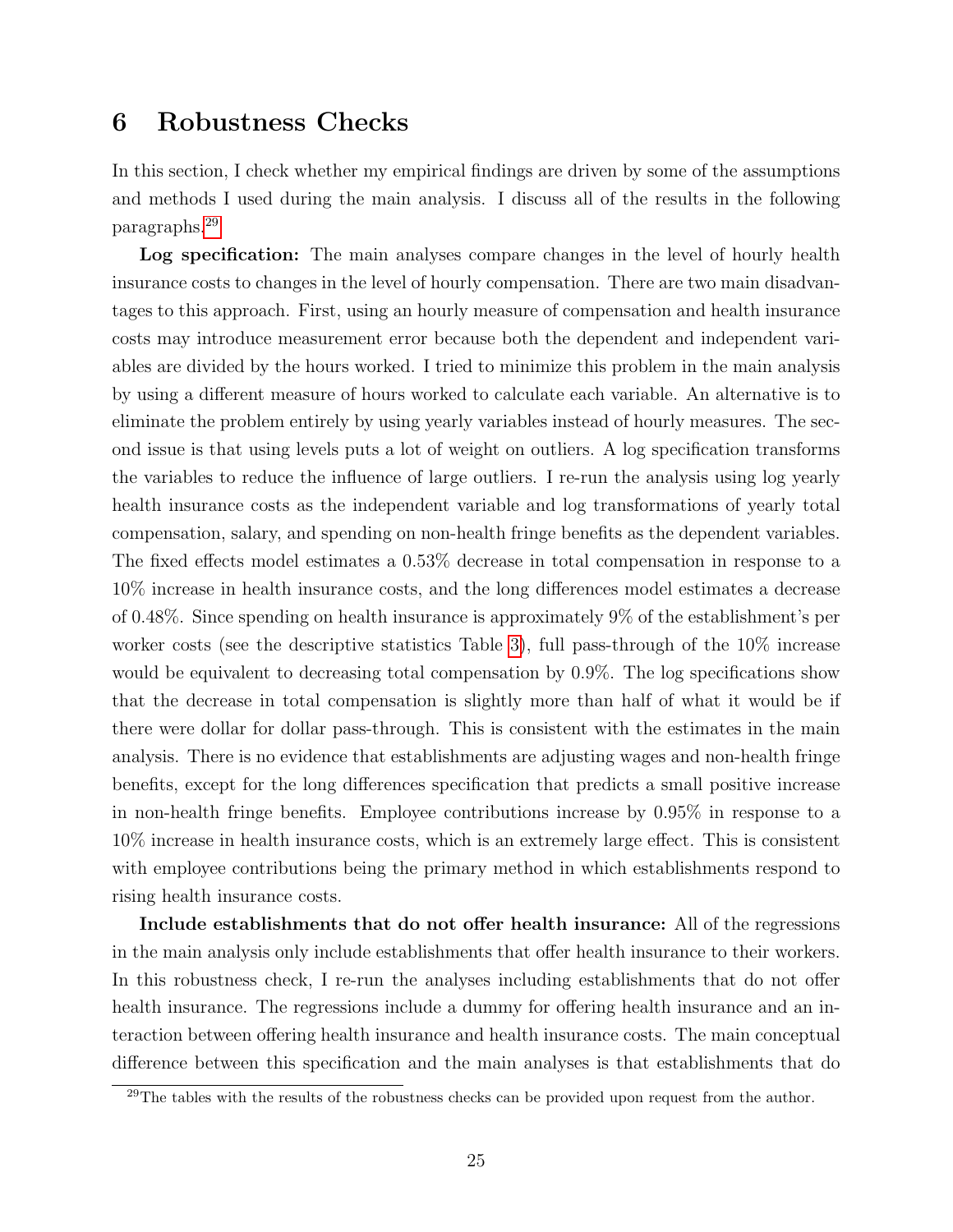not offer health insurance are included in the control group in this specification. The results from both the fixed effects and long differences models show that establishments decrease total compensation by \$0.51 for every dollar increase in health insurance costs, with employee contributions being the main component of total compensation that is adjusted. This is consistent with the main results. There is no evidence of a change in wages, non-health fringe benefits, or employment in response to a change in health insurance costs, although the fixed effects model estimates a small (0.9%) increase in hours.

Exclude individuals that work in a health-related profession: The fixed effects and long differences models control for changes in regional productivity by including the average wage of health care workers in the establishment's commuting zone. I conduct a robustness check that excludes these workers to rule out the possibility that including workers in the health care industry biases the results. The results are similar to those from the main analysis. Total compensation decreases by \$0.55 in response to a rise in health insurance costs in the fixed effects model and \$0.54 in the long differences model. This adjustment in total compensation is entirely due to increases in employee contributions; there is no evidence of establishments adjusting wages, non-health fringe benefits, employment, or hours worked.

Alternative measures of health insurance costs: The average health insurance cost for the occupation was calculated by creating a chained price index that controls for changes in plan participation over time. It was necessary to collapse plan premiums to the occupation-establishment level in order to have the outcomes of interests and health insurance costs at the same unit of observation. I now explore the use of two alternative measures of health insurance costs. First, I limit the sample to establishments that only offered one identical plan throughout the surveyed years, which represents 33% of the observations in the full sample. Plan premiums do not need to be averaged to the occupation-establishment level for these establishments because all workers are enrolled in the same plan. The results of the fixed effects model show that total compensation received by workers decreases by \$0.27 for each dollar increase in health insurance costs, with the long differences model showing a decrease of \$0.42 in absolute value. This is smaller than the results from the full sample, but still evidence against full pass-through of health insurance premium increases. Another check is to use the premium of the plan with the highest participation in the first year the establishment is in the survey. These estimates are also smaller than the main results, with total compensation decreasing by \$0.27 for each dollar increase in health insurance costs in the fixed effects model and \$0.20 in the long differences model. Nonetheless, both robustness checks provide further evidence against full pass-through onto total compensation and confirm that establishments do not adjust wages, non-health fringe benefits, and employment in response to rising health insurance costs.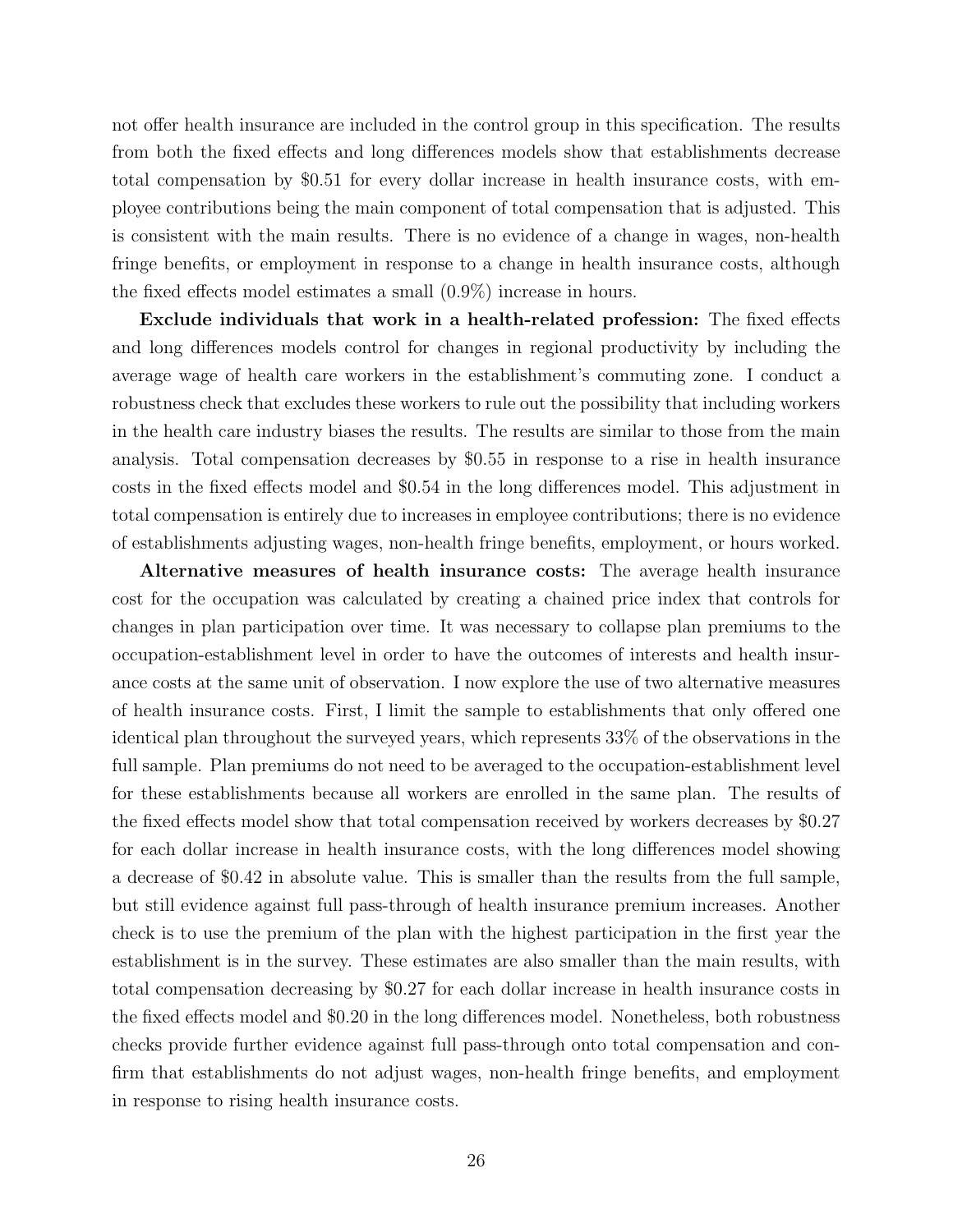Heterogeneous effects by establishment size: Establishments may respond differently to rising health insurance costs depending on their size. To check for heterogeneous effect by establishment size, I run the analyses separately for establishments that have less than 200 employees (small establishments) and for establishments that have 200 employees or more (large establishments). The effect for small establishments is consistent with the main results of the paper; small establishments reduce total compensation by \$0.57 for each dollar increase in health insurance costs, and most of this is attributed to increases in employee contributions. In contrast, large establishment reduce total compensation by \$0.29 for each dollar increase in health insurance costs, with employee contributions being the main component of this adjustment. These results suggest that both small and large establishments have less than full pass-through of health insurance costs, with large establishments adjusting.

Instrumental variables strategy: While fixed effects and long difference models are useful methods for eliminating problems with time invariant unobserved characteristics, there are some disadvantages to these approaches. The first is that fixed effects models tend to exacerbate attenuation bias from measurement error. The second is that one must assume that the variation in premiums is exogenous after including the fixed effects and other covariates, without pinpointing exactly what causes the variation. An instrumental variable strategy would address both of these problems by isolating variation in the premiums to an exogenous source and reducing measurement bias; however, it is very difficult to find an instrument that is correlated with health insurance premiums, but uncorrelated with wages, non-health fringe benefits, and employment.

I explore the use of a regional measure of Medicare spending that has been price-adjusted to isolate variation in Medicare spending that is due to differences in utilization:

$$
AdjMedSpend = \overline{P}_{proc} \times Q_{proc},
$$

where  $\overline{P}_{proc}$  is a standard price of a procedure regardless of the geographic location and  $Q_{proc}$ is the use of a procedure.<sup>[30](#page-26-0)</sup> Identification comes from variation in  $Q_{proc}$ , which is chosen by a medical practitioner based on their medical training, hospital culture, and personal preference [\[Gawande, 2009a,](#page-28-14)[b\]](#page-28-15). These factors are unlikely to be correlated with wages, fringe benefits, and employment, except to the extent that they affect health insurance prices. Unfortunately, the first stage regression of health insurance costs on price-adjusted Medicare spending reveals a very weak relationship between premiums and utilization of medical procedures. One explanation is that Medicare spending may not be generalizable

<span id="page-26-0"></span><sup>&</sup>lt;sup>30</sup>A detailed description of how this measure of Medicare spending is calculated can be found in [Skinner](#page-29-15) [et al.](#page-29-15) [\[2011\]](#page-29-15).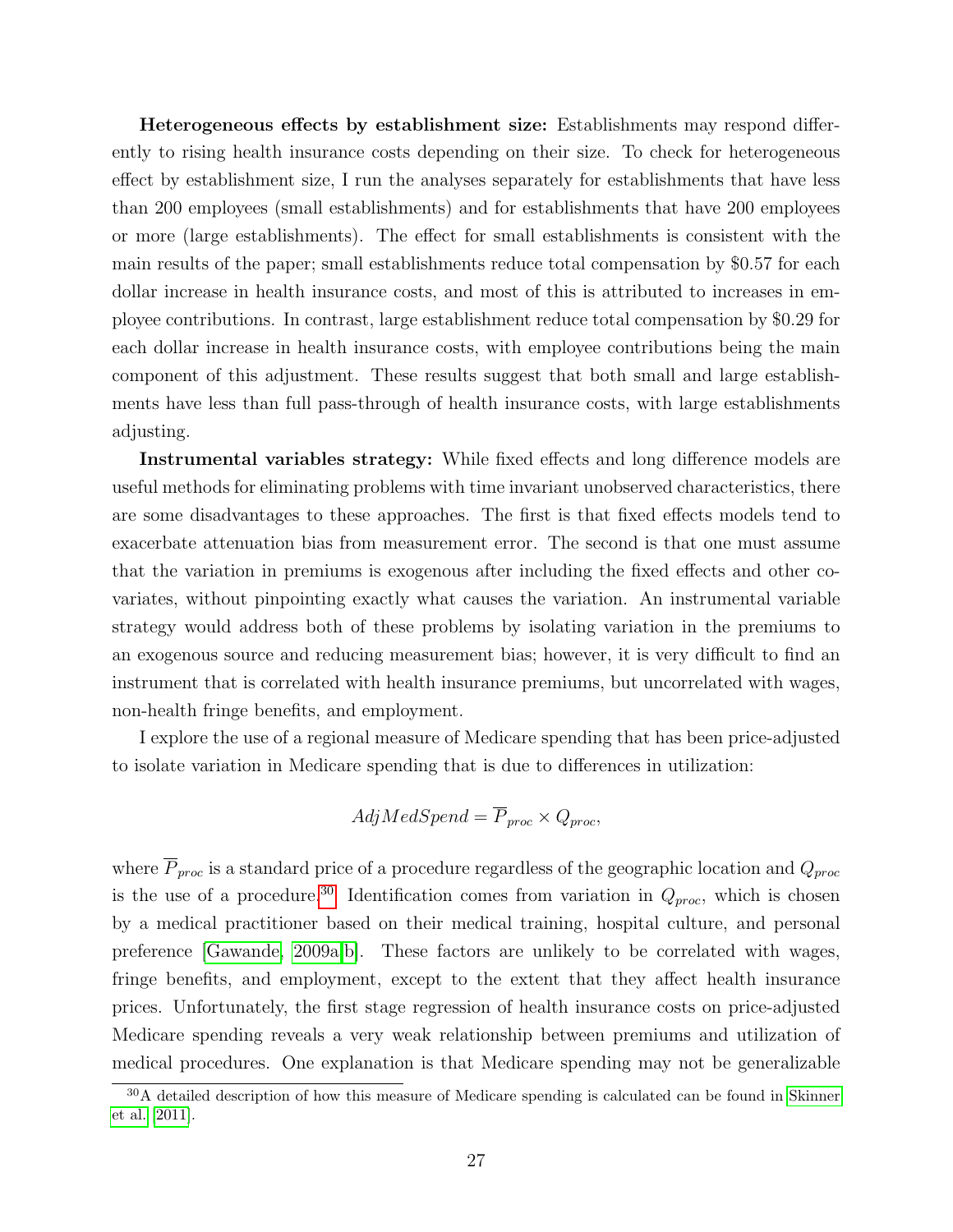to the private sector due to their difference incentives to restrain utilization, as shown by [Philipson et al..](#page-29-16) An area of future work will be to identify other sources of exogenous variation in premium prices to use as an instrument to test the main results of this paper.

### 7 Conclusions

This paper examines the effect of rising health insurance costs on the compensation and employment decisions of establishments that offer health insurance in the U.S. It uses a unique panel data set to overcome the biases due to unobserved time-invariant establishment and occupation characteristics that are correlated with health insurance costs and compensation. The data also allow for a more complete picture of the different dimensions along which establishments adjust compensation than what has been done in past work. Using fixed effects and long differences models, I find that establishments reduce total compensation by \$0.52 for each dollar increase in health insurance costs. Most of this decrease in compensation is in the form of higher employee premium contributions, while wages and non-health fringe benefits are unaffected.

These findings have important policy implications for health care reform in the U.S. Health insurance costs continue to rise (although the increases have been smaller since 2010), and the Patient Protection and Affordable Care Act (ACA) includes provisions such as employer and individual mandates that may also effect the cost of health insurance. The [CBO](#page-27-3) [\[2011\]](#page-27-3) was tasked with analyzing the effect of the ACA on the federal budget, health insurance coverage, Medicare, premiums and labor markets, and some of their analyses assume full pass through of increases in health insurance related costs onto workers' wages. This paper suggests that those assumptions should be reconsidered in future estimates of the full impact of rising health insurance costs on labor market outcomes.

### References

- <span id="page-27-3"></span>CBO's Analysis of the Major Health Care Legislation Enacted in March 2010, March 2011.
- <span id="page-27-0"></span>Employer health benefits annual survey. Technical report, Kaiser Family Foundation and Health Research and Educational Trust, 2010.
- <span id="page-27-1"></span>Katherine Baicker and Amitabh Chandra. The labor market effects of rising health insurance premiums. Journal of Labor Economics, 24(3), 2006.
- <span id="page-27-2"></span>Katherine Baicker and Amitabh Chandra. Medicare spending, the physician workforce, and beneficiaries' quality of care. Health Affairs, April 2004.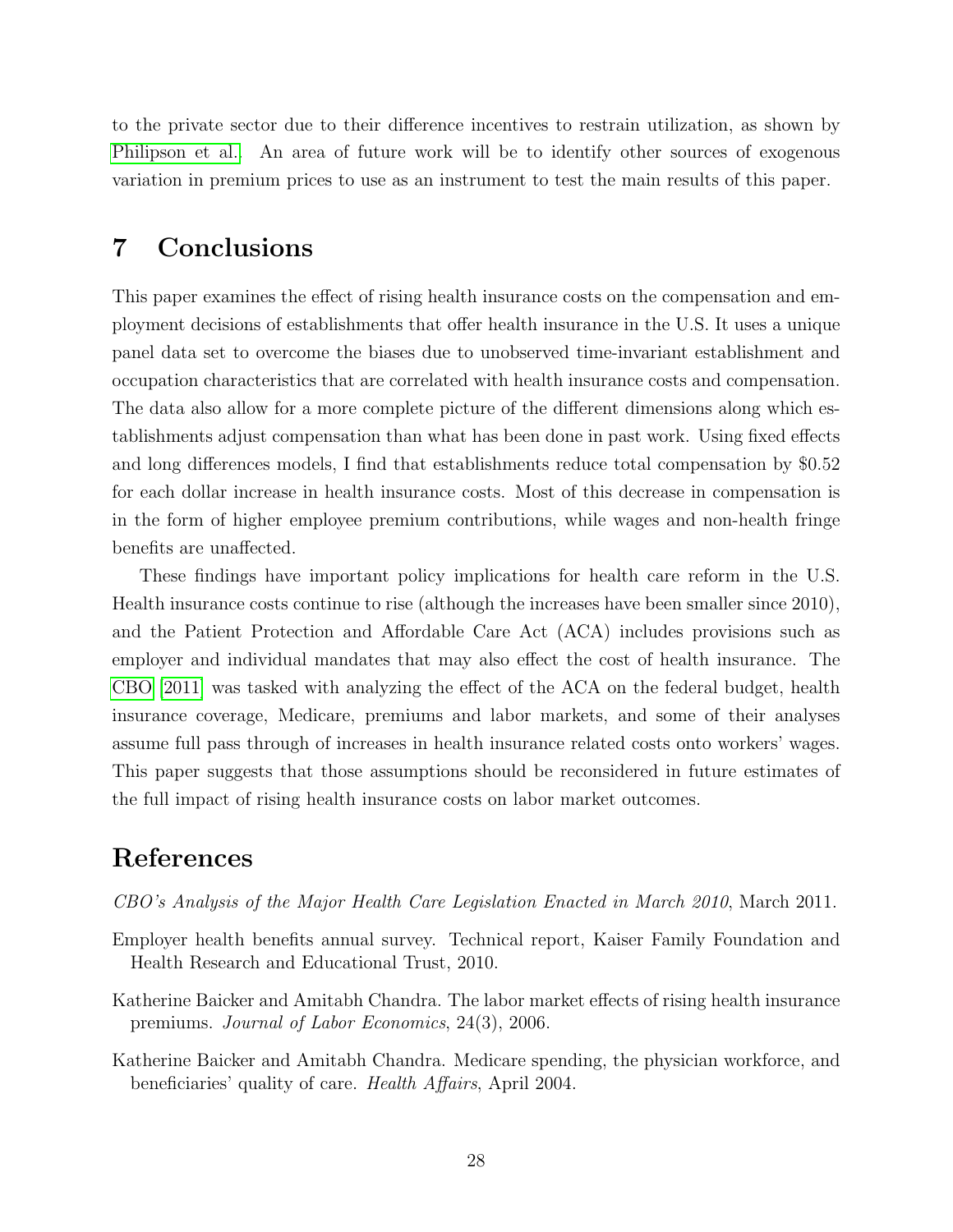- <span id="page-28-10"></span>James M. Branscome. Employer-sponsored single, employee-plus-one, and family health insurance coverage: Selection and cost, 2003. Technical report, Agency for Healthcare Research and Quality, July 2005.
- <span id="page-28-8"></span>Thomas C. Buchmueller. Fringe benefits and the demand for part-time workers. Applied Economics, 1:551–563, 1999.
- <span id="page-28-3"></span>Thomas C. Buchmueller and Michael Lettau. Estimating the wage-health insurance tradeoff: More data problems? January 1997.
- <span id="page-28-7"></span>William J. Carrington, Kristin McCue, and Brooks Pierce. Nondiscrimination rules and the distribution of fringe benefits. Journal of Labor Economics, 20(2), 2002.
- <span id="page-28-11"></span>Beth Levin Crimmel. Employer-sponsored single, employee-plus-one, and family health insurance coverage: Selection and cost, 2010. Technical report, Agency for Healthcare Research and Quality, July 2011.
- <span id="page-28-13"></span>David M. Cutler. Technology, health costs, and the nih. September 1995.
- <span id="page-28-1"></span>David M. Cutler and Brigitte C. Madrian. Labor market responses to rising health insurance costs: Evidence on hours worked. The RAND Journal of Economics, 1998.
- <span id="page-28-2"></span>David Dranove, Kathryn E. Spier, and Laurence Baker. 'competition' among employers offering health insurance. Journal of Health Economics, 19:121–140, 2000.
- <span id="page-28-5"></span>Christine Eibner and M. Susan Marquis. Employers' health insurance cost burden, 1996- 2005. Monthly Labor Review, June 2008.
- <span id="page-28-12"></span>Elliot S. Fisher, Julie P. Bynum, and Jonathan S. Skinner. Slowing the growth of health care costs - lessons from regional variation. The New England Journal of Medicine, February 2009.
- <span id="page-28-14"></span>Atul Gawande. Testing, testing. The New Yorker, December 14, 2009a.
- <span id="page-28-15"></span>Atul Gawande. The cost conundrum: What a texas town can teach us about health care. The New Yorker, 2009b.
- <span id="page-28-0"></span>Jonathan Gruber. The incidence of mandated maternity benefits. American Economic Review, 84(3):622–641, June 1994.
- <span id="page-28-9"></span>Jonathan Gruber and Alan B. Krueger. The incidence of mandated employer-provided insurance: Lessons from workers' compensation insurance. Tax Policy and the Economy, 5:111–143, 1991.
- <span id="page-28-4"></span>Jonathan Gruber and Michael Lettau. How elastic is the firm's demand for health insurance. Journal of Public Economics, 88:1273–1293, 2004.
- <span id="page-28-6"></span>Jonathan Gruber and Robin McKnight. Why did employee health insurance contributions rise? Journal of Health Economics, 22:1085–1104, 2003.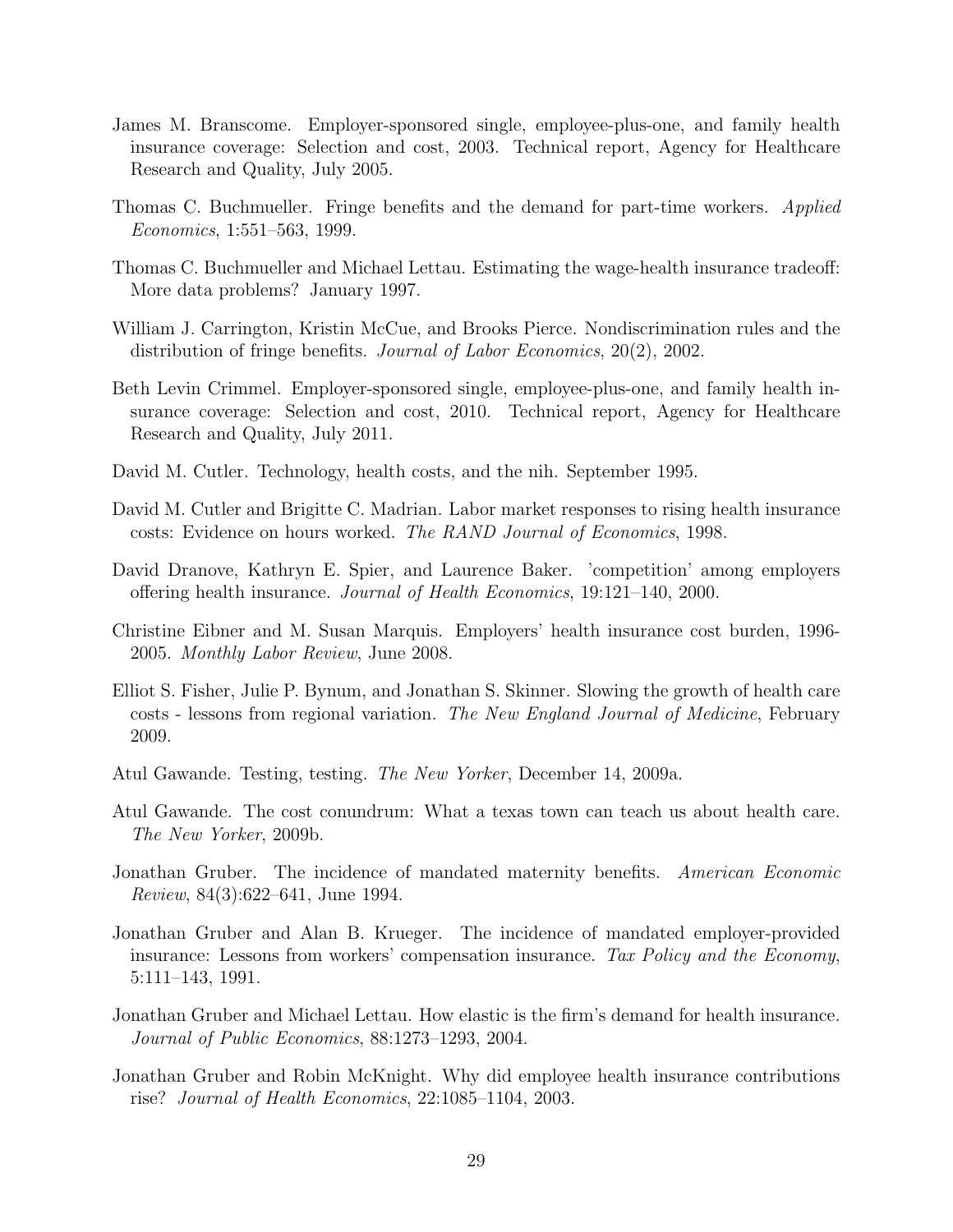- <span id="page-29-12"></span>Benjamin Handel. Adverse selection and switching costs in health insurance markets: When nudging hurts. NBER Working Paper 17459, September 2011.
- <span id="page-29-14"></span>Robert Kochner and Nikhil R. Sahni. Rethinking health care labor. The New England Journal of Medicine, 365(15), 2011.
- <span id="page-29-1"></span>Jonathan T. Kolstad and Amanda E. Kowalski. Mandate-based health reform and the labor market: Evidence from massachusetts. Unpublished manuscript, November 2011.
- <span id="page-29-0"></span>Helen Levy. Who pays for health insurance? employee contributions to health insurance premiums. Princeton University Industrial Relations Section, Working Paper 398, 1998.
- <span id="page-29-2"></span>Richard D. Miller. Estimating the compensating differential for employer-provided health insurance. International Journal of Health Care Finance and Economics, 4, 2004.
- <span id="page-29-7"></span>Olivia S. Mitchell. Fringe benefits and labor mobility. The Journal of Human Resources, 17 (2):286–298, 1982.
- <span id="page-29-10"></span>Joseph P. Newhouse. Medical care costs: How much welfare loss? Journal of Economic Perspectives, 6(3):3–21, 1992.
- <span id="page-29-3"></span>Craig A. Olson. The impact of permanent job loss on health insurance benefits. July 1992.
- <span id="page-29-16"></span>Tomas J. Philipson, Seth A. Seabury, Lee M. Lockwood, Dana P. Goldman, and Darius N. Lakdawalla. Geographic variation in health care: The role of private markets.
- <span id="page-29-4"></span>Brooks Pierce. Recent trends in compensation inequality. Bureau of Labor Statistics, July 2008.
- <span id="page-29-13"></span>Louise Sheiner. Health care costs, wages, and aging. Federal Reserve Board of Governors, April 1999.
- <span id="page-29-5"></span>Kosali Ilayperuma Simon and Robert Kaestner. Do minimum wages affect non-wage job attributes? evidence on fringe benefits. Industrial and Labor Relations Review, 58(1): 52–70, October 2004.
- <span id="page-29-11"></span>Brenda Sirovich, Patricia M. Gallagher, David E Wennberg, and Elliot S. Fisher. Discretionary decision making by primary care physicians and the cost of u.s. health care. *Health* Affairs, 27(3):813–823, 2008.
- <span id="page-29-15"></span>Jonathan S. Skinner, Daniel Gottlieb, and Donald Carmichael. A new series of medicare expenditure measures by hospital referral region: 2003-2008. Technical report, The Dartmouth Institute for Health Policy and Clinical Practice, June 2011.
- <span id="page-29-8"></span>Lawrence H. Summers. Some simple economics of mandated benefits. American Economic Review, 79(2):177–183, 1989.
- <span id="page-29-9"></span>Charles M. Tolbert and Molly Sizer. U.s. commuting zones and labor market areas: A 1990 update. Economic Research Service Staff paper No. 9614, September 1996.
- <span id="page-29-6"></span>Stephen Woodbury. Wage and nonwage benefits. American Economic Review, 73(1), March 1983.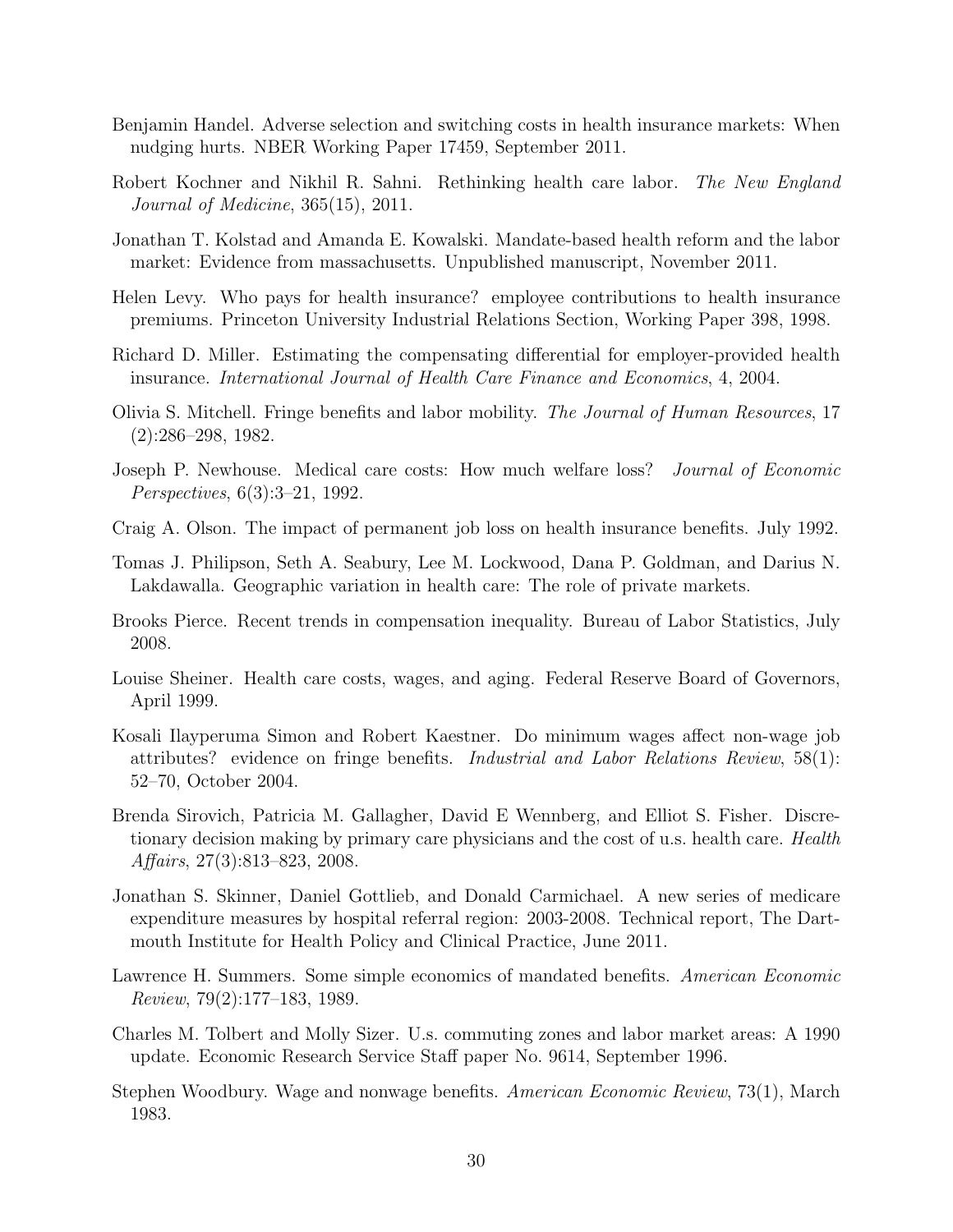# Appendix

# A Proof of Comparative Statics

The three market clearing conditions are:

$$
L_H^d(T+P) = L_H^S(T+\alpha P, \underline{T}) \tag{7}
$$

<span id="page-30-0"></span>
$$
L_{NH}^d(\underline{T}) = L_{NH}^S(\underline{T}, T + \alpha P) \tag{8}
$$

$$
L_H + L_{NH} = \overline{L} \tag{9}
$$

Taking the total differential of equation [7](#page-30-0) gives:

$$
\frac{dL_H^d}{d(T+P)}\left(dT+dP\right) = \frac{dL_H^s}{d(T+\alpha P)}\left(dT+\alpha dP\right) + \frac{dL_H^s}{d\underline{T}}d\underline{T}
$$

Solving this for  $\frac{dT}{dP}$  gives:

<span id="page-30-1"></span>
$$
\frac{dT}{dP} = -\left(\frac{\frac{dL_H^d}{d(T+P)} - \alpha \frac{dL_H^s}{d(T+\alpha P)}}{\frac{dL_H^d}{d(T+P)} - \frac{dL_H^s}{d(T+\alpha P)}}\right) + \left(\frac{\frac{dL_H^s}{dT}}{\frac{dL_H^d}{d(T+P)} - \frac{dL_H^s}{d(T+\alpha P)}}\right)\frac{d\underline{T}}{d\overline{P}}\tag{10}
$$

To simplify this expression, I use the following notation:

$$
A = \frac{dL_H^d}{d(T+P)} - \alpha \frac{dL_H^s}{d(T+\alpha P)}
$$

$$
B = \frac{dL_H^d}{d(T+P)} - \frac{dL_H^s}{d(T+\alpha P)}
$$

Expression [10](#page-30-1) can now be written as:

$$
\frac{dT}{dP} = -\left(\frac{A}{B}\right) + \left(\frac{\frac{dL_H^s}{dT}}{B}\right)\frac{d\underline{T}}{dP}
$$

To solve for  $\frac{dT}{dP}$ , I first plug condition [9](#page-30-0) into condition [8:](#page-30-0)

$$
L_{NH}^d(\underline{T}) = \overline{L} - L_H^S(T + \alpha P, \underline{T})
$$

I then take the total differential and solve for  $\frac{dT}{dP}$ :

$$
\frac{d\underline{T}}{dP} = \frac{-\frac{dL_H^s}{d(T+\alpha P)}\left(\frac{dT}{dP} + \alpha\right)}{\frac{dL_H^d}{dT} + \frac{dL_H^s}{dT}}
$$
\n
$$
= \frac{-\frac{dL_H^s}{d(T+\alpha P)}\left(\frac{dT}{dP} + \alpha\right)}{C} \quad \text{where} \quad C = \frac{dL_{NH}^d}{d\underline{T}} + \frac{dL_H^s}{d\underline{T}}
$$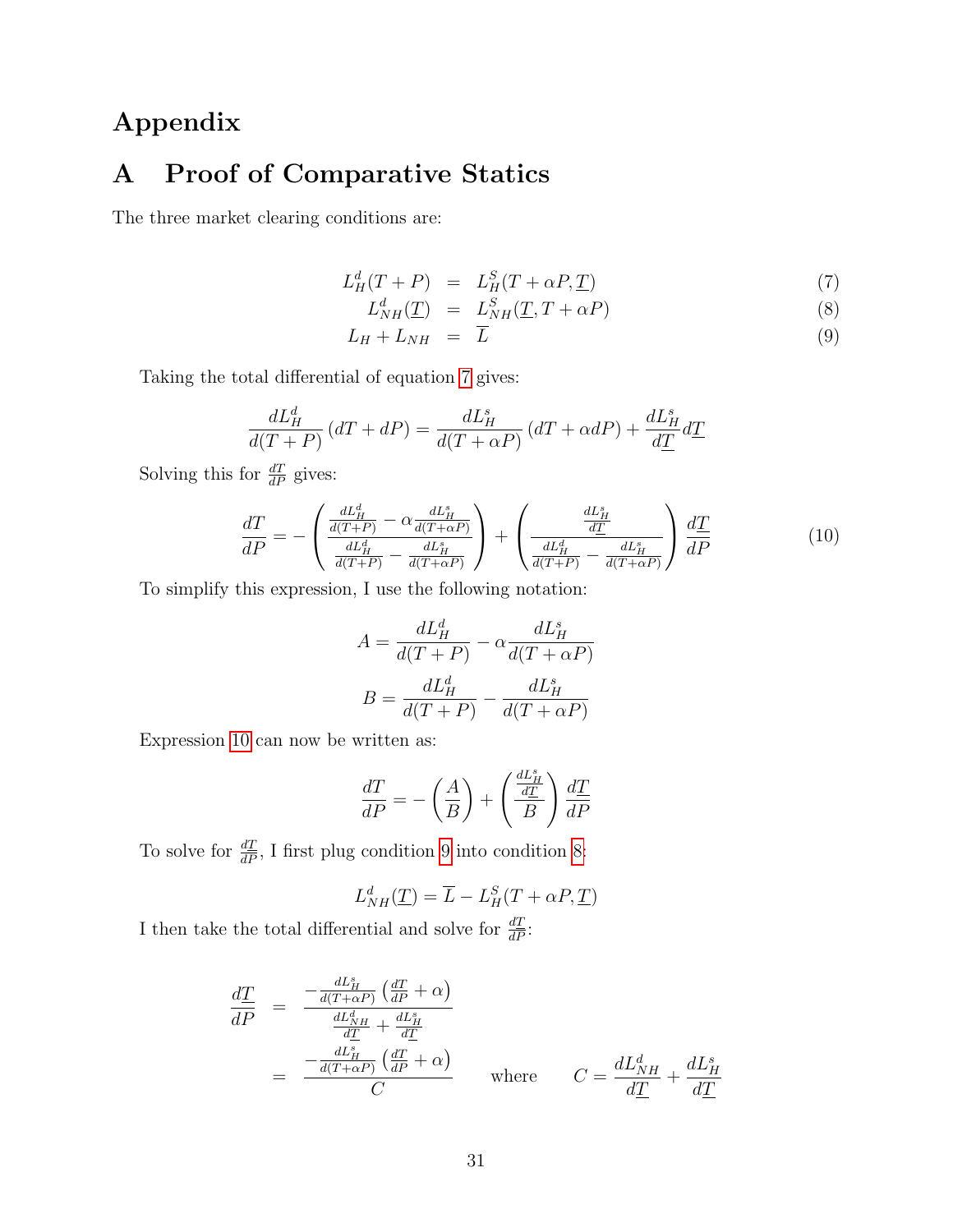Plugging this into the expression for  $\frac{dT}{dP}$  gives:

$$
\frac{dT}{dP} = \frac{-A}{B} + \frac{\frac{dL_H^s}{d\underline{T}}}{B} \left[ \frac{-\frac{dL_H^s}{d(T+\alpha P)} \left( \frac{dT}{dP} + \alpha \right)}{C} \right]
$$

Solving this for  $\frac{dT}{dP}$  gives:

$$
\frac{dT}{dP} = -\left(\frac{AC + \alpha \frac{dL_H^s}{d\underline{T}} \frac{dL_H^s}{d(T+\alpha P)}}{BC + \frac{dL_H^s}{d\underline{T}} \frac{dL_H^s}{d(T+\alpha P)}}\right)
$$
\n
$$
= -\left[\frac{\left(\frac{dL_H^d}{d(T+P)} - \alpha \frac{dL_H^s}{d(T+\alpha P)}\right) \left(\frac{dL_M^d}{d\underline{T}} + \frac{dL_H^s}{d\underline{T}}\right) + \alpha \frac{dL_H^s}{d\underline{T}} \frac{dL_H^s}{d(T+\alpha P)}\right]}{\left(\frac{dL_H^d}{d(T+P)} - \frac{dL_H^s}{d(T+\alpha P)}\right) \left(\frac{dL_{NH}^d}{d\underline{T}} + \frac{dL_H^s}{d\underline{T}}\right) + \frac{dL_H^s}{d\underline{T}} \frac{dL_H^s}{d(T+\alpha P)}\right]}
$$
\n
$$
= -\left[\frac{\frac{dL_H^d}{d(T+P)} \left(\frac{dL_{NH}^d}{d\underline{T}} + \frac{dL_H^s}{d\underline{T}}\right) - \alpha \frac{dL_H^s}{d(T+\alpha P)} \frac{dL_{NH}^d}{d\underline{T}}}{\frac{dL_H^d}{d(T+P)} \left(\frac{dL_{NH}^d}{d\underline{T}} + \frac{dL_H^s}{d\underline{T}}\right) - \frac{dL_H^s}{d(T+\alpha P)} \frac{dL_{NH}^d}{d\underline{T}}}\right]
$$

## B Data Appendix

This appendix provides additional information about the National Compensation Survey (NCS). The microdata from this survey can only be accessed on-site at the BLS office in Washington DC. As described in section 3, the NCS had a three stage sampling process that results in the unit of observation for the data being the establishment-occupation for compensation variables and the establishment-occupation-plan for the health insurance plan information. Appendix table [1](#page-32-0) shows the yearly sample sizes in the NCS, which includes both establishments that offer and do not offer health insurance, along with the sampled occupations and health insurance plans (when offered) in those establishments. The number of observations increases each year due to the addition of new cohorts over time. 2007 was the first year in which they had the full sample of all cohorts.

Establishments are contacted in March, June, September and December to update their compensation and employment data. They are asked to update their health insurance data in each March survey. The following provides a brief explanation of how each of the main variables used in this analysis were collected and/or calculated by the BLS.

- Occupation employment: Establishments are asked the number of workers that are employed in a given occupation, where the occupation is the most detailed level of job as defined by the establishment. Occupations are further divided by their union status and whether the job is full- or part-time. Occupation employment is updated every quarter. If data is not provided, the occupation employment is carried over from the past quarter.
- Establishment employment: Establishments are asked the total number of workers employed at the establishment. This variable is only asked upon initiation into the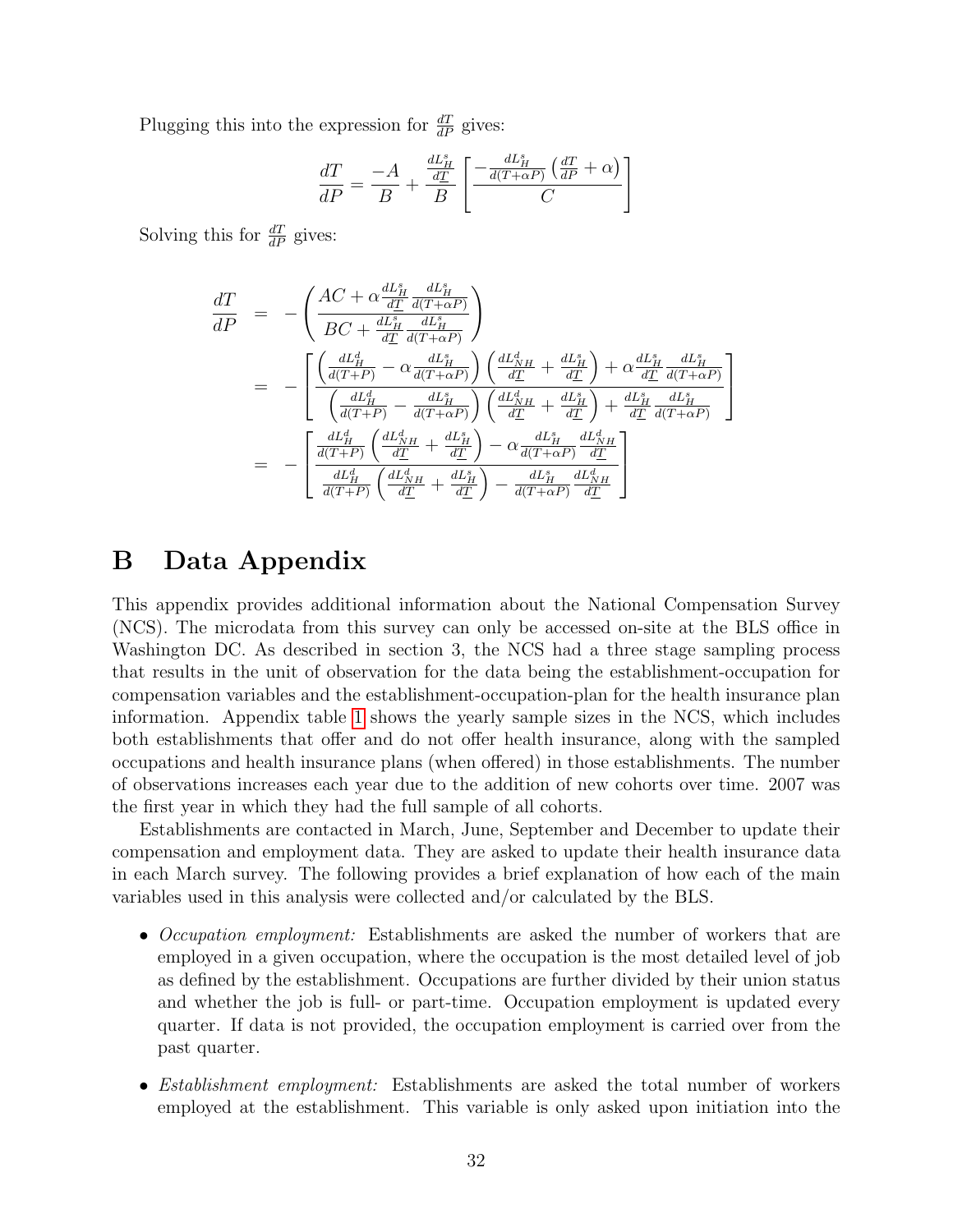<span id="page-32-0"></span>

| Year  | $#$ Estabs | $#$ Estab-Occs | $#$ Estab-Plans |
|-------|------------|----------------|-----------------|
| 2003  | 1,626      | 6,186          | 2,099           |
| 2004  | 3,576      | 13,426         | 4,849           |
| 2005  | 3,633      | 13,771         | 4,949           |
| 2006  | 5,653      | 20,873         | 8,385           |
| 2007  | 7,639      | 27,868         | 12,764          |
| 2008  | 7,379      | 26,163         | 13,838          |
| 2009  | 7,033      | 23,877         | 13,729          |
| 2010  | 5,212      | 16,912         | 9,770           |
| Total | 41,751     | 149,076        | 70,383          |

Table 1: National Compensation Survey Yearly Sample Size

Observations include non-unionized workers in private establishments for which there exists compensation and health insurance data (if offered) for at least three years.

sample and is not updated unless there is a fundamental change in the structure of the establishment (such as a merger).

- *Hours Worked:* This variable is calculated by the BLS as the scheduled annual hours plus the annual overtime hours minus the annual leave hours.
- Gross annual earnings: This variable is calculated by the BLS as the straight time annual earnings plus annual overtime cost, non-production bonus costs and shift differential costs.
- *Hourly wage:* The BLS calculates this variable by dividing the straight time annual earnings by the scheduled annual hours for the occupation, which are the hours on a regular work schedule.
- Hourly employer spending on fringe benefits: Employer spending is collected for the following categories of benefits: premium pay for overtime, vacations, holidays, sick leave, other leave, shift differentials, non-production bonuses, severance pay, supplemental unemployment benefits, life insurance, health insurance, short-term disability insurance, defined benefit, defined contribution, social security, Medicare, federal unemployment insurance, state unemployment insurance, workers' compensation and long term disability. The BLS converts yearly spending on each of these categories to an hourly rate by dividing by the "Hours Worked" variable. This is in contrast to the hourly wage, which is calculated using the scheduled annual hours as the denominator.
- Monthly Health Insurance Premiums: The monthly premium for single and family coverage for each health insurance plan offered by the establishment is collected during the survey. The amount paid by the employer is entered separately from the amount paid by the worker. Data collectors also attempted to collect more detailed administrative data on health insurance plans through the Summary Plan Description (SPD), which is the administrative book for each health insurance plan. Unfortunately, the low retrieval rate of SPDs makes this data unusable for this study.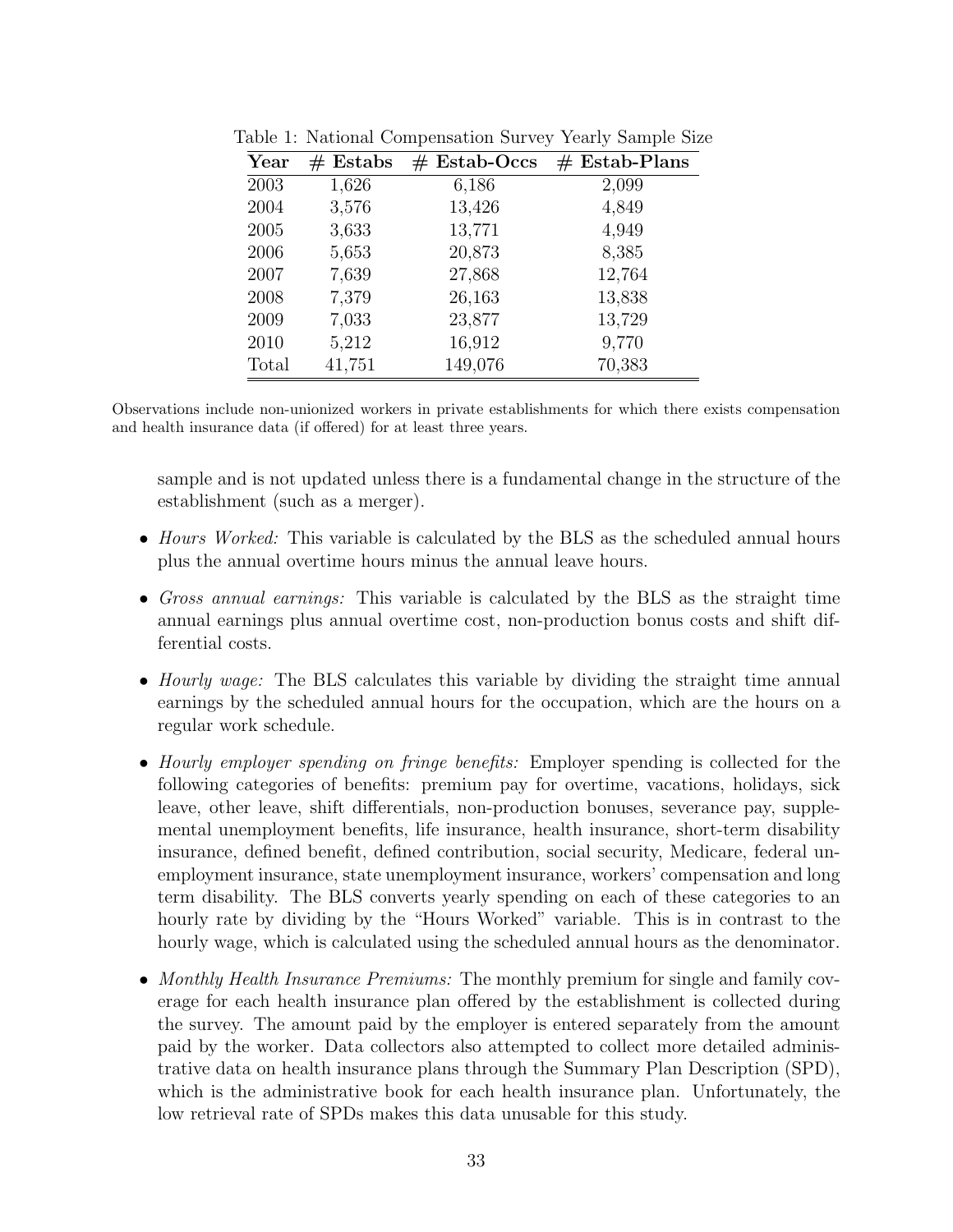- Plan participation: This variable is calculated by the BLS as the number of workers in the occupation that are enrolled in a plan divided by the total number of workers in the occupation.
- Self Insured: Establishments are considered to be self-insured if the employer directly pays the cost of employees' covered health care expenses. No insurance company or service plan collects premiums and assumes risk.
- Section 125 plans: The BLS collects data on three types of Section 125 plans: flexible benefits plans (also known as cafeteria plans), dependent care reimbursement accounts, and healthcare reimbursement accounts. According to the data collection manual, flexible benefits plans are defined as plans that offer employees a choice of various permissible taxable benefits, including health insurance, vacations, retirement plans, and childcare.

There are two sets of sampling weights provided by the BLS: establishment weights and worker weights. The establishment weights are the inverse probability of being selected from the population of establishments in scope for the survey. The worker weights are the inverse probability of being selected from the population of workers in scope for the survey, which excludes the self-employed, private-household workers, federal government workers, and workers who set their own pay.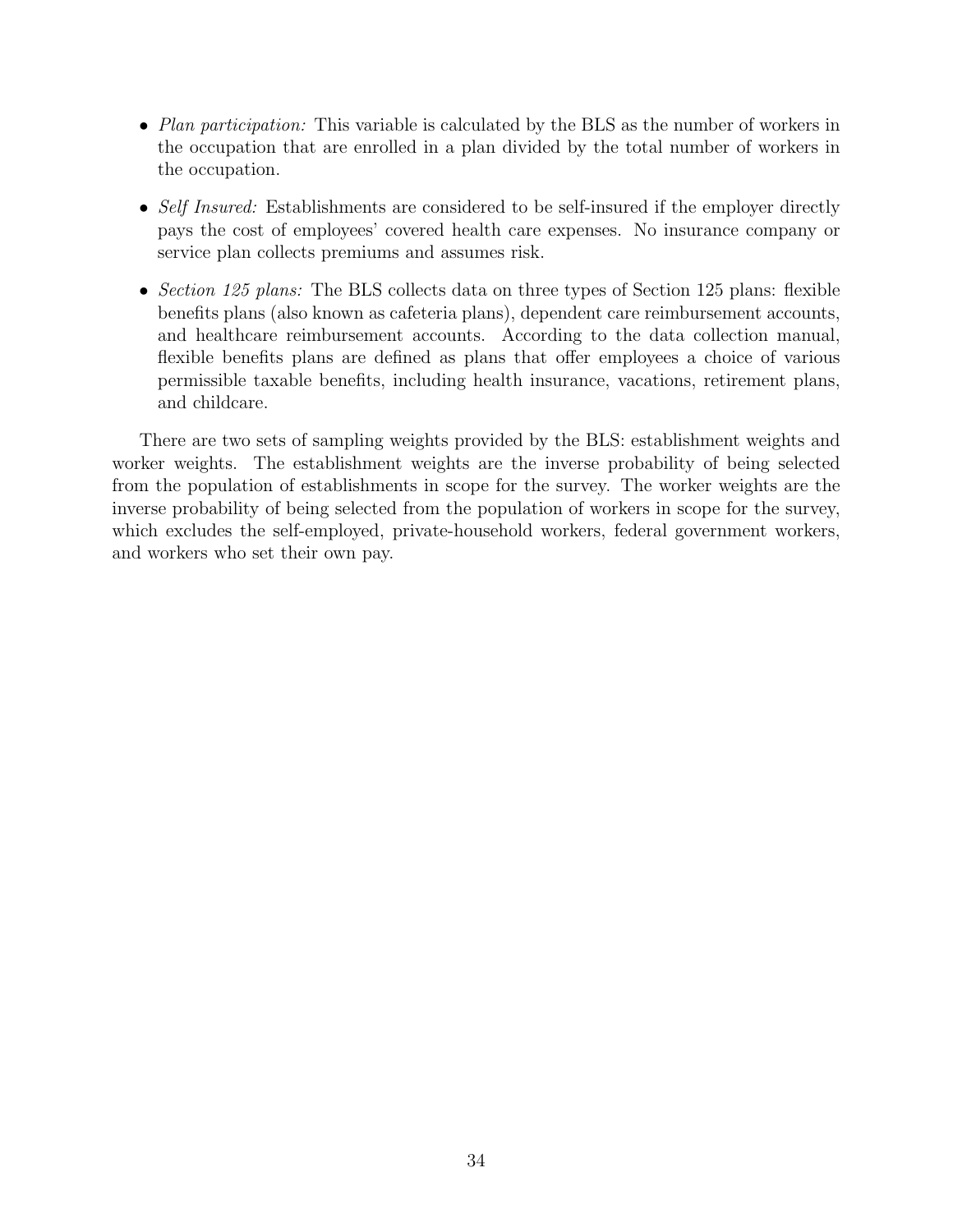Figure 1: Market Equilibrium for Establishments that Offer Health Insurance

<span id="page-34-0"></span>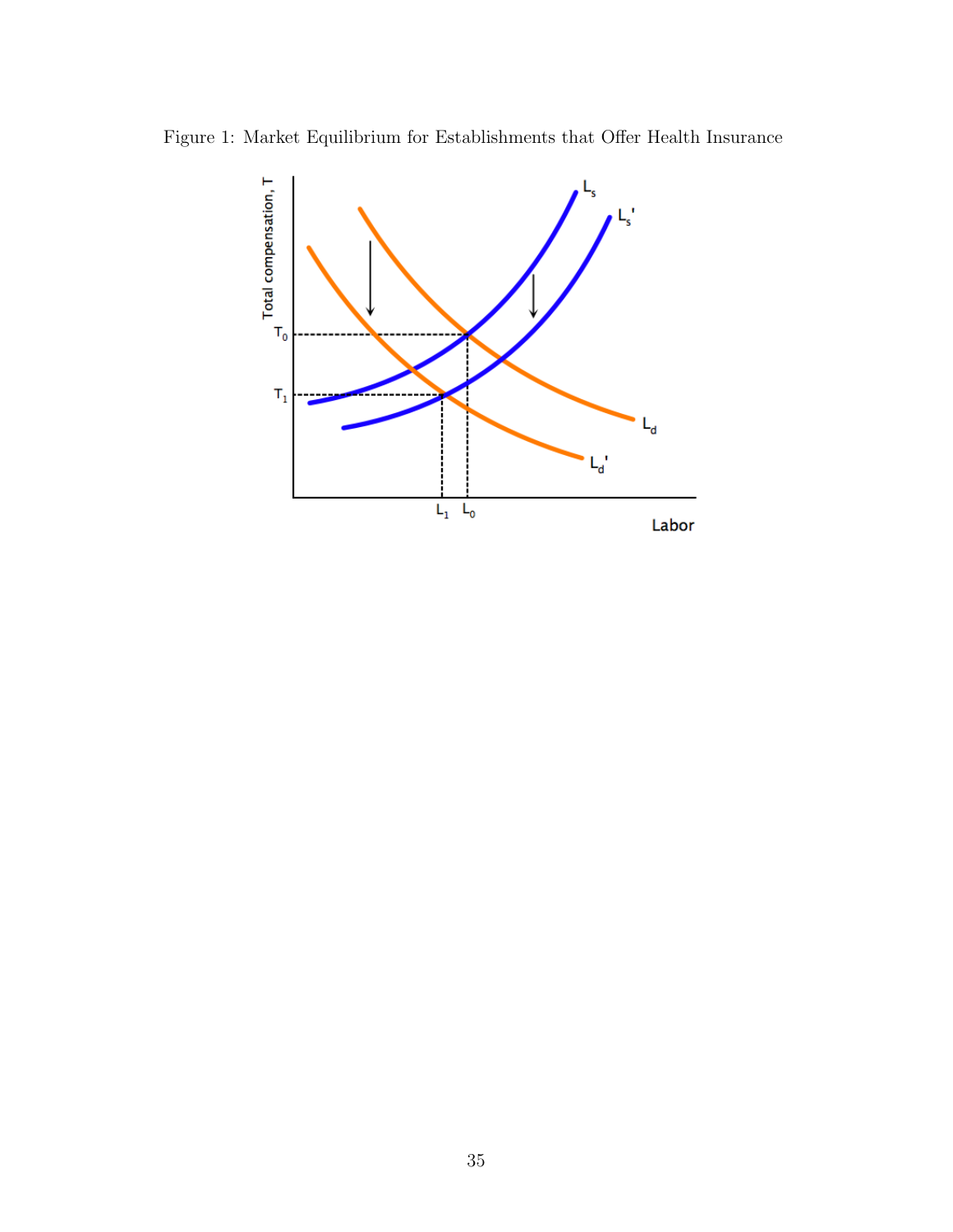

<span id="page-35-0"></span>Figure 2: Average Growth in Health Insurance Costs and Compensation

Data come from non-unionized occupations in private establishments in the National Compensation Survey in 2010 that have data on compensation and health insurance for at least three years (n=149,076). Expected health insurance costs (HI cost) are calculated as a chained price index weighted by plan participation and multiplied by expected take-up. Total compensation is defined as wages plus non-health (NH) fringe benefits minus the employee contribution towards health insurance. Employer spending on non-health fringe benefits are hourly dollar values and come from 16 categories that are listed in the data appendix.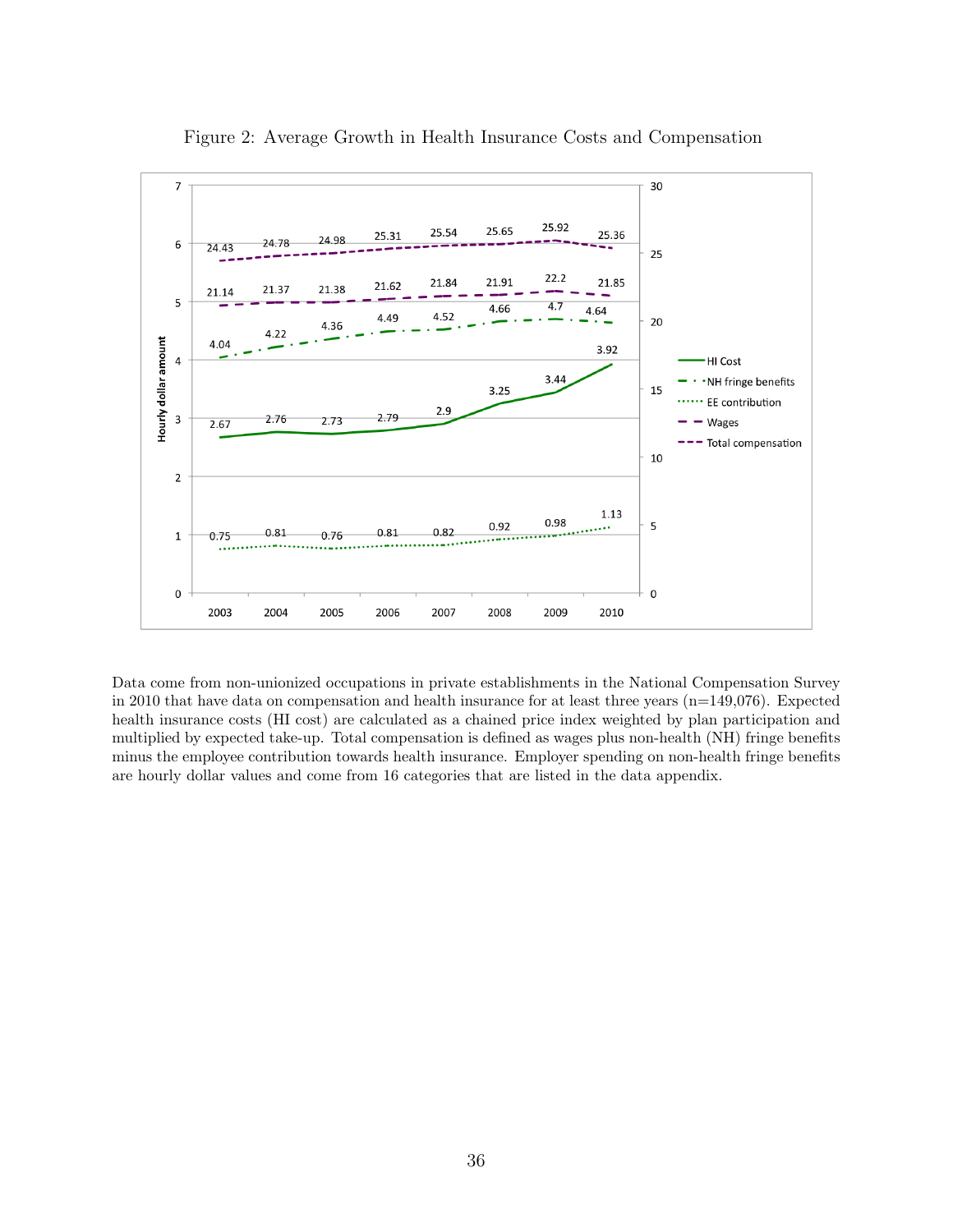<span id="page-36-0"></span>

Figure 3: Distribution of Residuals from Plan- and Occupation-Establishment-level Health Insurance Cost Regressions

The occupation-level residuals are calculated from regressing the health insurance price index on year, 6-digit occupation codes, and establishment dummies. The plan-level residuals are calculated from regressing the plan-level health insurance premiums on year and plan dummies.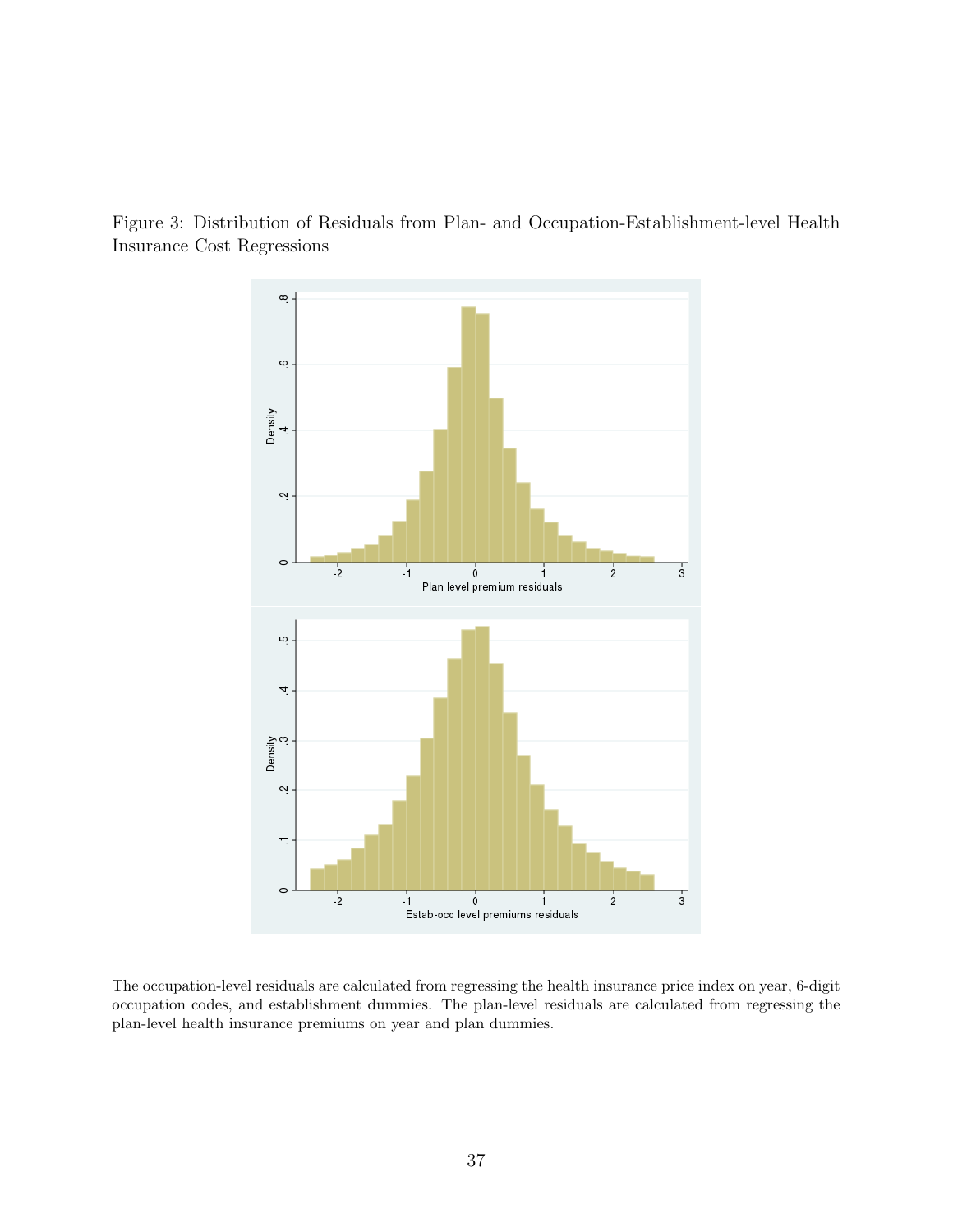<span id="page-37-0"></span>

Figure 4: Distribution of Three Year Differences in Plan- and Occupation-Establishmentlevel Health Insurance Costs

The three year differences are calculated as the difference within occupation-establishment (within-plan) between the health insurance cost in the final year the occupation-establishment (plan) was in the survey and three years earlier.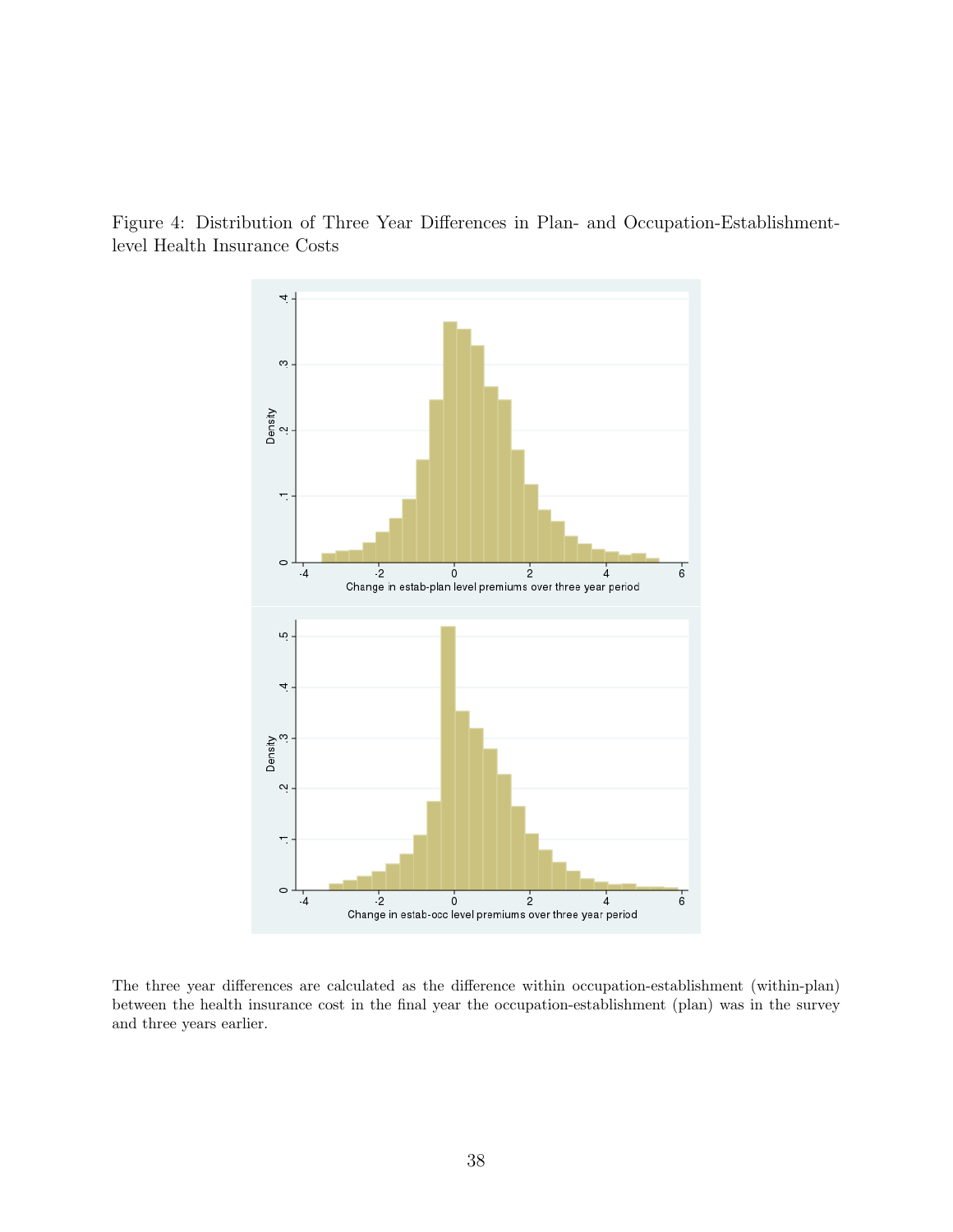|                            |       | Offer HI  | Do not offer HI<br>$n=1,725$ |       |
|----------------------------|-------|-----------|------------------------------|-------|
|                            |       | $n=4,714$ |                              |       |
| Variable                   | mean  | sd        | mean                         | sd    |
| Estab size                 | 56.94 | 417.87    | 14.73                        | 65.45 |
| $Avg \# years$ in sample   | 5.21  | 1.25      | 5.21                         | 1.25  |
| Manufacturing              | 0.09  | 0.28      | 0.04                         | 0.20  |
| Section 125                | 0.34  | 0.47      | 0.11                         | 0.32  |
| Avg $\#$ of plans          | 1.43  | 1.35      |                              |       |
| Offers one plan            | 0.82  | 0.39      |                              |       |
| Offers two plans           | 0.09  | 0.28      |                              |       |
| Offers more than two plans | 0.09  | 0.29      |                              |       |
| <b>FFS</b>                 | 0.05  | 0.22      |                              |       |
| <b>HMO</b>                 | 0.37  | 0.49      |                              |       |
| <b>PPO</b>                 | 0.69  | 0.46      |                              |       |
| Self insured               | 0.17  | 0.38      |                              |       |

<span id="page-38-0"></span>Table 2: Average Characteristics of Establishments, March 2010

Data come from private establishments in the National Compensation Survey in 2010 that have information on compensation and health insurance (if offered) for at least three years. Establishments that added or dropped HI coverage since the previous year are not included, which excludes 1.5% and 1.7% of the sample, respectively. Observations are weighted by sampling weights that are the inverse probability of being selected from the number of private establishments in the U.S. FFS indicates whether the establishment offers at least one fee for service plan, PPO is a plan from a preferred provider organizations, HMO is a health maintenance organization. Section 125 plans are those that allow workers to receive certain benefits on a pre-tax basis.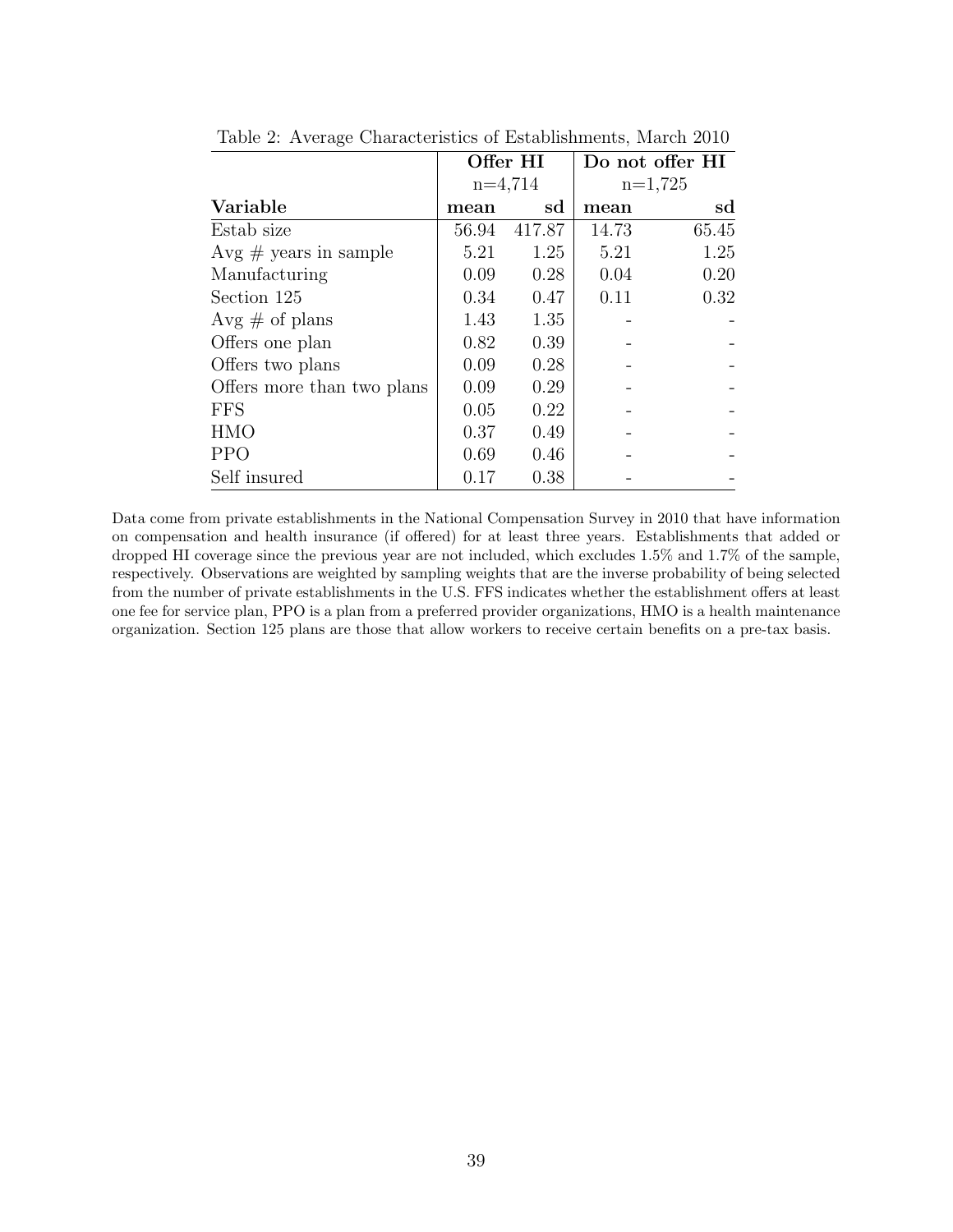<span id="page-39-0"></span>

|                            | Offer HI   |       | Do not offer HI |       |
|----------------------------|------------|-------|-----------------|-------|
|                            | $n=16,912$ |       | $n=6,420$       |       |
| Variable                   | mean       | sd    | mean            | sd    |
| Wage                       | 21.85      | 15.53 | 13.38           | 10.03 |
| Non-health fringe benefits | 4.64       | 7.78  | 1.24            | 4.39  |
| Hours per week             | 36.33      | 5.39  | 27.86           | 11.15 |
| Full-time                  | 0.93       | 0.25  | 0.44            | 0.50  |
| Take-up HI                 | 0.79       | 0.25  |                 |       |
| Avg hrly prem              | 5.07       | 3.02  |                 |       |
| HI cost                    | 3.92       | 7.01  |                 |       |
| % prem paid by EE          | 0.30       | 0.17  |                 |       |

Table 3: Average Characteristics of Occupations Within Establishments, March 2010

Data come from non-unionized occupations within private establishments in the National Compensation Survey in 2010 that have information on compensation and health insurance (if offered) for at least three years. Occupations in establishments that added or dropped HI coverage since the previous year are not included, which excludes 2.7% and 5.9% of the sample, respectively. Observations are weighted by sampling weights that are the inverse probability of being selected from the number of workers in the U.S. that are not self-employed or private-household workers. Employer spending on non-health fringe benefits are hourly dollar values and come from 16 categories that are listed in the data appendix. Average hourly premiums are calculated using a chained price index weighted by plan participation. Health insurance costs (HI cost) are the health insurance price index multiplied by the expected take-up rate for the establishment.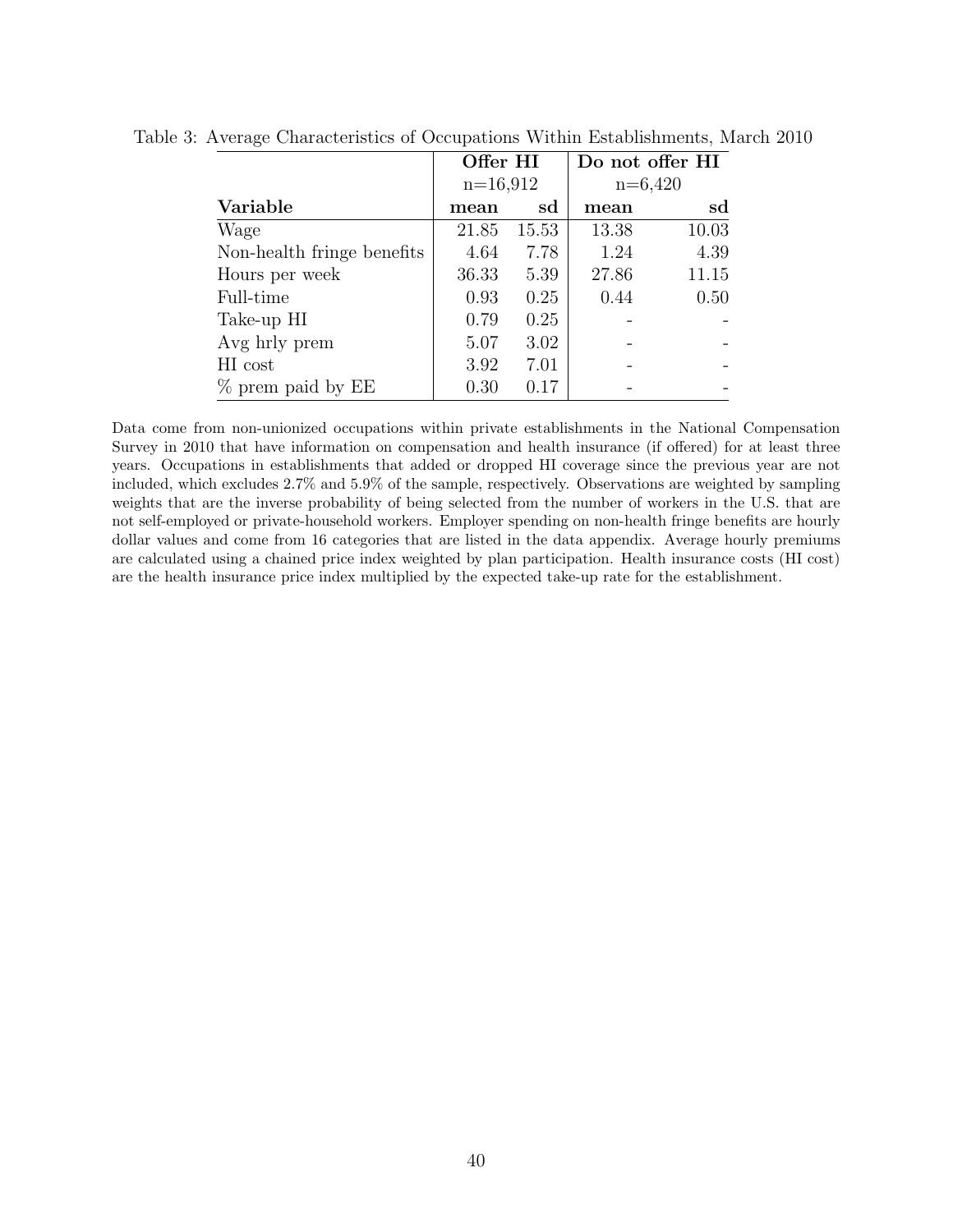| rapio il podroce di Tariadioni in ricanti niparanto Copae |                          |               |                  |                  |                           |       |                           |                           |                   |       |
|-----------------------------------------------------------|--------------------------|---------------|------------------|------------------|---------------------------|-------|---------------------------|---------------------------|-------------------|-------|
|                                                           | Occ-estab level HI costs |               |                  |                  | Plan-estab level premiums |       |                           |                           |                   |       |
|                                                           |                          | $^{\prime}2)$ | $\left(3\right)$ | $\left(4\right)$ | (5)                       | (6)   |                           | (8)                       | $\left( 9\right)$ | 10)   |
| Adj. $R^2$                                                | 0.015                    | 0.098         | 0.114            | 0.121            | 0.213                     | 0.392 | 0.623                     | 0.752                     | 0.853             | 0.924 |
| Year                                                      | X                        | X             | X                | X                | X                         | X     | $\boldsymbol{\mathrm{X}}$ | $\mathbf x$               | $\mathbf x$       | X     |
| Industry                                                  |                          | X             | X                | X                |                           |       | $\mathbf x$               | $\boldsymbol{\mathrm{X}}$ |                   |       |
| Occupation                                                |                          |               | X                | X                | X                         |       |                           |                           |                   |       |
| Commuting Zone                                            |                          |               |                  | X                |                           |       |                           | Х                         |                   |       |
| Establishment                                             |                          |               |                  |                  | X                         |       |                           |                           | X                 |       |
| Plan                                                      |                          |               |                  |                  |                           |       |                           |                           |                   | X     |

<span id="page-40-0"></span>Table 4: Sources of Variation in Health Insurance Costs

The dependent variable in each regression is the expected hourly health insurance cost. Variables are added sequentially to show how much of the variance in health insurance costs can explained by their inclusion. Data come from non-unionized occupations in private establishments in the National Compensation Survey in 2010 that have data on compensation and health insurance for at least three years  $(n=149,074$  for occupationestablishment-level regressions and n=70,383 for plan-level regressions).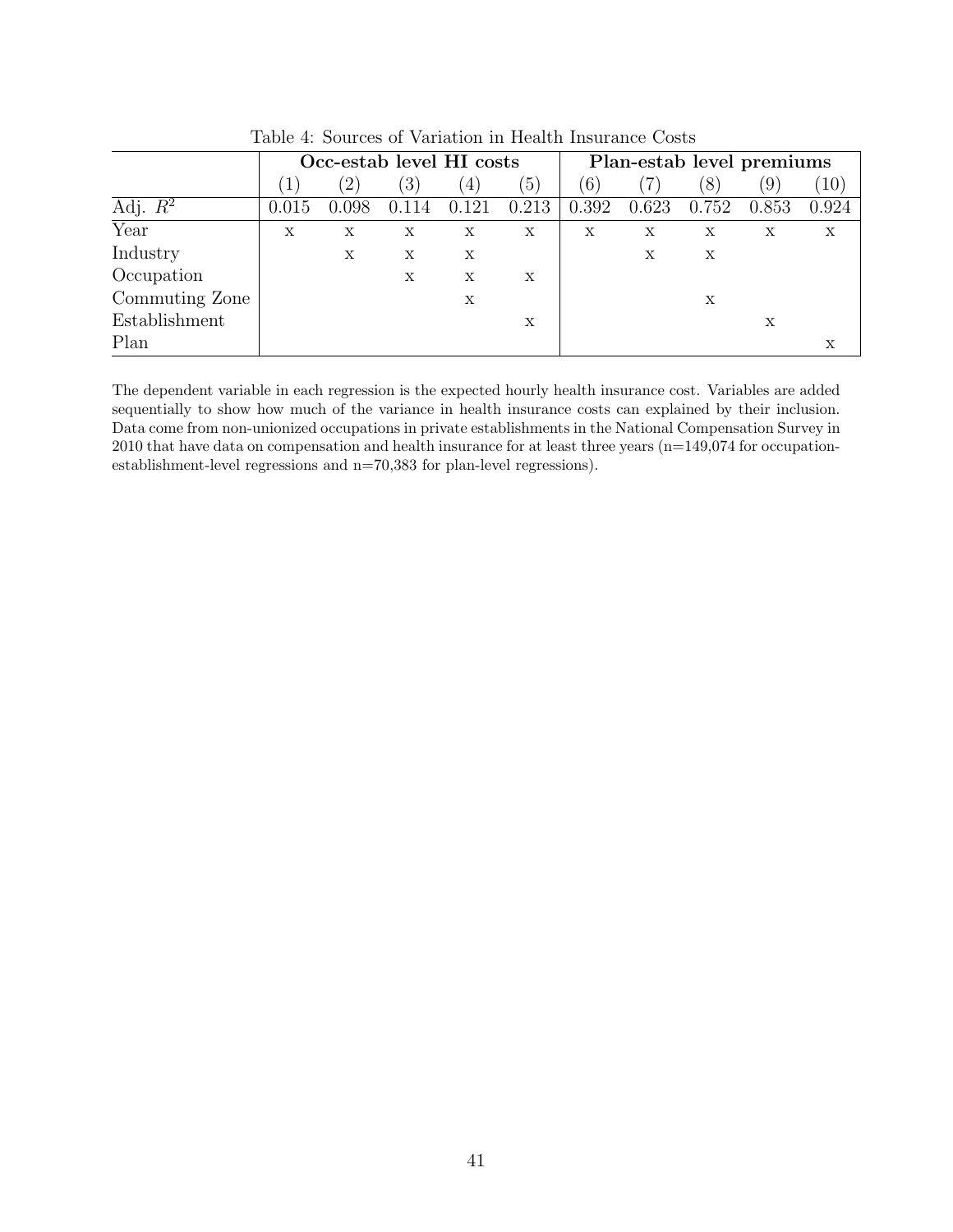<span id="page-41-0"></span>

|         | Occupational skill level of the establishment |         |         |  |  |  |  |  |
|---------|-----------------------------------------------|---------|---------|--|--|--|--|--|
|         | Total compensation Wages NH Fringe Benefits   |         |         |  |  |  |  |  |
|         | (1)                                           | (2)     | (3)     |  |  |  |  |  |
| HI cost | 0.008                                         | 0.004   | 0.004   |  |  |  |  |  |
|         | (0.024)                                       | (0.018) | (0.006) |  |  |  |  |  |
| $R^2$   | 0.871                                         | 0.869   | 0.882   |  |  |  |  |  |
| N       | 39503                                         | 39503   | 39503   |  |  |  |  |  |

Table 5: Relationship between Health Insurance Costs and the Occupational Skill Level of the Establishment

The dependent variable in each regression is the occupation skill level of the establishment, which is defined as the relative compensation of each occupation weighted by the number of workers in that occupation. Each regression uses a different measure of relative compensation: total compensation, wages and non-health fringe benefits. Standard errors (in parenthesis) are clustered at the establishment level. All regressions control for year and establishment dummies. All regressions are weighted by establishment level sampling weights.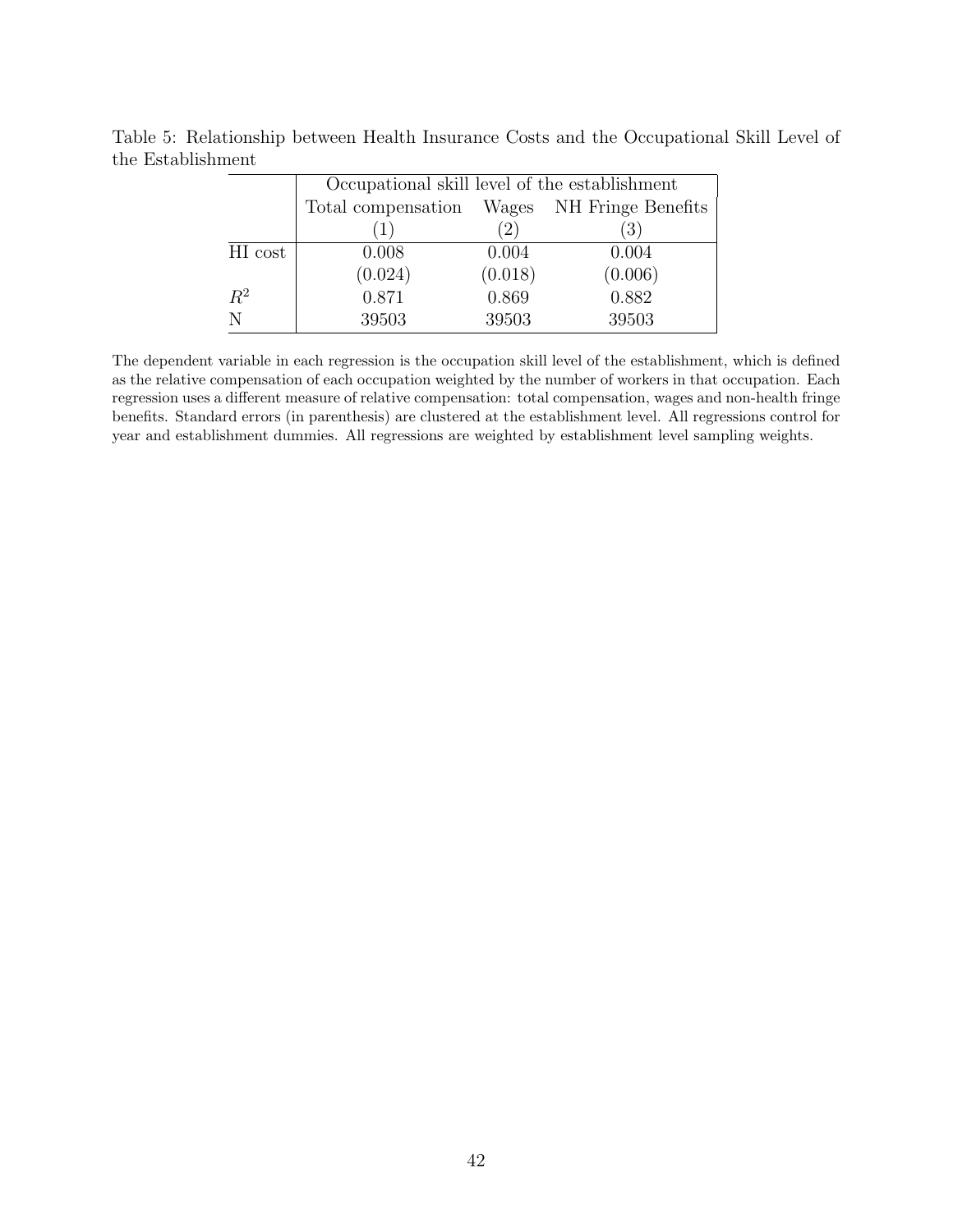|                    | X-section | <b>Fixed Effects</b> |             |                  | First Diff Long Diff |
|--------------------|-----------|----------------------|-------------|------------------|----------------------|
|                    | (1)       | $\left(2\right)$     | (3)         | $\left(4\right)$ | $\left(5\right)$     |
|                    |           | Estab FE             | $Estab +$   |                  |                      |
|                    |           | only                 | Occ FE      |                  |                      |
| HI cost            | 0.123     | $-0.513***$          | $-0.517***$ |                  |                      |
|                    | (0.365)   | (0.108)              | (0.095)     |                  |                      |
| $\Delta_1$ HI cost |           |                      |             | $-0.538***$      |                      |
|                    |           |                      |             | (0.112)          |                      |
| $\Delta_3$ HI cost |           |                      |             |                  | $-0.510***$          |
|                    |           |                      |             |                  | (0.112)              |
| $R^2$              | 0.051     | 0.546                | 0.719       | 0.174            | 0.063                |
| $\mathbf N$        | 149074    | 149074               | 149074      | 23918            | 23918                |

<span id="page-42-0"></span>Table 6: Effect of Health Insurance Costs on Total Compensation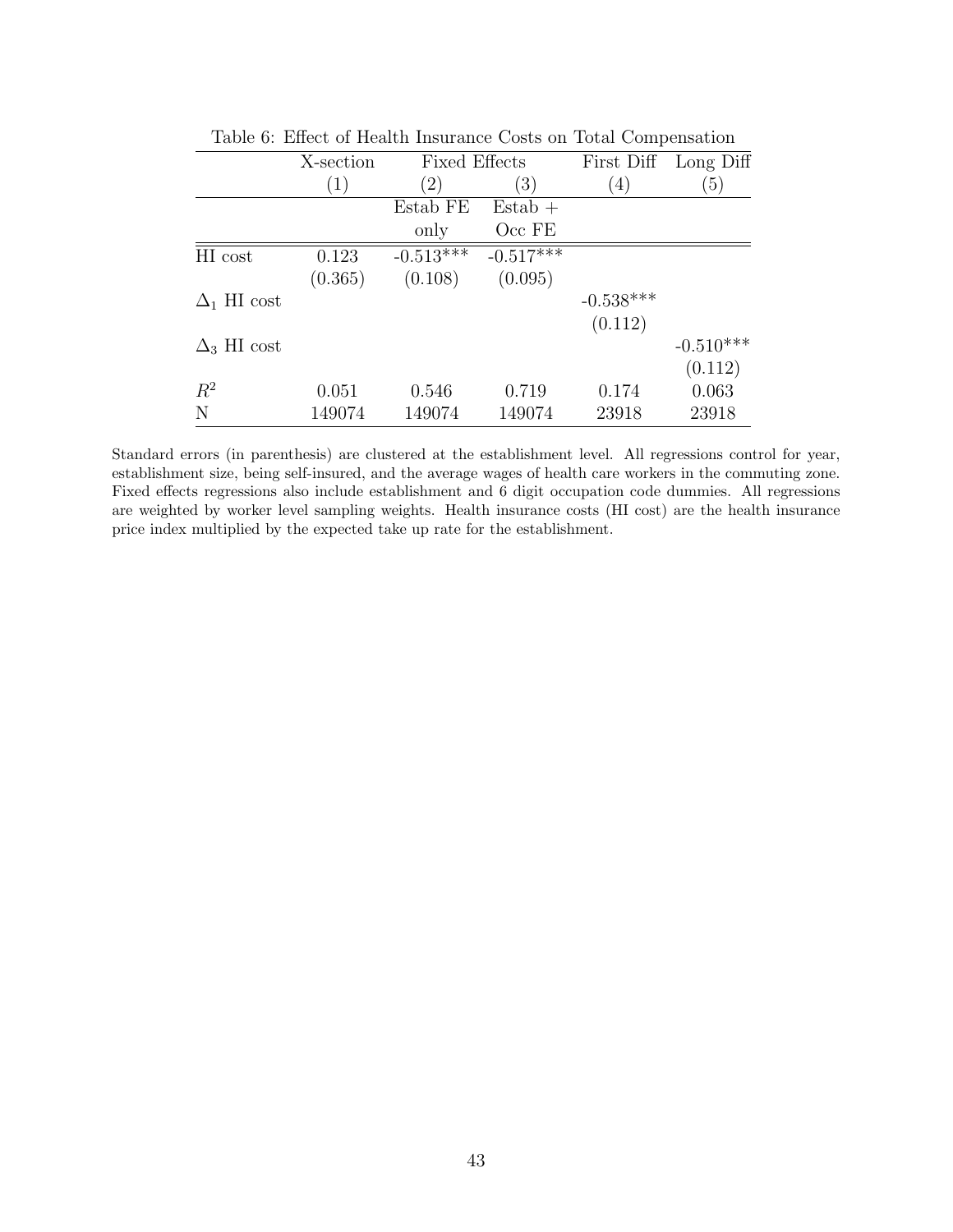<span id="page-43-0"></span>

|                    | X-section             | Fixed Effects |                  | First Diff Long Diff |
|--------------------|-----------------------|---------------|------------------|----------------------|
|                    | (1)                   | 2)            | $\left(3\right)$ | 4                    |
| HI prem            | $0.62\overline{1***}$ | $0.366***$    |                  |                      |
|                    | (0.063)               | (0.033)       |                  |                      |
| $\Delta_1$ HI prem |                       |               | $0.507***$       |                      |
|                    |                       |               | (0.055)          |                      |
| $\Delta_3$ HI prem |                       |               |                  | $0.401***$           |
|                    |                       |               |                  | (0.052)              |
| $R^2$              | 0.770                 | 0.973         | 0.605            | 0.235                |
| N                  | 70383                 | 70383         | 15298            | 15298                |

Table 7: Effect of Health Insurance Costs on Employee Contributions (Plan Level)

Standard errors (in parenthesis) are clustered at the establishment level. All regressions control for year, establishment size, being self-insured, and the average wages of health care workers in the commuting zone. Fixed effects regressions also include plan dummies. All regressions are weighted by plan participation.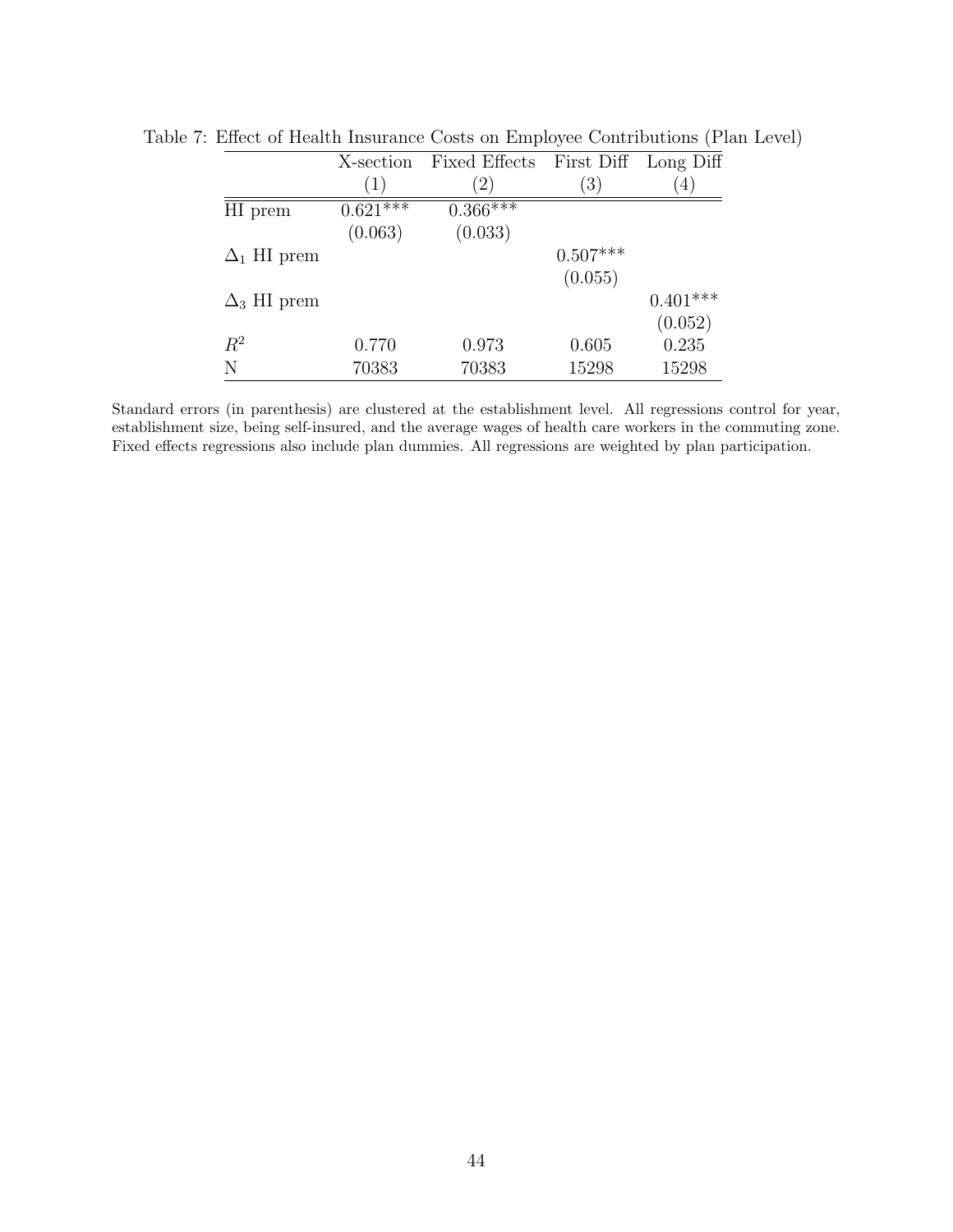<span id="page-44-0"></span>

|                    | X-section  | <b>Fixed Effects</b> |            |                   | First Diff Long Diff |
|--------------------|------------|----------------------|------------|-------------------|----------------------|
|                    | (1)        | $\left( 2\right)$    | (3)        | $\left( 4\right)$ | $\left(5\right)$     |
|                    |            | Estab FE             | $Estab +$  |                   |                      |
|                    |            | only                 | Occ FE     |                   |                      |
| HI cost            | $0.503***$ | $0.561***$           | $0.565***$ |                   |                      |
|                    | (0.082)    | (0.072)              | (0.071)    |                   |                      |
| $\Delta_1$ HI cost |            |                      |            | $0.543***$        |                      |
|                    |            |                      |            | (0.110)           |                      |
| $\Delta_3$ HI cost |            |                      |            |                   | $0.531***$           |
|                    |            |                      |            |                   | (0.107)              |
| $R^2$              | 0.698      | 0.813                | 0.817      | 0.665             | 0.654                |
| N                  | 149074     | 149074               | 149074     | 23918             | 23918                |

Table 8: Effect of Health Insurance Costs on Employee Contributions (Occupation-Establishment Level)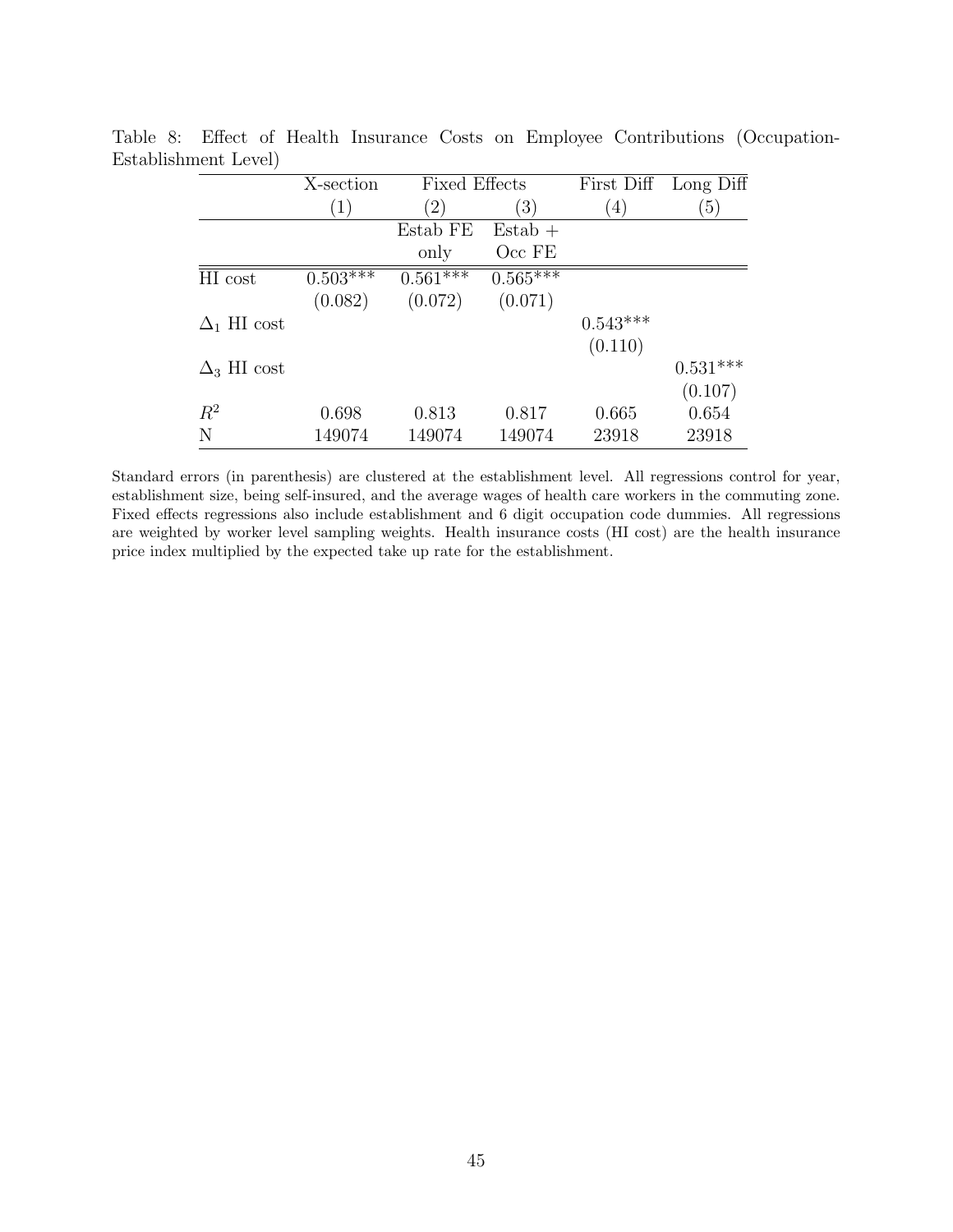|                    | X-section | <b>Fixed Effects</b> |           |                   | First Diff Long Diff |
|--------------------|-----------|----------------------|-----------|-------------------|----------------------|
|                    | (1)       | $\left( 2\right)$    | (3)       | $\left( 4\right)$ | (5)                  |
|                    |           | Estab FE             | $Estab +$ |                   |                      |
|                    |           | only                 | Occ FE    |                   |                      |
| HI cost            | $0.460*$  | 0.038                | 0.036     |                   |                      |
|                    | (0.211)   | (0.034)              | (0.022)   |                   |                      |
| $\Delta_1$ HI cost |           |                      |           | 0.003             |                      |
|                    |           |                      |           | (0.003)           |                      |
| $\Delta_3$ HI cost |           |                      |           |                   | 0.010                |
|                    |           |                      |           |                   | (0.007)              |
| $R^2$              | 0.053     | 0.548                | 0.741     | 0.009             | 0.006                |
| N                  | 149074    | 149074               | 149074    | 23918             | 23918                |

<span id="page-45-0"></span>Table 9: Effect of Health Insurance Costs on Wages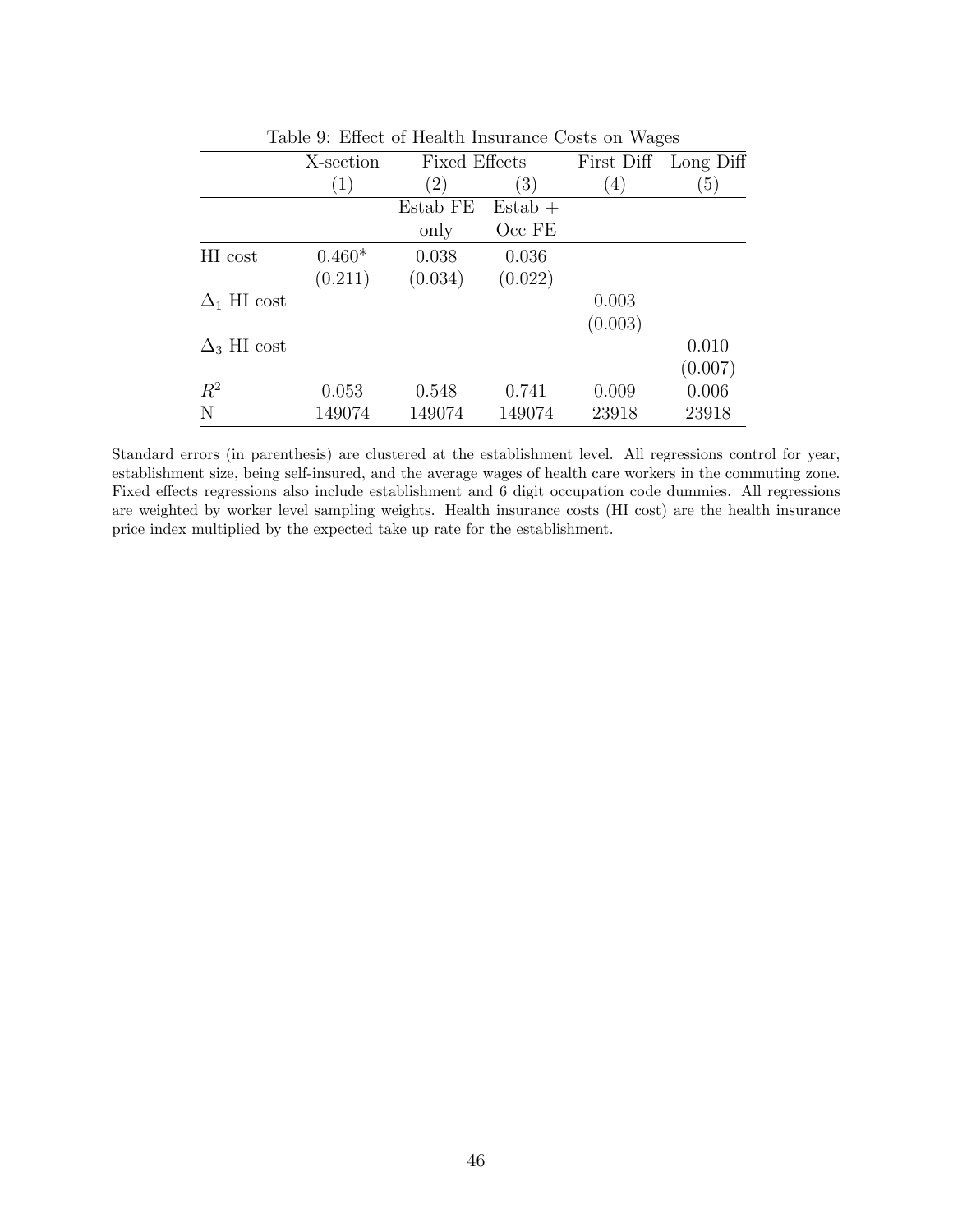<span id="page-46-0"></span>

|                    | X-section | <b>Fixed Effects</b> |           | First Diff | Long Diff |
|--------------------|-----------|----------------------|-----------|------------|-----------|
|                    | (1)       | $\left( 2\right)$    | (3)       | (4)        | (5)       |
|                    |           | Estab FE             | $Estab +$ |            |           |
|                    |           | only                 | Occ FE    |            |           |
| HI cost            | $0.165*$  | 0.010                | 0.012     |            |           |
|                    | (0.075)   | (0.011)              | (0.008)   |            |           |
| $\Delta_1$ HI cost |           |                      |           | 0.002      |           |
|                    |           |                      |           | (0.001)    |           |
| $\Delta_3$ HI cost |           |                      |           |            | 0.011     |
|                    |           |                      |           |            | (0.010)   |
| $R^2$              | 0.035     | 0.401                | 0.459     | 0.002      | 0.001     |
| N                  | 149074    | 149074               | 149074    | 23918      | 23918     |

Table 10: Effect of Health Insurance Costs on Non-Health Fringe Benefits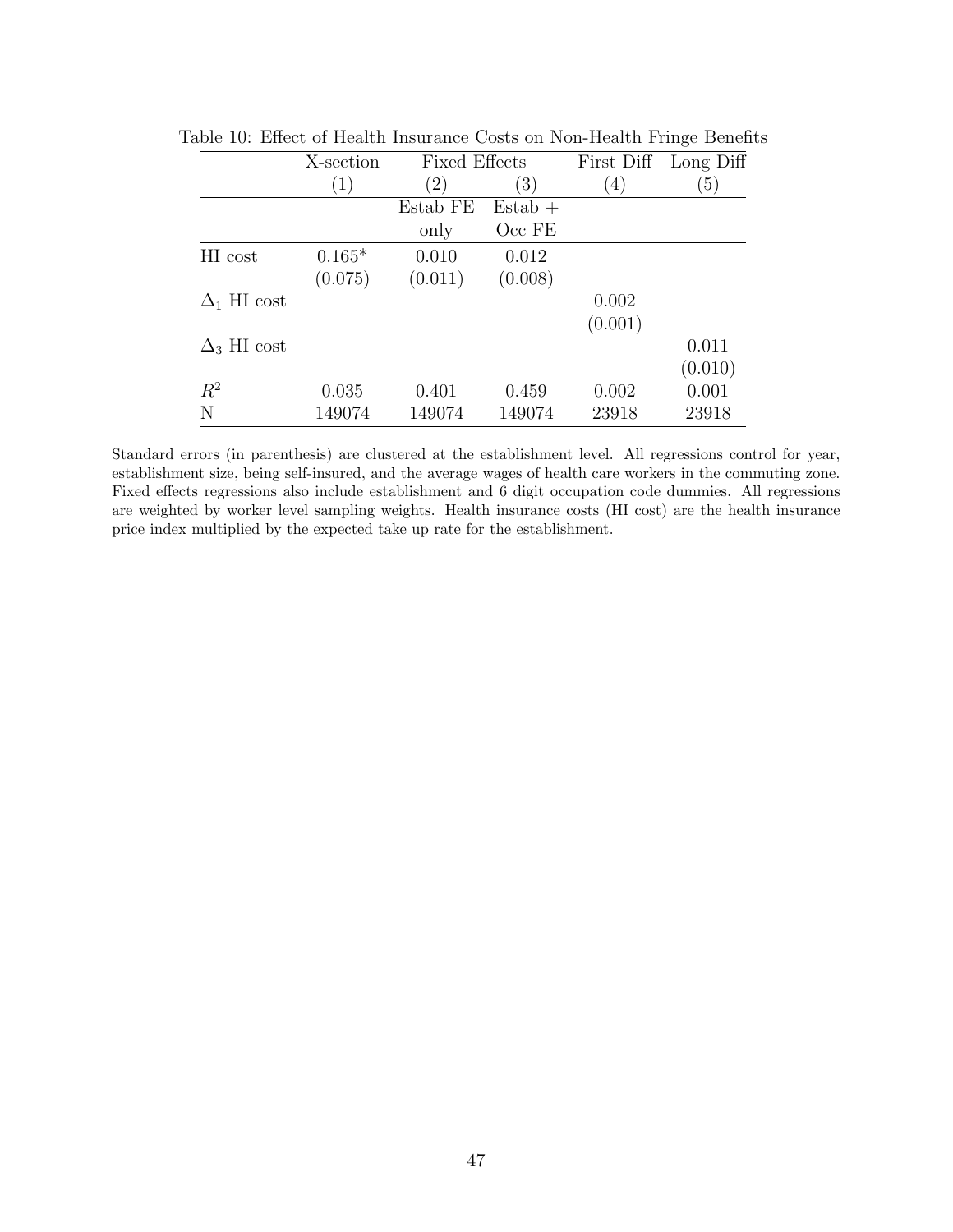<span id="page-47-0"></span>

|                        | X-section  | <b>Fixed Effects</b> |                   | First Diff        | Long Diff |
|------------------------|------------|----------------------|-------------------|-------------------|-----------|
|                        | (1)        | (2)                  | $\left( 3\right)$ | $\left( 4\right)$ | (5)       |
|                        |            | Estab FE             | $Estab +$         |                   |           |
|                        |            | only                 | $Occ$ FE          |                   |           |
| $ln(HI \text{ cost})$  | $-0.158**$ | $-0.008$             | 0.012             |                   |           |
|                        | (0.057)    | (0.015)              | (0.012)           |                   |           |
| $\Delta_1$ ln(HI cost) |            |                      |                   | 0.021             |           |
|                        |            |                      |                   | (0.013)           |           |
| $\Delta_3$ ln(HI cost) |            |                      |                   |                   | 0.025     |
|                        |            |                      |                   |                   | (0.019)   |
| $R^2$                  | 0.046      | 0.656                | 0.773             | 0.032             | 0.059     |
| N                      | 120421     | 120421               | 120421            | 20546             | 20546     |

Table 11: Effect of Health Insurance Costs on Log Occupation Employment